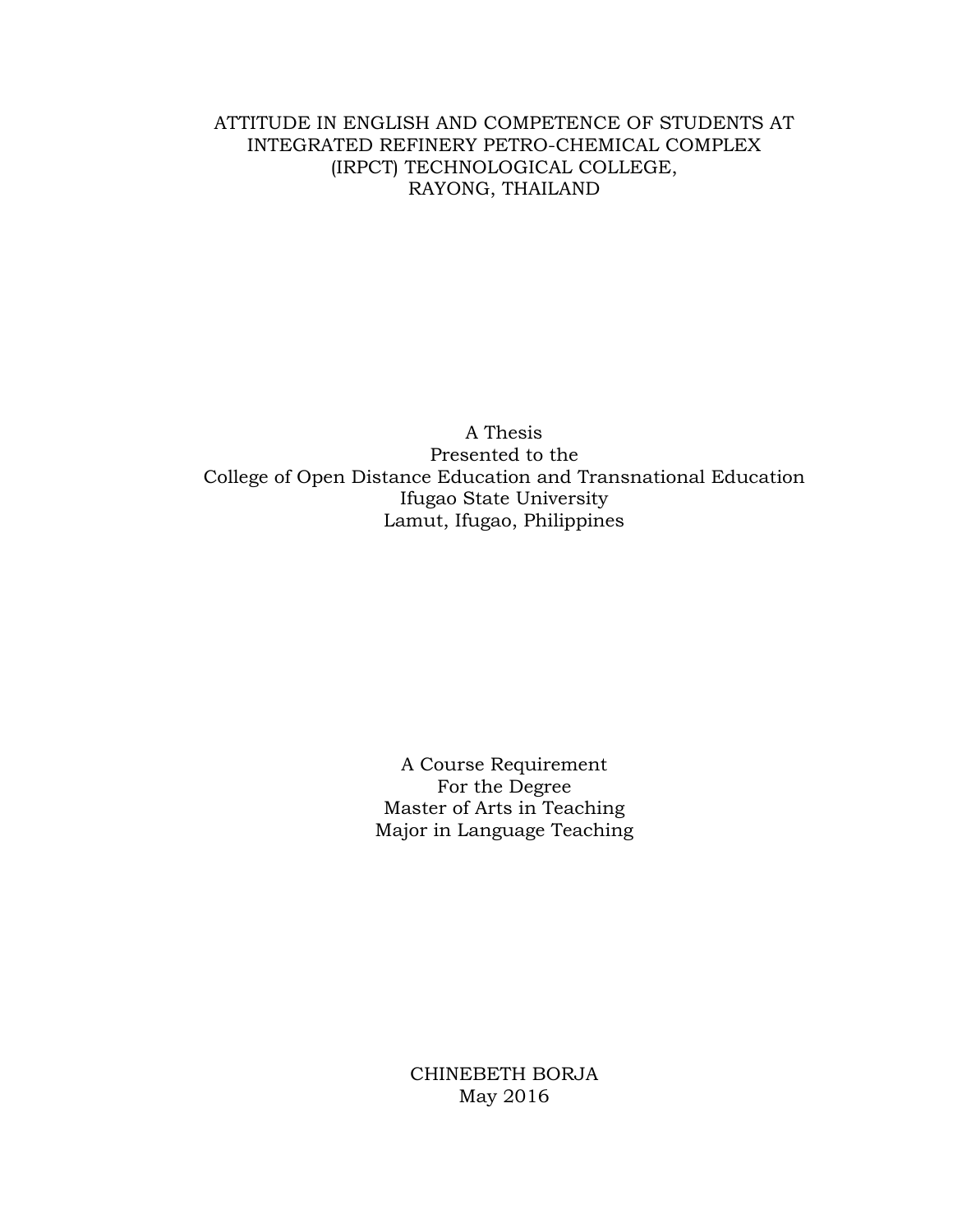

Republic of the Philippines **IFUGAO STATE UNIVERSITY** Nayon, Lamut, Ifugao

**College of Open Distance Education and Transnational Education**

### **APPROVAL SHEET**

This Thesis titled

ATTITUDE IN ENGLISH AND COMPETENCE OF STUDENTS AT INTEGRATED REFINERY PETRO-CHEMICAL COMPLEX (IRPCT) TECHNOLOGICAL COLLEGE, RAYONG, THAILAND

prepared and submitted by CHINEBETH BORJA is hereby recommended for approval and acceptance as a requirement for the degree **MASTER OF ARTS IN TEACHING Major in Language Teaching**

**VICTORIA P. DULINAYAN, EdD HELEN TAJODA, PhD.** English EditorAdviser

### **PANEL OF EVALUATORS**

Accepted by the Panel of Evaluators with a grade of **PASSED.**

**SERAFIN L. NGOHAYON, PhD** Chairperson

**NANCY ANN P. GONZALES, PhD ROBERT F. GALINDEZ, PhD**  Member Member

Approved as a requirement for the degree Master of Arts in Teaching

#### **NANCY ANN P. GONZALES, PhD, MAED, MAN, RN**

Vice President for Academic Affairs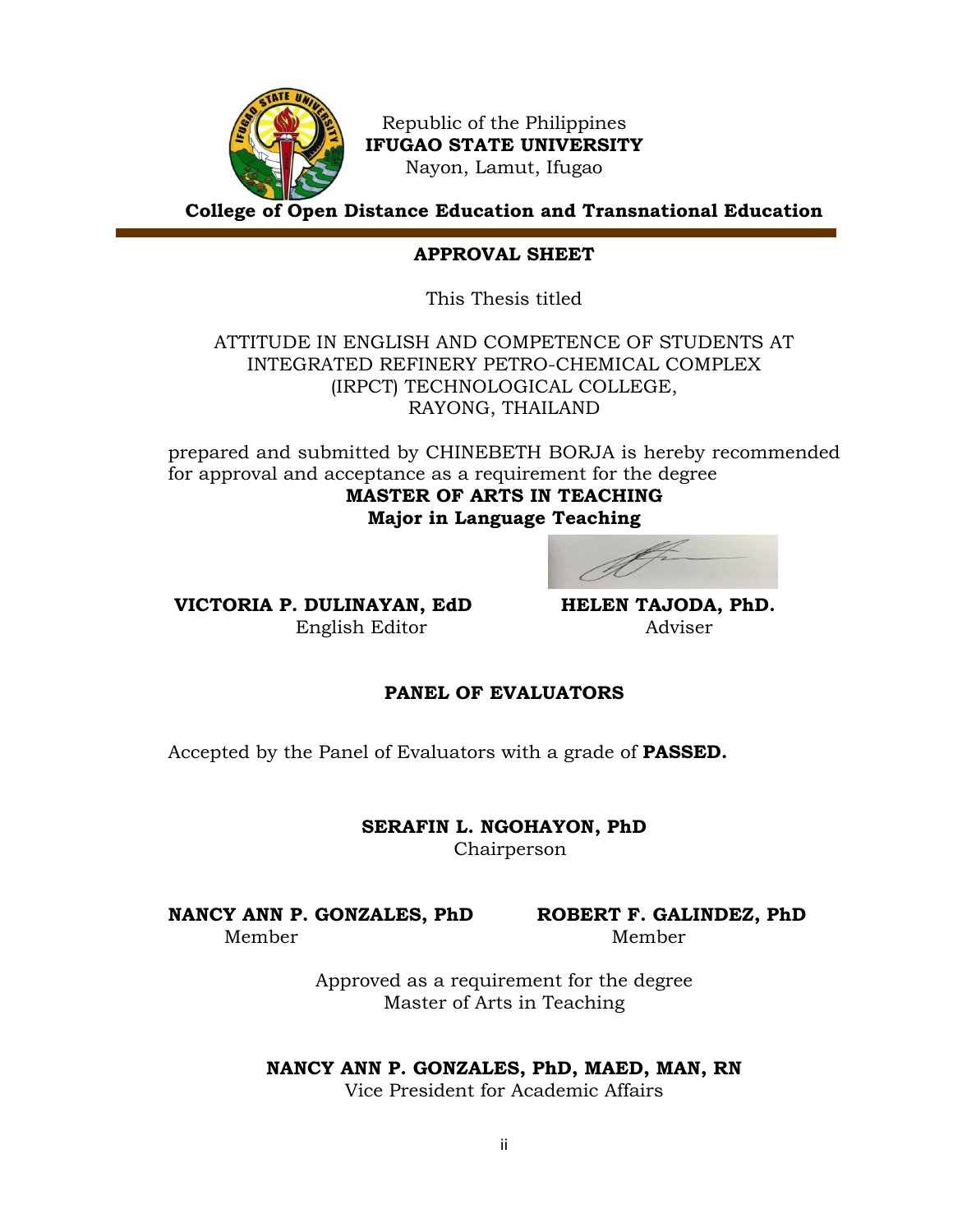### **ABSTRACT**

*This study was conducted at IRPC Technological College, Thailand.* 

*The objectives of this study were to investigate (1) The attitude of students towards English; (2) The attitude of students towards teaching English; (3) The competence level of their English. The participants were asked to answer and complete the survey questionnaires that would reveal their positive and negative attitudes towards English.* 

*The findings revealed that the students are neutral towards learning English and favorable on how English is taught; their levels of attitude are influenced by their major and length of study but not by their age and gender; their basic competence in English is determined by their major but not by their age, gender and length of study; and their attitude towards English learning is not significantly related to their English competence.*

*The researcher provided the recommendations for language teachers and the management group to develop a program that would encourage and motivate students to improve in their studies.*

*Key words: Attitude and motivation, competence*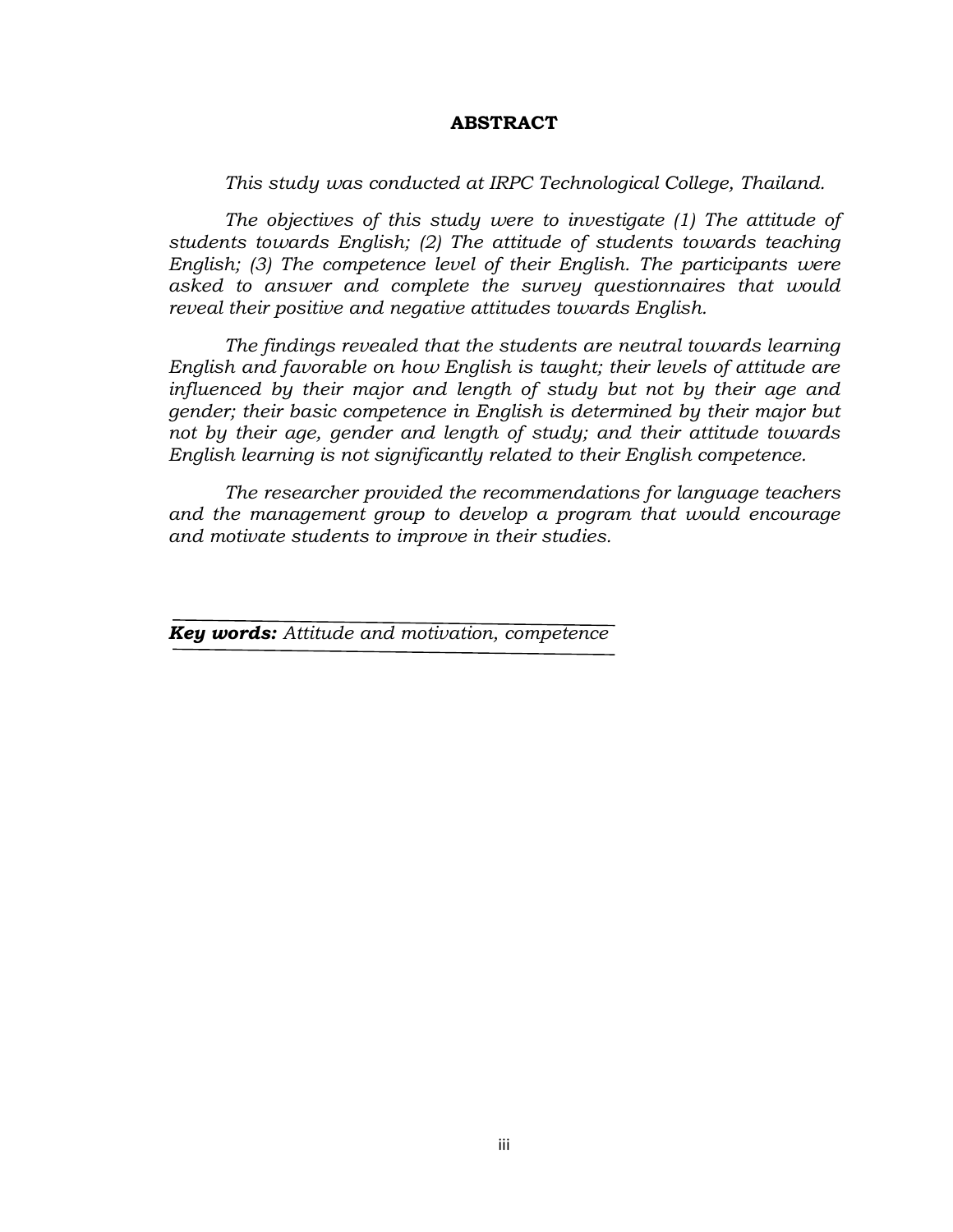#### **ACKNOWLEDGMENT**

I am grateful to the Almighty God for helping me to complete these things. It is only due to His blessings that I could finish my thesis.

I would like to express deepest gratitude to my advisor, Dr. Helen Tajoda. I have been amazingly fortunate to have an advisor for giving the guidance to recover when my steps faltered.

I am also grateful to my batch mates: Lala and Miss Yolanda, for keeping me stay sane.

I would acknowledge Ajarn Chatre Tangsompong, Head of the Foreign Languages Department of IRPC Technological College, for providing all the information and data, and also to my colleague Mr. Jochen Eechout for giving suggestions and insightful comments. In addition, I owe a great gratitude to the students who participated in this study and teachers who assisted in data collection.

Most importantly, none of this would have been possible without the love and patience of my family.

### **Chinebeth Borja**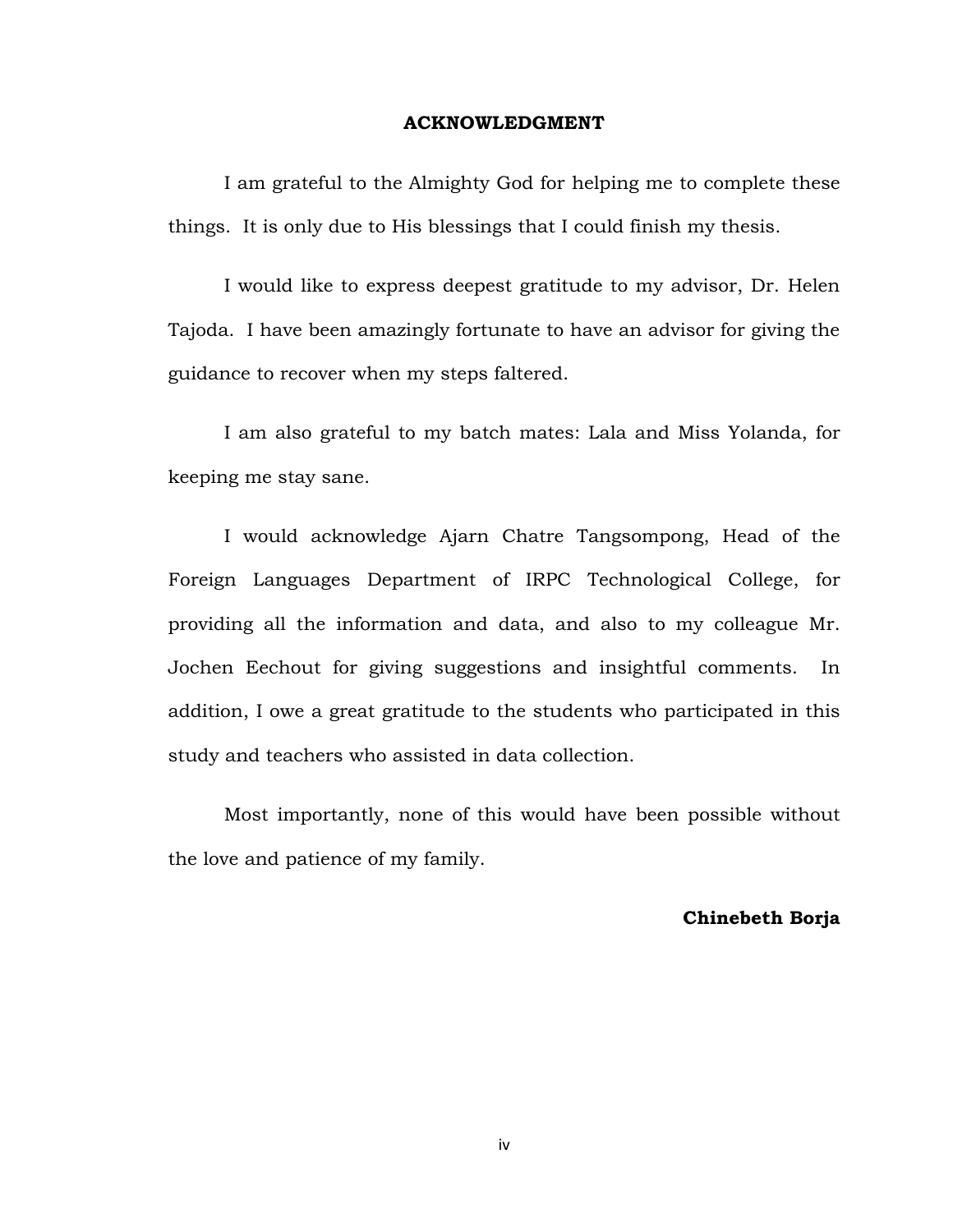# **DEDICATION**

To the memory of my mother

To my father

To my sisters

**Chin Chin**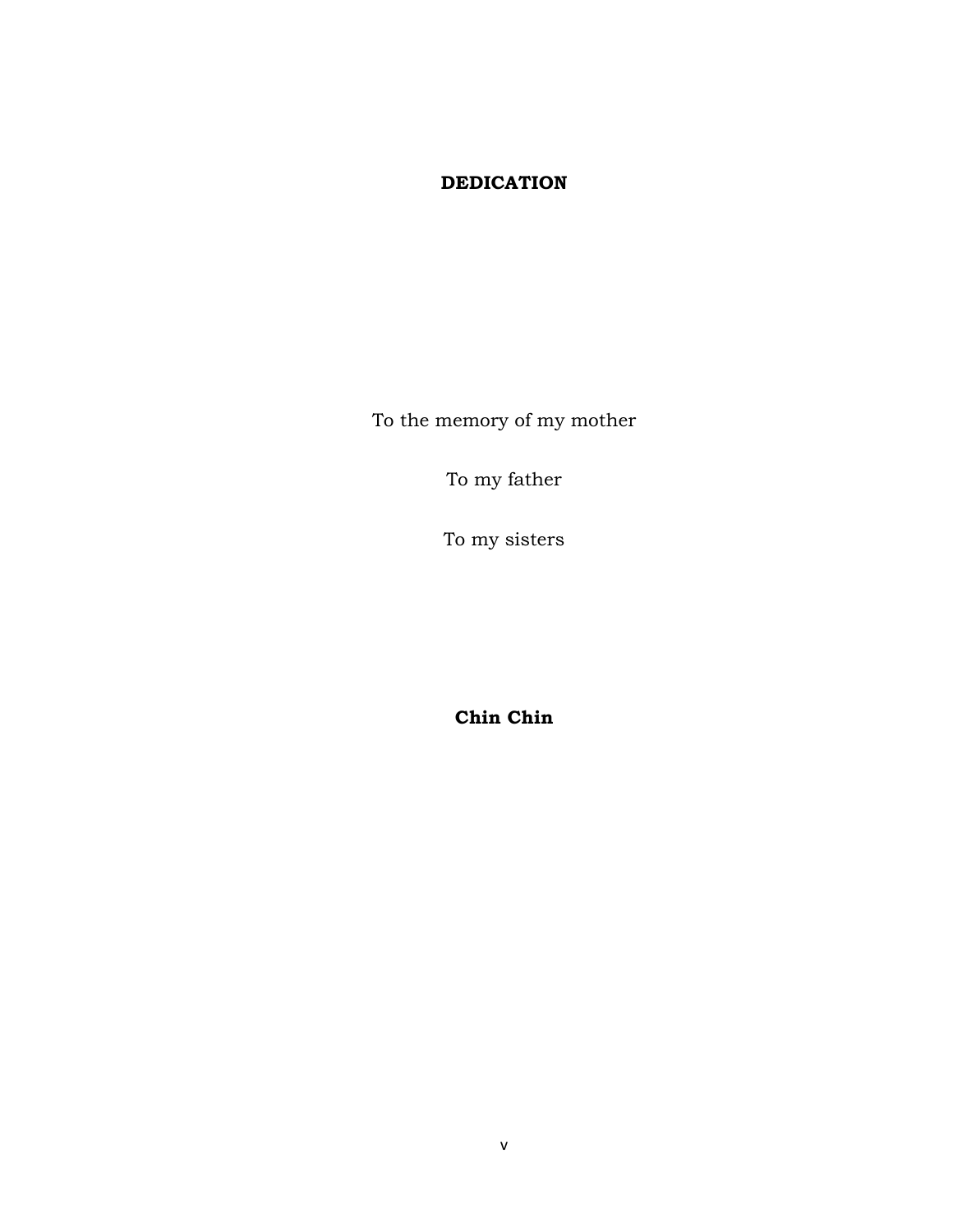# **CONTENTS**

|                                    | Page        |
|------------------------------------|-------------|
| <b>TITLE PAGE</b>                  | Ť           |
| <b>APPROVAL SHEET</b>              | ii          |
| <b>ABSTRACT</b>                    | iii         |
| <b>ACKNOWLEDGEMENT</b>             | iv          |
| <b>DEDICATION</b>                  | $\mathbf v$ |
| <b>CONTENTS</b>                    | $\rm{V}$    |
| <b>LIST OF TABLES</b>              | viii        |
| <b>LIST OF FIGURES</b>             | ix          |
| <b>Chapter 1 INTRODUCTION</b>      |             |
| Theoretical Framework of the Study | 13          |
| Statement of the Problem           | 16          |
| Hypotheses                         | 17          |
| <b>Chapter 2 METHODOLOGY</b>       |             |
| Research Method                    | 18          |
| Research Environment               | 18          |
| Respondents                        | 21          |
| Data Gathering Procedure           | 22          |
| Data Gathering Instrument          | 23          |
| Treatment of Data                  | 25          |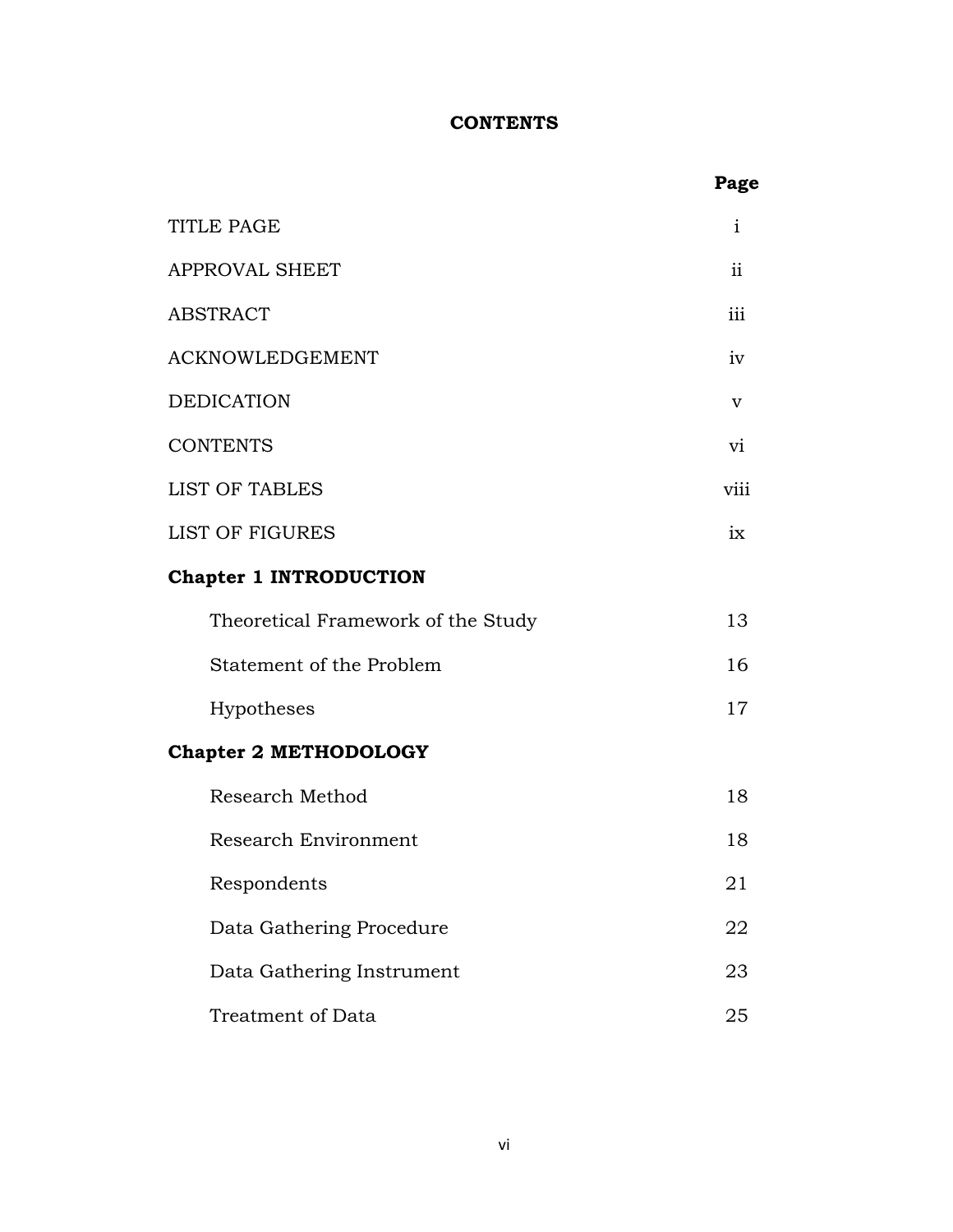# **Chapter 3 RESULTS AND DISCUSSIONS**

| The Level of Attitudes of Students towards Learning<br>and Teaching of English                                    | 26  |
|-------------------------------------------------------------------------------------------------------------------|-----|
| Difference between the Level of Attitudes of Learners<br>Towards Learning English and towards Teaching<br>English | 27  |
| Level of Attitudes of Students and their Profile                                                                  | 27  |
| The Level of English Competence of the Students                                                                   | 31  |
| English Competence of the Students and their Profile                                                              | 31  |
| The Attitudes of Students and their English Competence                                                            | 34. |
| Intervention Plan                                                                                                 | 35  |

# **Chapter 4 CONCLUSIONS AND RECOMMENDATIONS**

| <b>REFERENCES</b> | 38  |
|-------------------|-----|
| Recommendations   | 36. |
| Conclusions       | 36. |

# **APPENDICES**

| Appendix A Academic Intervention Program          | 43. |
|---------------------------------------------------|-----|
| Appendix B Students' Questionnaire                | 51  |
| Appendix C Summary of Students Responses          | 55  |
| Appendix D Approved Letters for Parents           | 57  |
| Appendix E Approved Letter to Conduct Research    | 59  |
| Appendix F Approved Proficiency Level Descriptors | 60  |
| CURRICULUM VITAE                                  |     |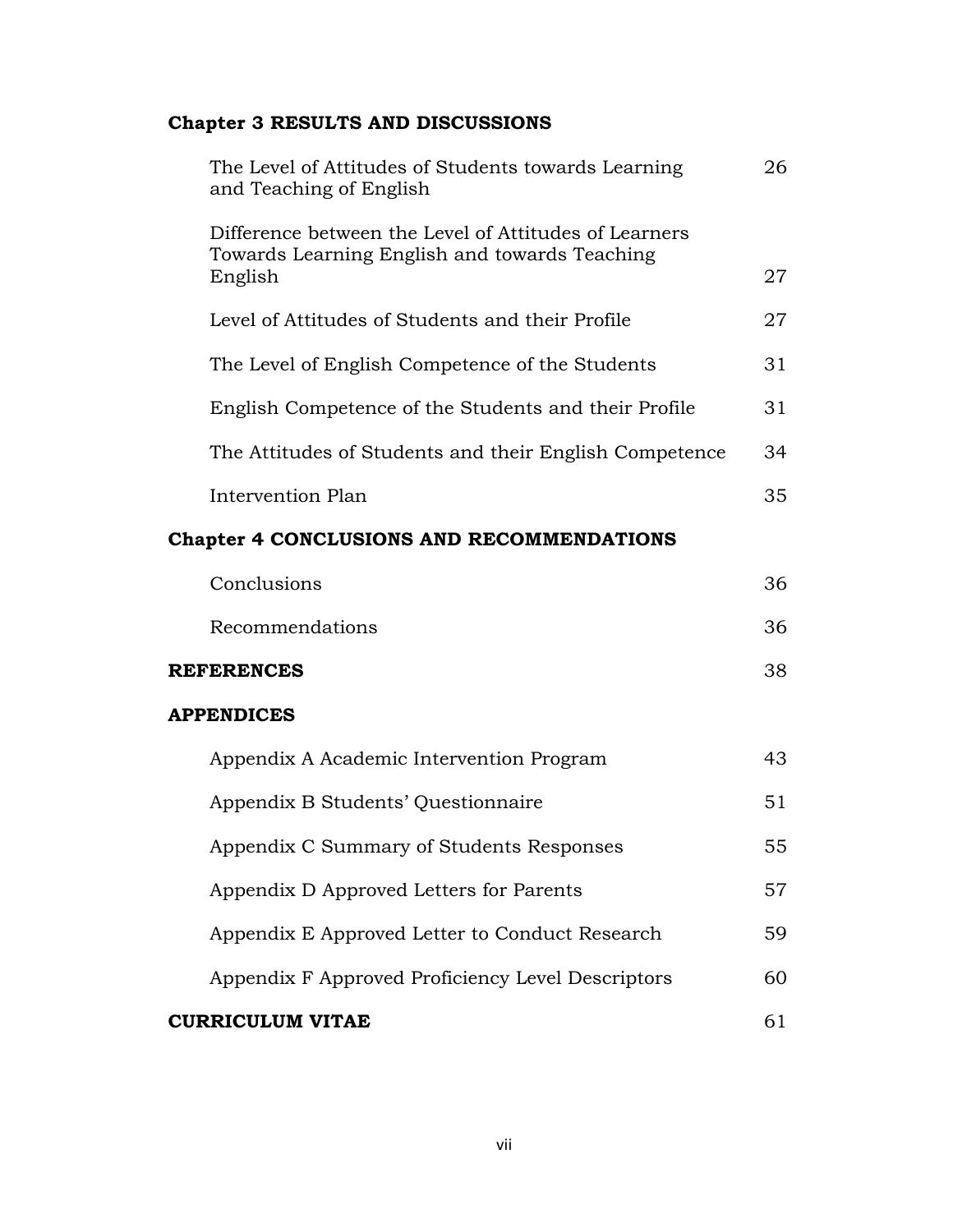## **LIST OF TABLES**

| <b>NO</b>      | <b>TITLE</b>                                                                                                       | <b>PAGE</b> |
|----------------|--------------------------------------------------------------------------------------------------------------------|-------------|
| $\mathbf{1}$   | Distribution of Respondents                                                                                        | 22          |
| $\overline{2}$ | Means and Standard Deviations of Students<br>Towards Learning and Teaching of English                              | 26          |
| 3              | Result of t-test on the Level of Attitudes of<br>Students towards Learning English and towards<br>Teaching English | 27          |
| 4              | Result of t-test on Students' Age and their Level of<br>Attitude                                                   | 28          |
| 5              | Result of t-test on Students' gender and their Level<br>of Attitude                                                | 29          |
| 6              | Result of t-test on Students' Major and their Level<br>of Attitude                                                 | 29          |
| 7              | Result of t-test on Students' Length of Study and<br>their Level of Attitude                                       | 30          |
| 8              | Level of English Competence of the Students                                                                        | 31          |
| 9              | Result of t-test on Students' Age and their Level of<br><b>English Competence</b>                                  | 32          |
| 10             | Result of t-test on Students' Gender and their<br>Level of English Competence                                      | 33          |
| 11             | Result of t-test on Students' Major and their Level<br>of English Competence                                       | 33          |
| 12             | Result of t-test on Students' Length of Study and<br>their Level of English Competence                             | 34          |
| 13             | Pearson r Correlation between Attitudes of<br>Students and their English Competence                                | 35          |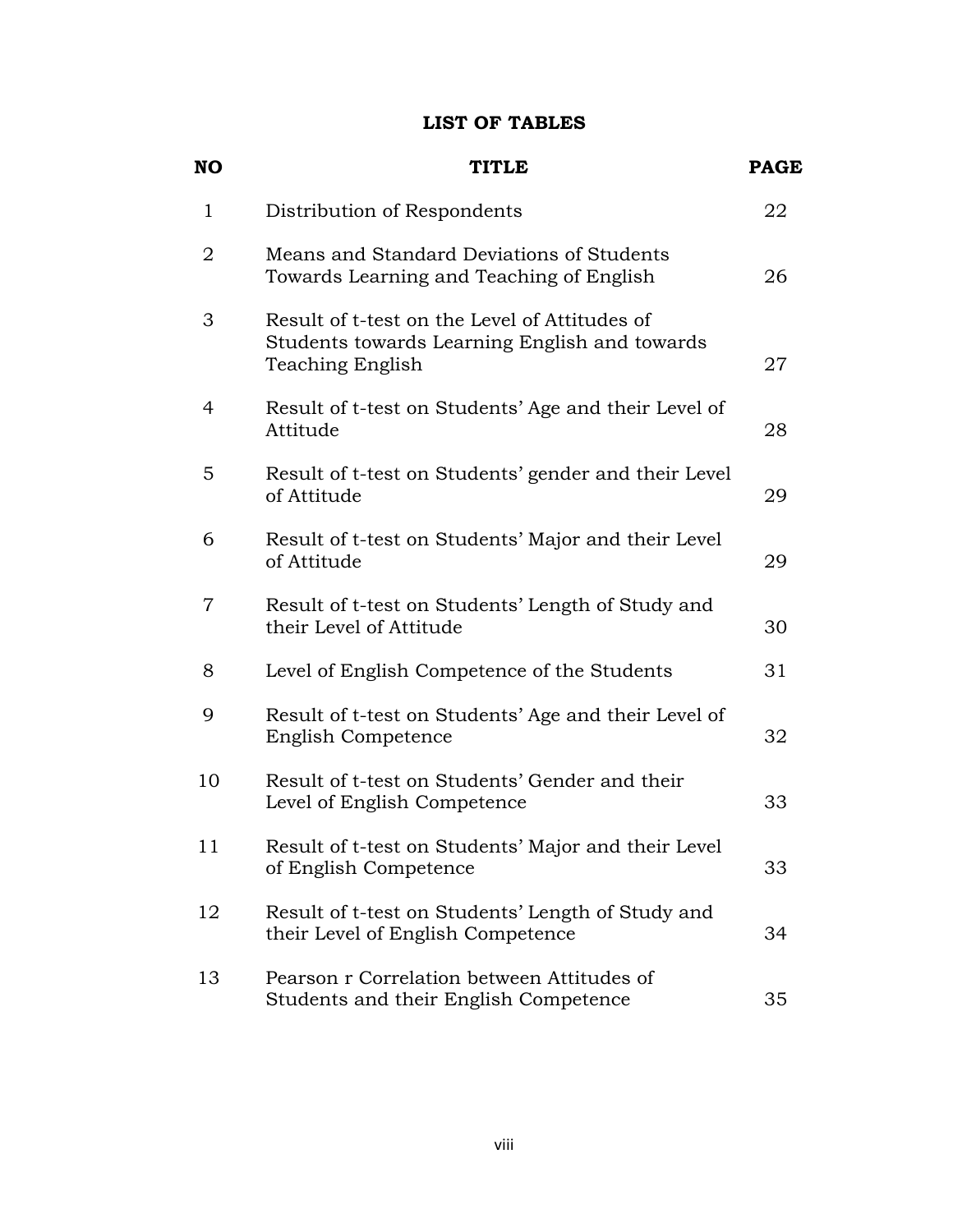# **LIST OF FIGURES**

| Figure No. | <b>Title of Figures</b>           | Page |
|------------|-----------------------------------|------|
|            | The Paradigm of the study         | 16.  |
| 2          | Map of IRPC Technological College | 20   |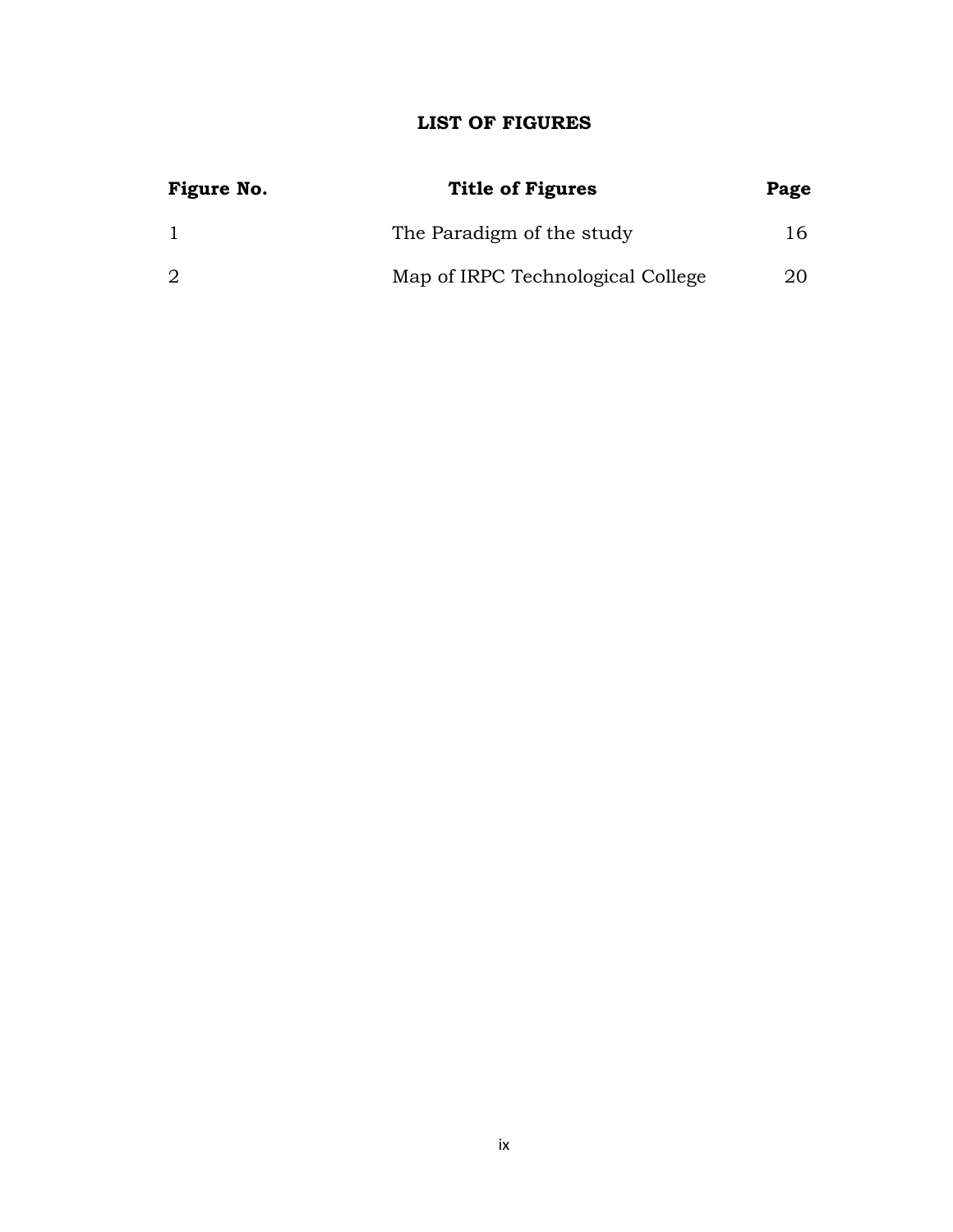#### **Chapter 1**

#### **INTRODUCTION**

Students' attitude towards learning is thought to be one of the most important issues in education today. Attitudes may vary in certain fields like psychology and education. Attitude contributes to the output of students' learning process. Learning English can be successful if the teacher correctly identifies the students' attitudes so that the teacher can construct a positive feeling that can counteract the negative feeling of the students. A positive attitude from the teachers affects the students' motivation, attitudes towards school and school work, their selfconfidence and as a result personality development (Ulug, Ozden & Eryilmaz, 2011). Learners can have mixed attitudes towards learning a new language. They might have a positive feeling about studying a new language and this can be their edge over the rest of the learners, or other students or teachers can give them a negative feeling about learning a new language which will hinder their language acquisition.

There are a lot of stimuli that affect each learner's attitudes (Alkaff, 2013). A study from "English as Foreign Language at the University of Yaounde 1", states that attitude are general personality factors, which determine values and worth placed on a target desired by an individual. In considering learners behavior towards the target language, attitudes and motivation are concomitantly explored such that the study of one includes the study of the other (Enongene, 2013). Although, some of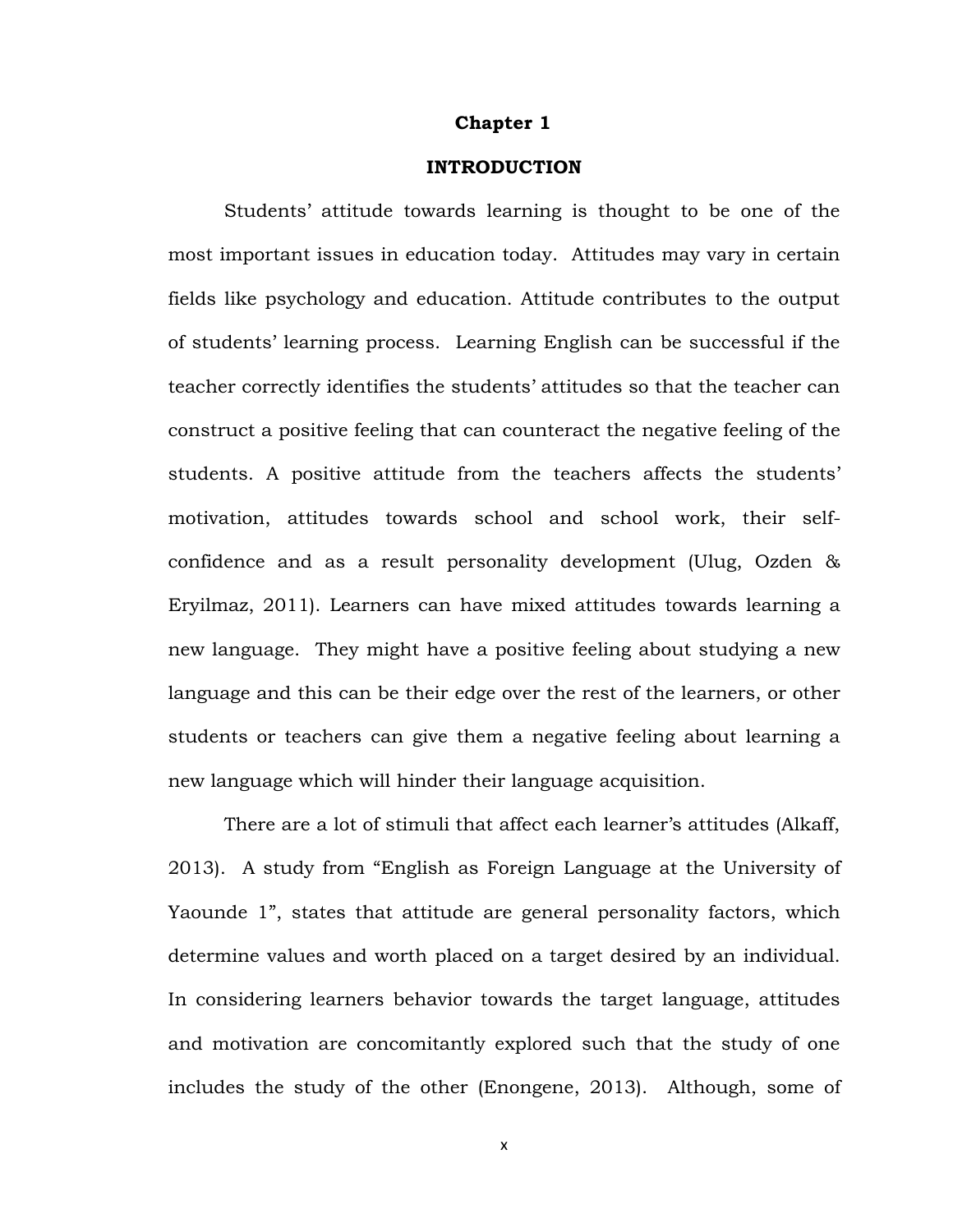them find it difficult, they are willing to improve their language skills. Unfortunately, most college students do not have the sufficient time required to improve, due to pressure of other intensive courses, long school hours, and the demands of other subjects. To analyze the attitudes' of the learners, different variables can be used to determine a positive or negative attitude. According to Halime, and Sen (2013), "An attitude is a tendency which is attributed to individuals and creates ideas, feelings and behaviors about a psychological object in an orderly manner". The attitudes of student towards learning can be analyzed from the points of different variables, such as teacher attitudes, motivation, techniques and methods used. In a classroom setting, researcher can clearly see the positive attitude of some students who like learning a language itself and enjoy activities given to them, while some students just take it slow and are contented on what the result might be. Activities are given to students to indulge in and to be lively while studying and to ensure that given programs and extra-curricular activities provide them the opportunity to be knowledgeable and competent in a new language and will reflect the success of the learners (Yu, 2010). The study of Yu (2012) study in a Chinese- English school setting revealed that in general, students hold a positive attitude toward English and that they consider English to be important in communication and educational or career advancement.

xi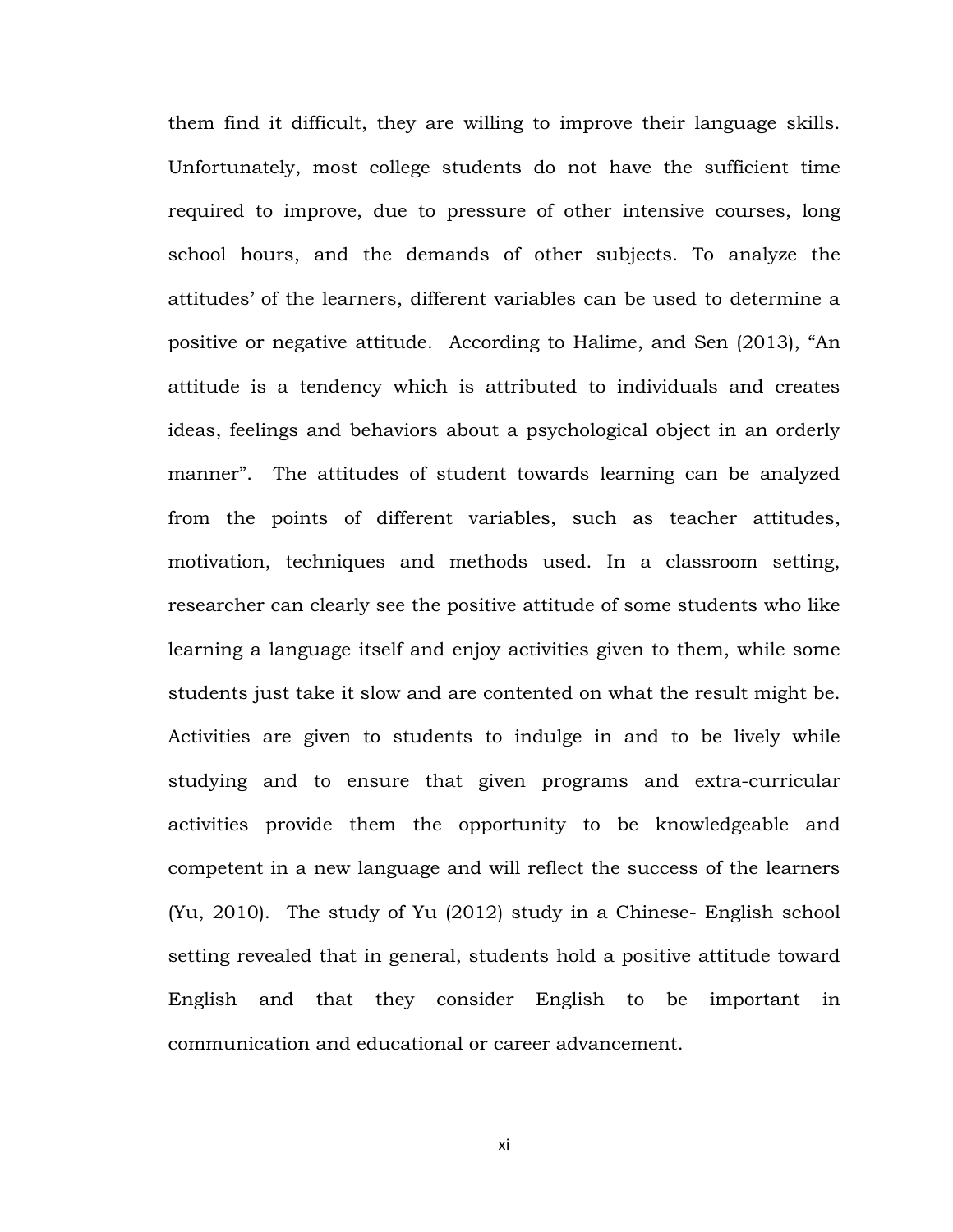Students' ability to learn a language can be influenced by a positive or negative attitude towards the target they're aiming for. The English language has something to do with them as individuals in the way they relate to the language and value it, and also in the way English plays an important role in their plans for the future (Dashti & Aldashti, 2015). If they are mature enough to understand the value of learning a second language that understanding can provide and create a positive attitude towards learning. With the increasing need and never-ending interest in learning English as a second language it is important to study and understand the factors that can affect the learning process.

In the study of the relationship between Saudi EFL students' attitudes towards Leaning English and their academic achievement Ibnian (2015) found that letting the students understand that English is a key to success in their future, would give them the need to master the language to open new horizons on various domains. In addition, age, socio-economic status, strategies, methods and techniques, teaching learning environment and cultural pressure are some of the factors that can affect the learners' attitudes towards learning a language. According to Mapuranga, Maxwel and Zebron (2015), college and university students are already adults whose minds are full of many issues that may enhance or diminish their academic performance and completion of programs at a university. Environmental factors such as the school itself, the programs offered to help the students in learning and student

xii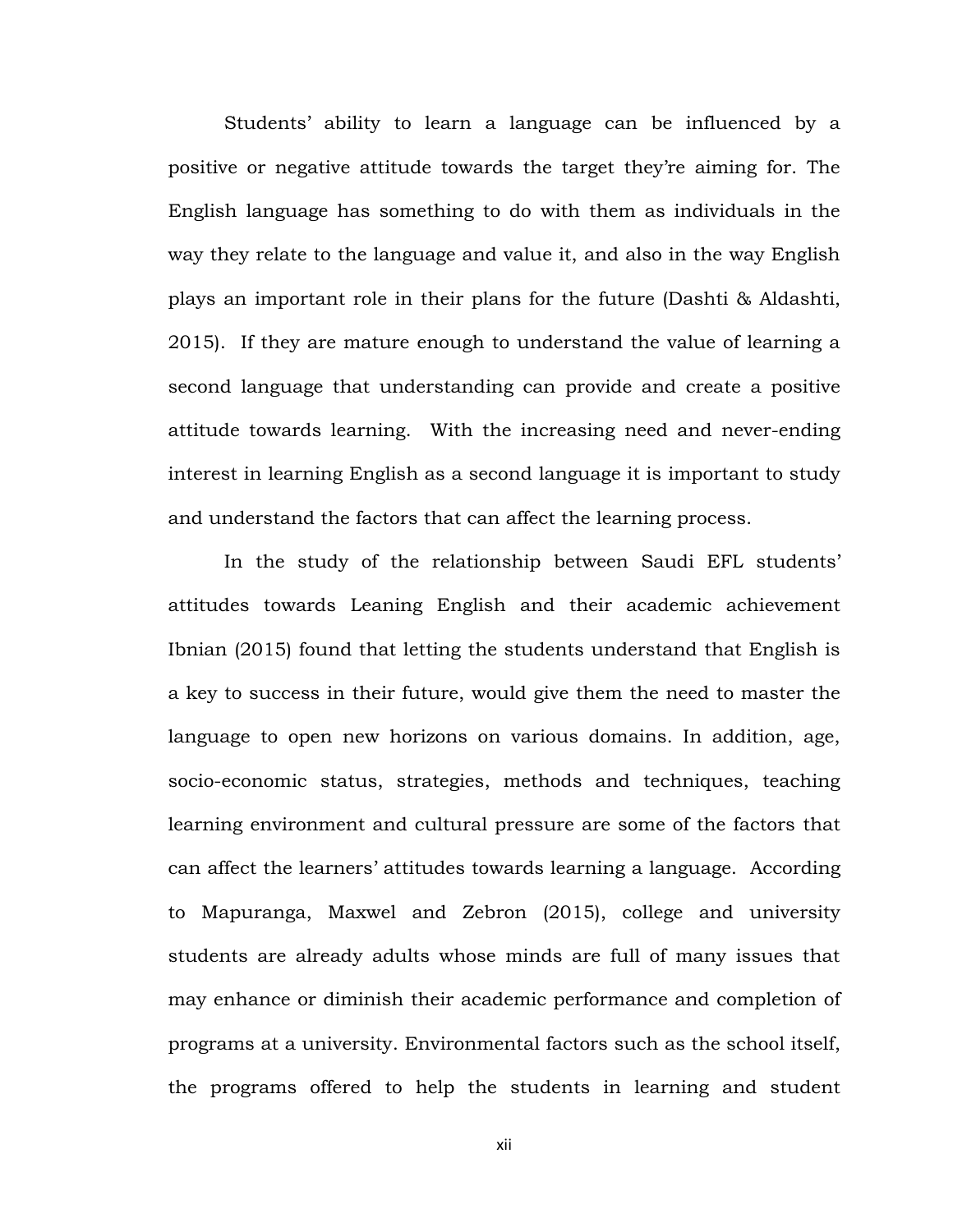motivation have a large impact on students' academic performances. In a study at the University of Oslo, result showed that student's attitudes toward learning directed their participation into leaning activities and positive attitudes were shown to improve learning (Braten, 2006).

Regarding the attitude towards learning English, time is one of the crucial factors that need to be considered. Inside the classroom, time for language practice and the numbers of the students are also factors. Ibarrola and Martinez (2014), suggest that part of the classroom time should be devoted to students doing communicative tasks in pairs, which can offer every learners many more chances to use English and, in turn, to learn English in a meaningful way. Likewise, teachers should be sensitive to learners' motives, to recognize the instrumentality, and at the same time raise these integrative motivations. Teachers can help the learners love the language and portray a positive attitude towards learning by giving them informative materials, such as geography and literature of the English-speaking countries through visual, written and audio forms.

A study by Dashti and Aldashti (2015), suggested that the use of mobile phones have received much attention on the context of EFL/ESL learning. They believe that online instructions could encourage students to learn and also cause intimidation by neglecting the use of social media in class. Online instruction can sometimes be very helpful for students can check vocabulary definitions, grammar, and even spelling, but it may

xiii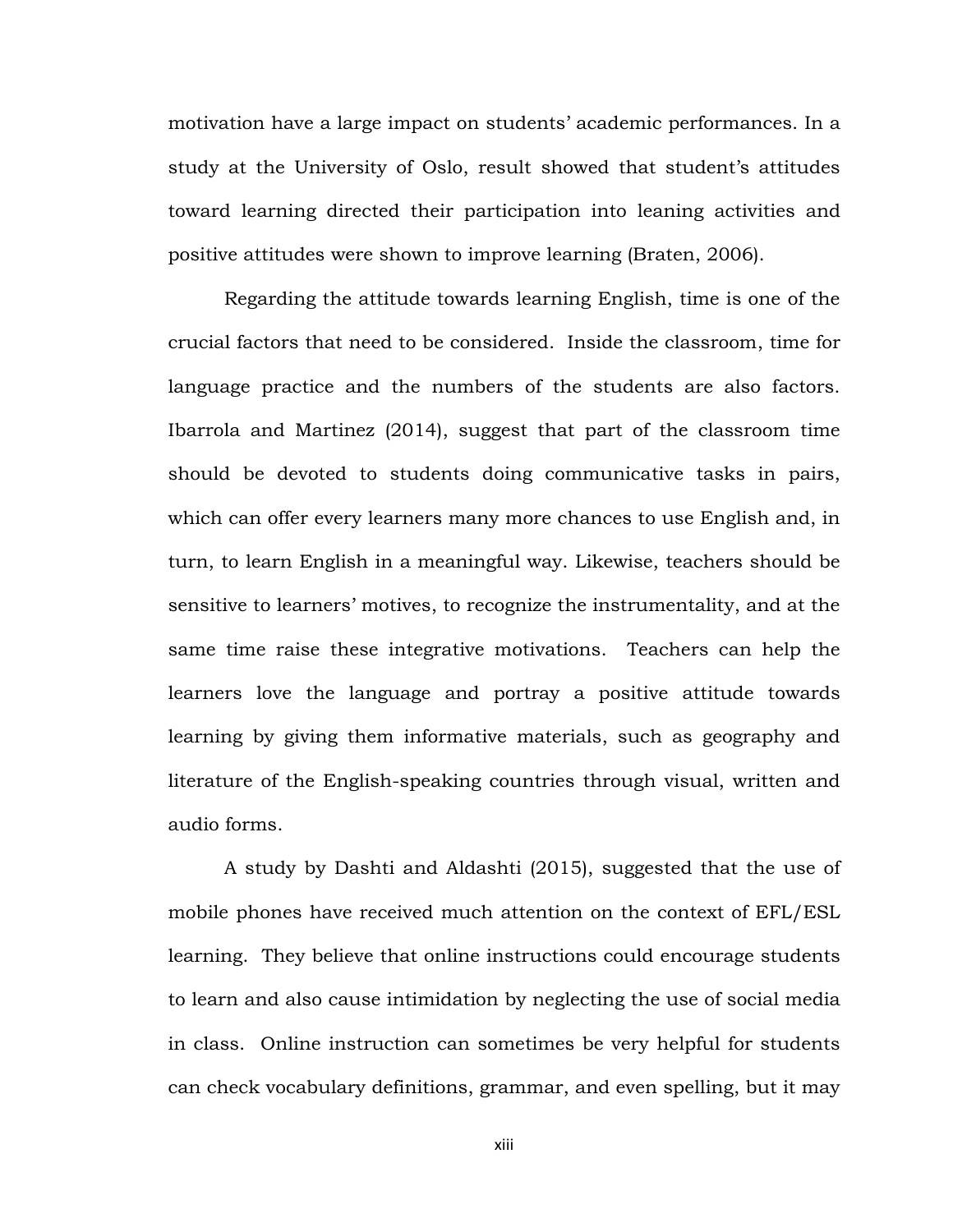lead to the exploitation of social media inside the classroom without the teacher supervision.

Another factor to be considered is the sex of the learners. Do students of different sexes have different styles of learning a language, or do they have different attitudes towards English and the way they want to study it?

A study conducted by Alnatheer (2009) concludes that males show high levels of self-reported communicative competence. This may be related to Saudi males' tendency to talk and express themselves more than Saudi females. Most Saudi females tend to be shy and unwilling to communicate especially with males. In this case, one of the factors that can be affiliated to this is the cultural aspect. They are not open in communicating outside the classroom or even at home. This is in contrast with the study of Gazi (2010) on the affective attitudes of students at Gazi Educational faculty towards English class, which revealed that female learners have more positive attitudes towards English than male students. According to a study on the effect of gender on foreign language, men and women are socially different in that society lays down different social roles for them and expect different behavior pattern from them. Nevertheless, it is clear that in many circumstances, women and men tend to use language differently (Maghsudi, Sharifi & Abedi, 2015).

xiv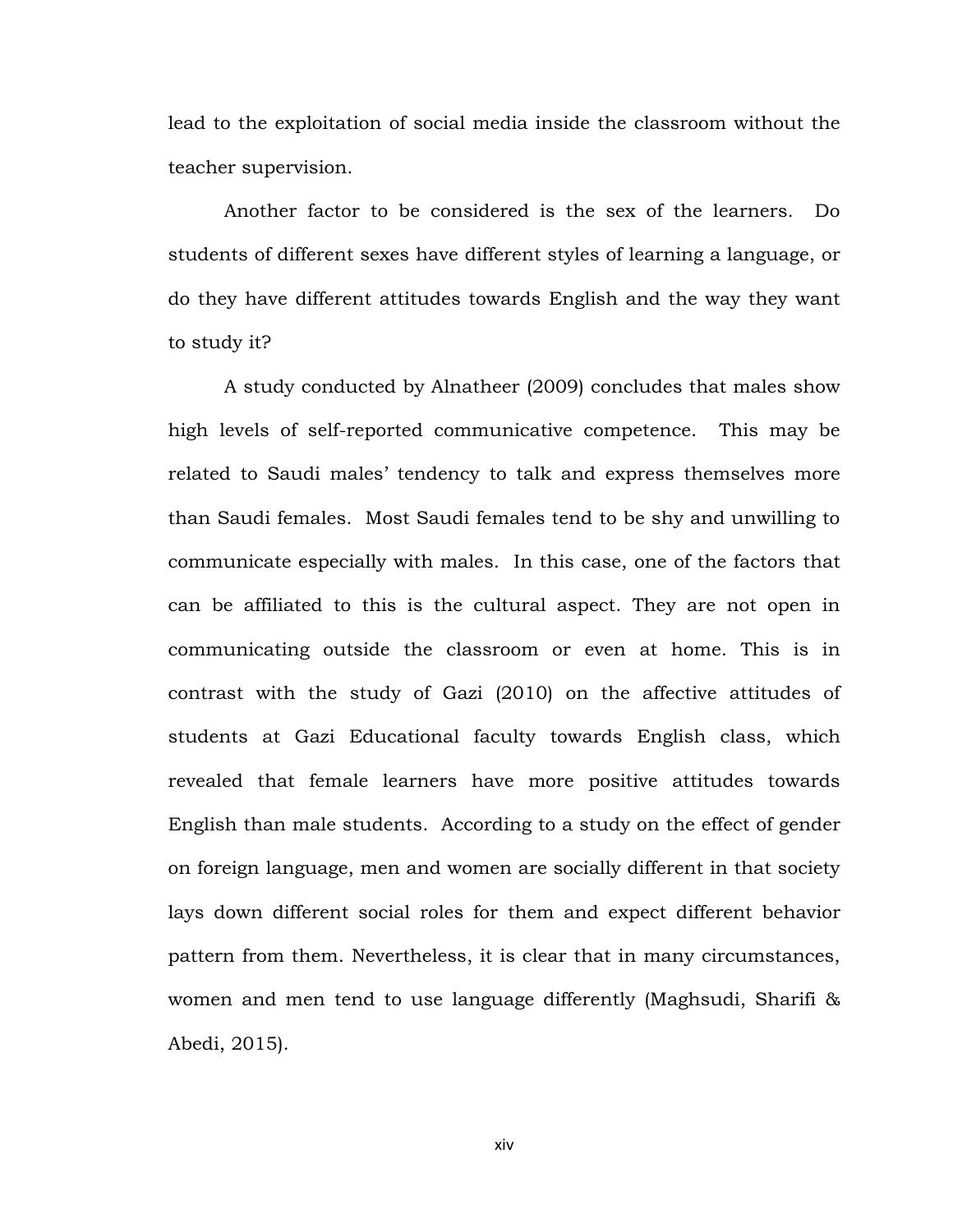Learners need to recognize not only what they are supposed to do, but also why they are expected to do it--how engaging with the activities and resources will help develop their learning. Worksheets inside the classroom, games and extra-curricular activities are some of the motivational tools to help the teacher to prepare the easiest way for students learning a language. Lectures attempt to use different ways and methods of capturing the interest of individual learners. It is also believed to be an uplifting non-intellectual factor that raises peoples' eagerness, willingness, and happiness to do and learn things, and of course, learning English is no exception. Accordingly, motivated students' would be more eager and enthusiastic to devote the time required to language learning (Muftah & Rafik-Galea, 2013). It is instrumental if the learners need to attain a certain goal in learning English. On the other hand, the learners who are motivated enough will surely participate and actively interact with each other. Most lecturers are able to attract students' attention, however most students highlighted the importance of good class attendance as the most effective way to learn a language (Away, Ahmad, Abubakar., et al., 2013).

Teachers engage and use hands-on classroom activities like quizzes, movies, guest speakers and discussion, role-plays and simulation and a virtual learning environment often. These sorts of classroom activities can provide a positive and active attitude towards English. In a digital learning environment, learning can occur outside

xv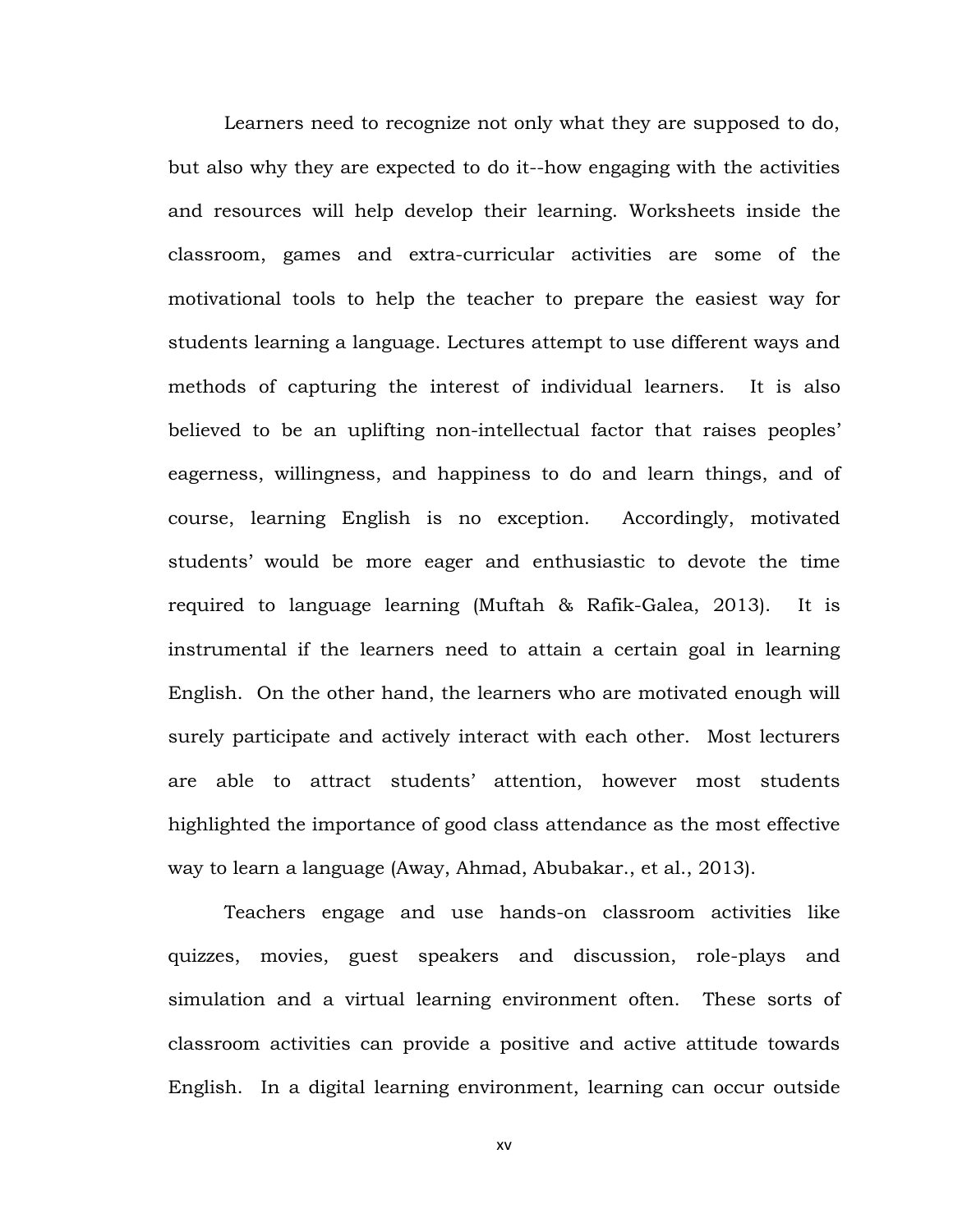the classroom with various technologies, but motivation is still a key to effective learning and must therefore be addressed in the classroom (Yang & Wu, 2015).

The study on willingness to communicate in English as a second language suggests that students were willing to communicate with their friends or participate in group discussions, but they did not feel confident enough to initiate or continue their communication in unfamiliar situations like in public with friends (Bukahri, Xiaoguang & Alikhan, 2015). Teachers cannot motivate or expect the learners to be motivated if they don't possess positive feeling towards the subject they teach. Teachers need to create a safe environment, a less tedious environment and especially a threat-free zone for them, as they are likely to get confused and nervous. Teachers need to allow learners to work together and give support.

When we see a possibility of our needs to be fulfilled, this tends to motivate us. In the same way, when we see no fulfillment of our needs in sight, our motivation tends to fail us (Larsson & Olsson, 2008). By motivating students positively, the students will conceive position attitudes and critical awareness towards which programs they prefer and which medium of instructions they like (Muthanan & Miao, 2015). Motivation is key for learners to be attentive and participative in class. By providing motivation, teachers will convey and impart a positive feeling towards studying English to the students. The investigation on

xvi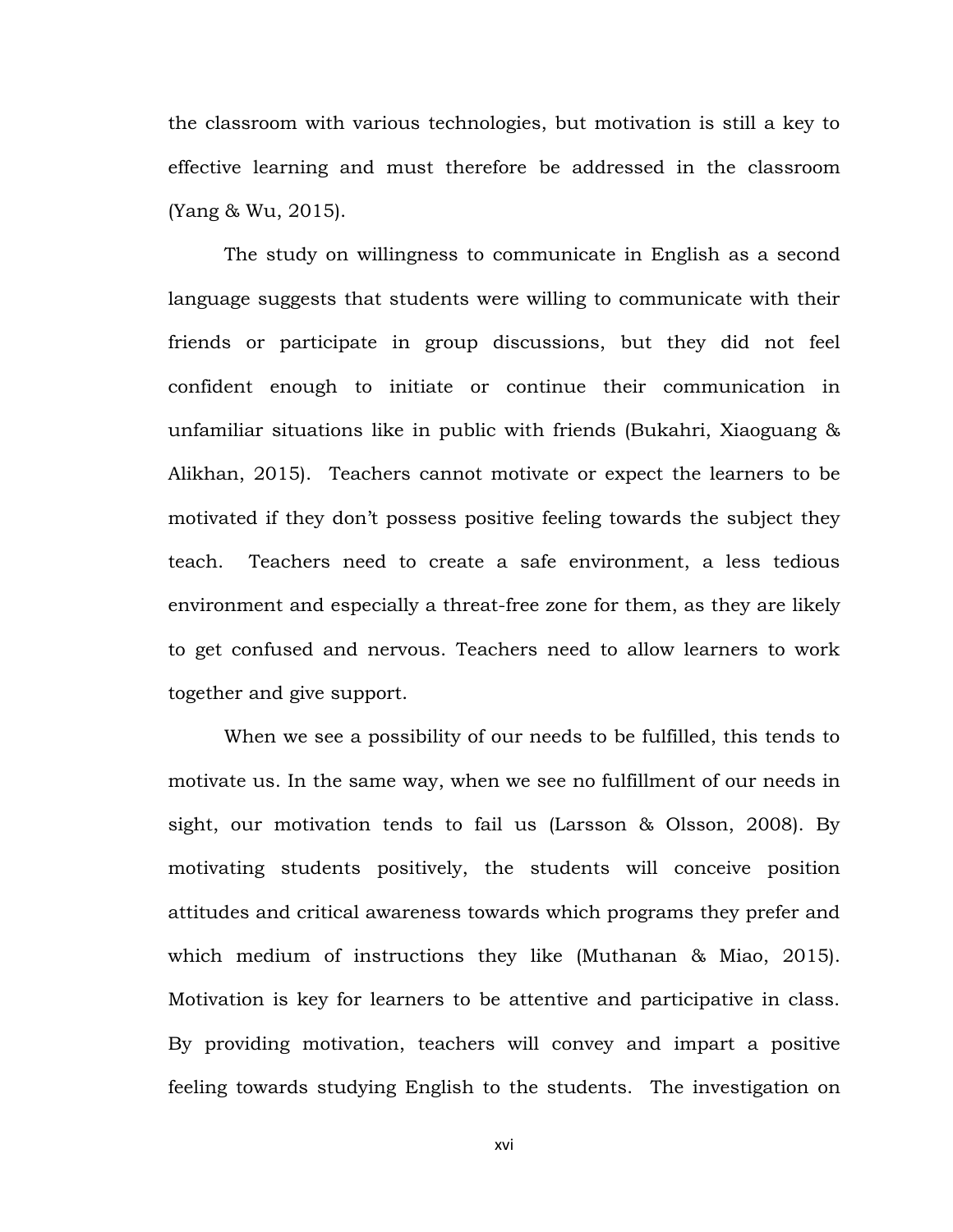motivation types and influences on motivation revealed that motivation is concerned with the directions and magnitude of human behavior and it can defined by answering why people decide to do something, how hard they are going to pursue it and how long they are willing to sustain the activity (Zhao, 2012). The research indicates that students learn English because they are most directed by external motivation, or possibly goals in life which usually turn out to be more efficient and successful motivators. Most teachers believe that the use of teaching aids, multi-media and the use of the internet are able to attract students' attention.

In Asia, English is a commonly taught language. Educators and businessmen are opening business everywhere. The opening of schools provides many opportunities for teachers and students in Asia. The article on growth of English in Asia has addressed how mainstream ideas can be achieved in the world English classrooms (Lee, 2012). Around Asia, students' attitudes vary from different places, countries and their cultures. In China, a study on Chinese students' attitudes towards the use of English as a medium of instruction clearly states that Chinese study more often and study harder. Not only do they engage in communicating each other but also because they see the need of English in the future; many have the ambition of going and studying overseas (Pei Miao, 2015).

xvii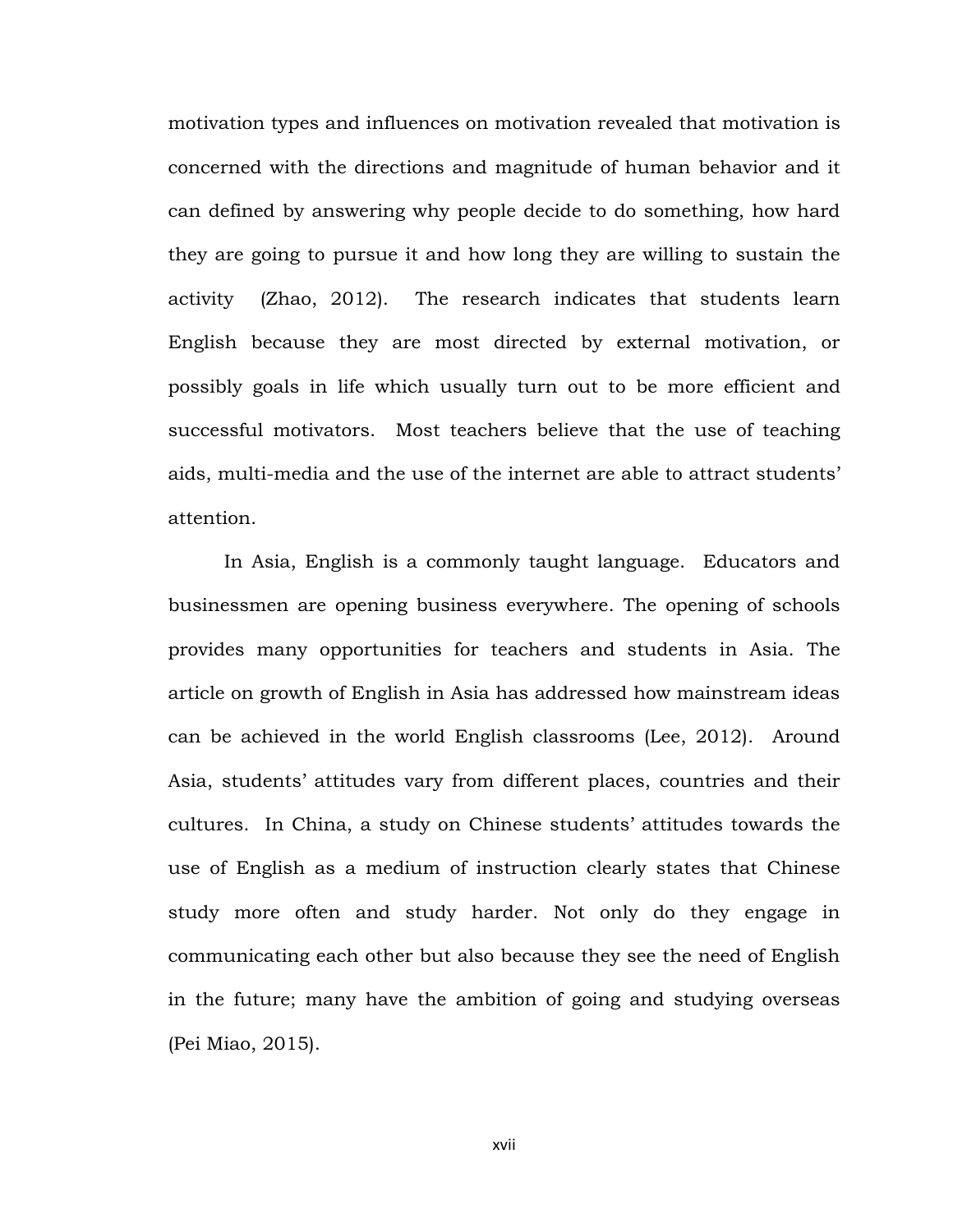There are numerous countries in Asia with culture that can be a hindrance to students' expression such as as students are trained to follow the teachers all the time without hesitation or question. In Japan, a research on motivation and attitude towards learning and using English outside the classroom, stated that using English could be an intimidating experience, where students felt discomfort, high anxiety, low confidence, and embarrassment which leads to students not initiating direct oral communication with foreigners (Lo, 2013).

In a study in Beijing about Chinese students' attitudes towards English as a medium of instruction concludes that the participants expressed that use of pictures improved their attitudes towards the use of the English-medium instruments in the programs and highlighted the need for programs to be instructed in English (Muthanin & Miao, 2015). The class size is one of the factors that can help the students learn more. The study of class size and language learning in Hong Kong stated that smaller classes promoted a strong sense of security within their classroom community and seemed to weaker students' fears of negative evaluation from their peers and teachers (Harfitt, 2012). In Malaysia, a research mentioned that of special interest in the results of his study on learners' attitude towards English language was the positive attitude of the learners' who, despite having English courses in their educational institution, still find the need for extra lessons and visit private language centers for learning English (Ahmed 2015).

xviii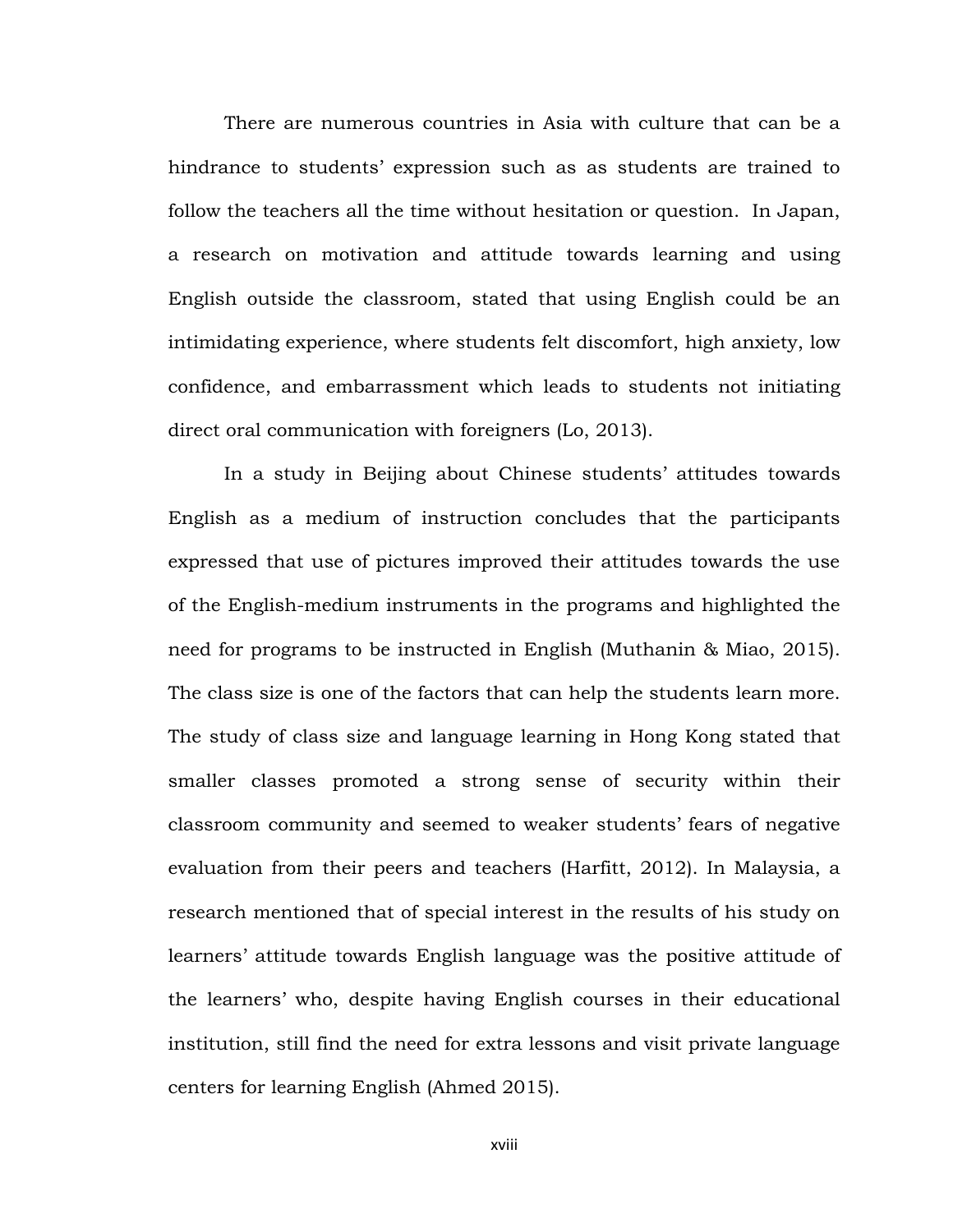In Thailand, reducing student anxiety is a general objective of any credible educational institution and as such, regardless of any active or null effects, schools should make attempts to reduce stressors and causes of such anxiety (Tanielian, 2014). Some learners behave well in the classroom but others do not; some are polite and maybe too polite. One way to encourage more active participation of students is to design fun and meaningful activities in the learning process. The study on teacher and learner views on effective English teaching in the Thai context pointed out that teaching preparations and the use of effective teaching methodology together with being patient, not insulting the students and giving clear advice were the most important attributes of a classroom (Meksophawannagul, 2015). Similarly, the study shows that teachers can make a valuable contribution in developing a friendly relationship with their students, in order to develop a positive attitude towards learning English (Gajalakshmi, 2013). Teachers can offer a wide variety of benefits to language learners ranging from increasing their motivation and their confidence in learning languages to improving their proficiency and their attitudes towards learning languages (Magid, 2013).

Thailand is ranked by the World Bank as the number two country in the ASEAN region in attracting English-speaking businesses investing resources (World Bank, 2010). In one study, in Thailand, English a compulsory subject, is perceived as only somewhat useful and relevant to their lives, and they still experienced anxiety in the learning process

xix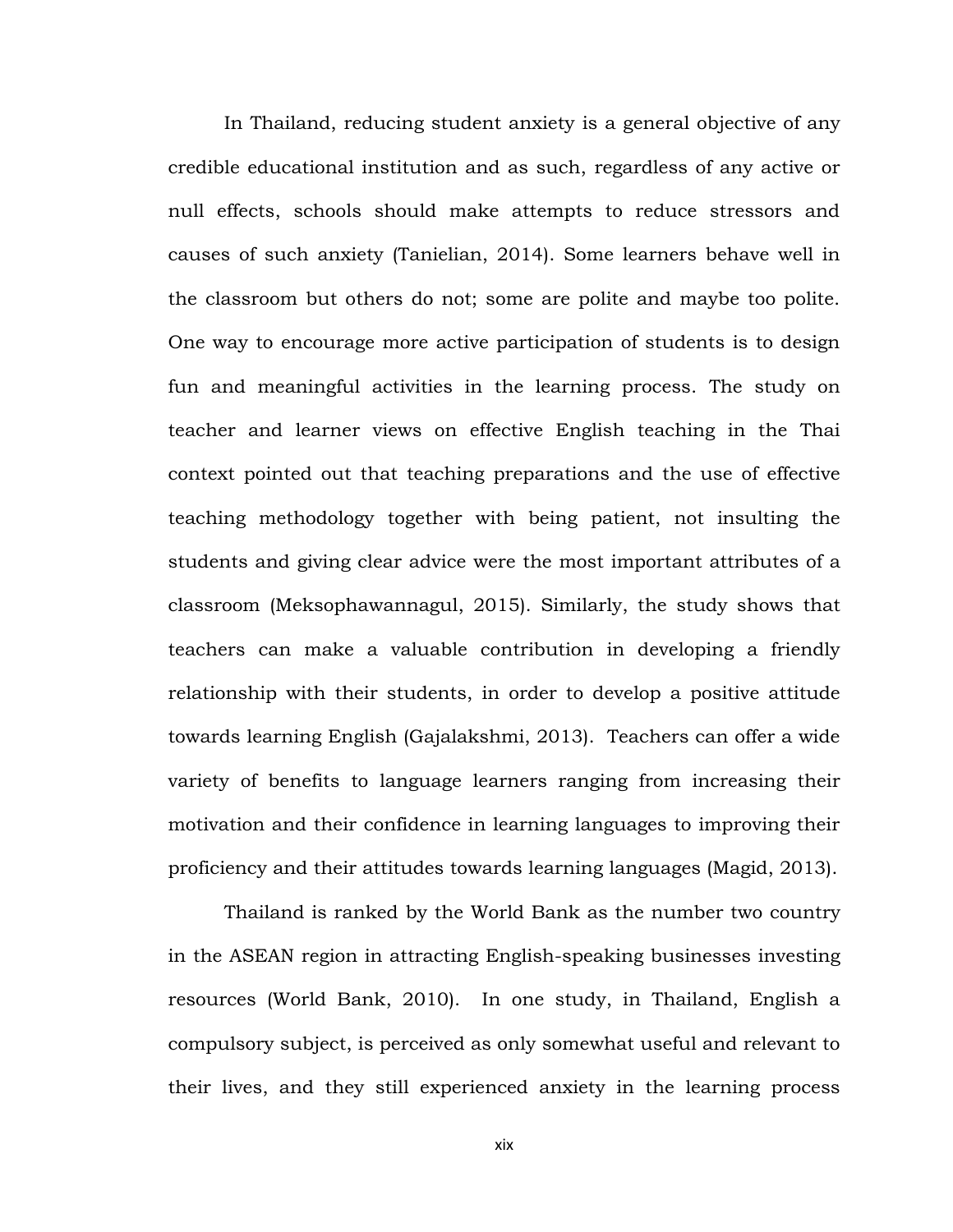(Tran & Duong, 2013). From another Thai study, Thai-English teachers view English learning problems as involving themselves, the curricula and textbook, the assessments, and other factors supporting teaching success at a moderate level (Yimwilai, 2015). These problems are the reason, why the students` lack perseverance, a positive attitude towards practicing English. Students also fail to seek more opportunities to practice the language which also contributes to a lack of confidence.

In similar studies in Thailand, Noom-ura (2013) implies that students' lack of patience in practicing English and having a little exposure to English outside class, may in turn contribute to their lack of confidence in speaking English. Parallel to Grubbs (2008) statements, the results highlighted that most students in Thailand thought English was important for themselves and their academic pursuits, but did not think highly of their own ability.

Thai education tends to be "learner centered", focusing on the students' learning. With this approach, students can choose what they want to study and the ways in which they will achieve this. The students can choose to go to school and try to excel or to be present and not to do any school work. Nowadays, students have a wider choice of technology; they use their cell phone as a dictionary, or can use computers for emailing the answers from one classmate to another. A study conducted in a Rangsit, Thailand campus, showed that the main reason why students liked online learning was because it allowed them to learn from

xx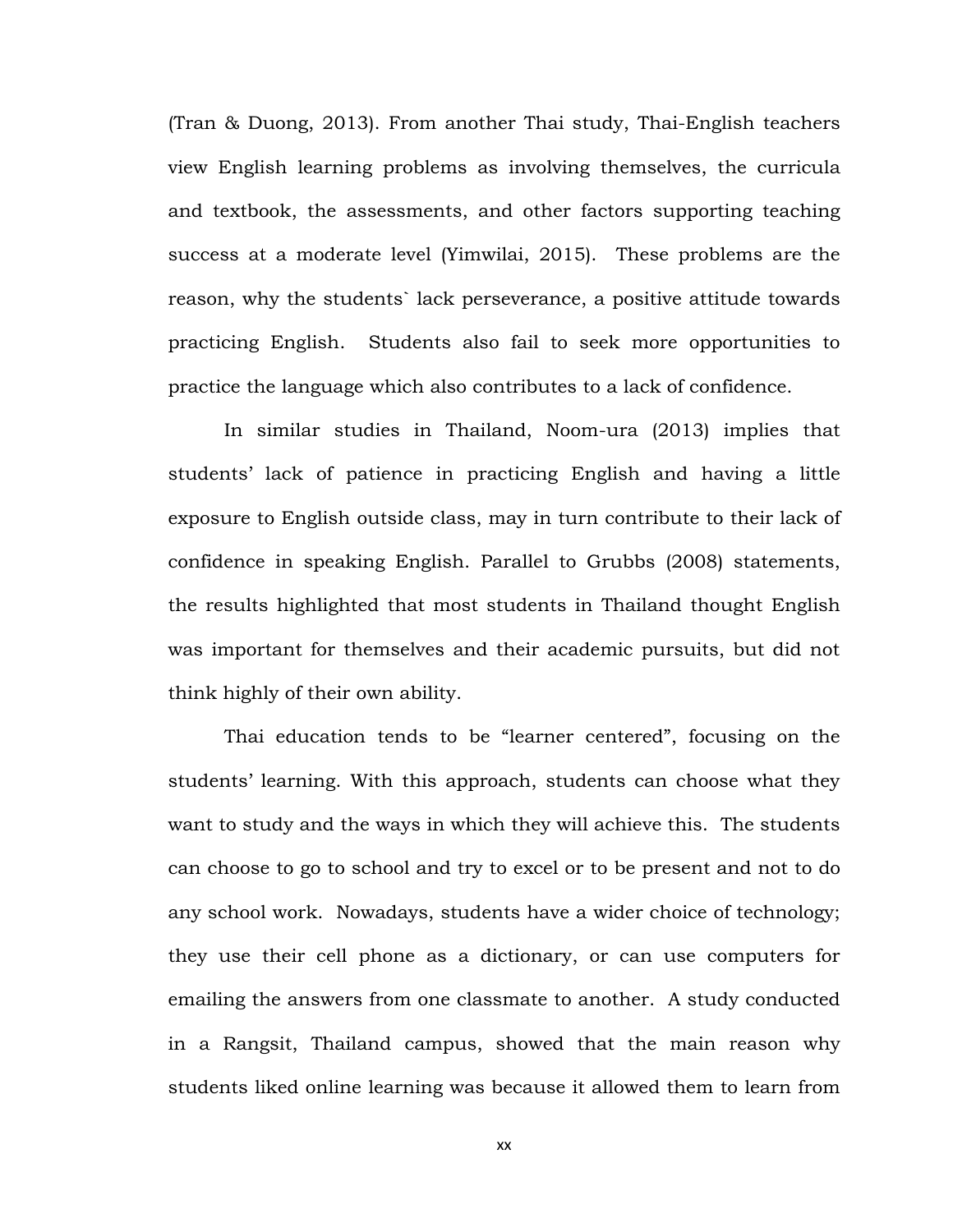anywhere (Srichanyachin, 2013). Likewise, there is no doubt that students perceived the usefulness of using computers as a learning tool due to their positive attitudes (Kitchakarn, 2015).

In Thailand, learning English is a requirement in every school, but students' are apt to forget the value of learning it ultimately for the sake of a requirement. The study from Rajabhat University stated that even with most Thai University student having studied English for many years and most university program curricula are requiring an English component, research indicates that students' English ability is not just weak, but that Thai students are regionally some of the weakest in English proficiency (Grubbs, Chaengploy & Worawong, 2008).

Some of the students' who have supportive parents are engaged in after school classes, extra-curricular activities, and different clubs. Educators should motivate the learners during the first meeting for a respectable impression and it's important for students to sense confidence and establish a good attitude towards studying English (Bidin, 2009). In his studies, he concluded that intrinsic and extrinsic motivation does not have a direct influence on students' English language performance due to their very weak relationship. In addition, the students' attitude does affect their language performance.

However, they preferred studying English in a normal classroom. They still believed that in-class learning is more fun and effective (Srichanyachin, 2013). An integrated approach can be applied to

xxi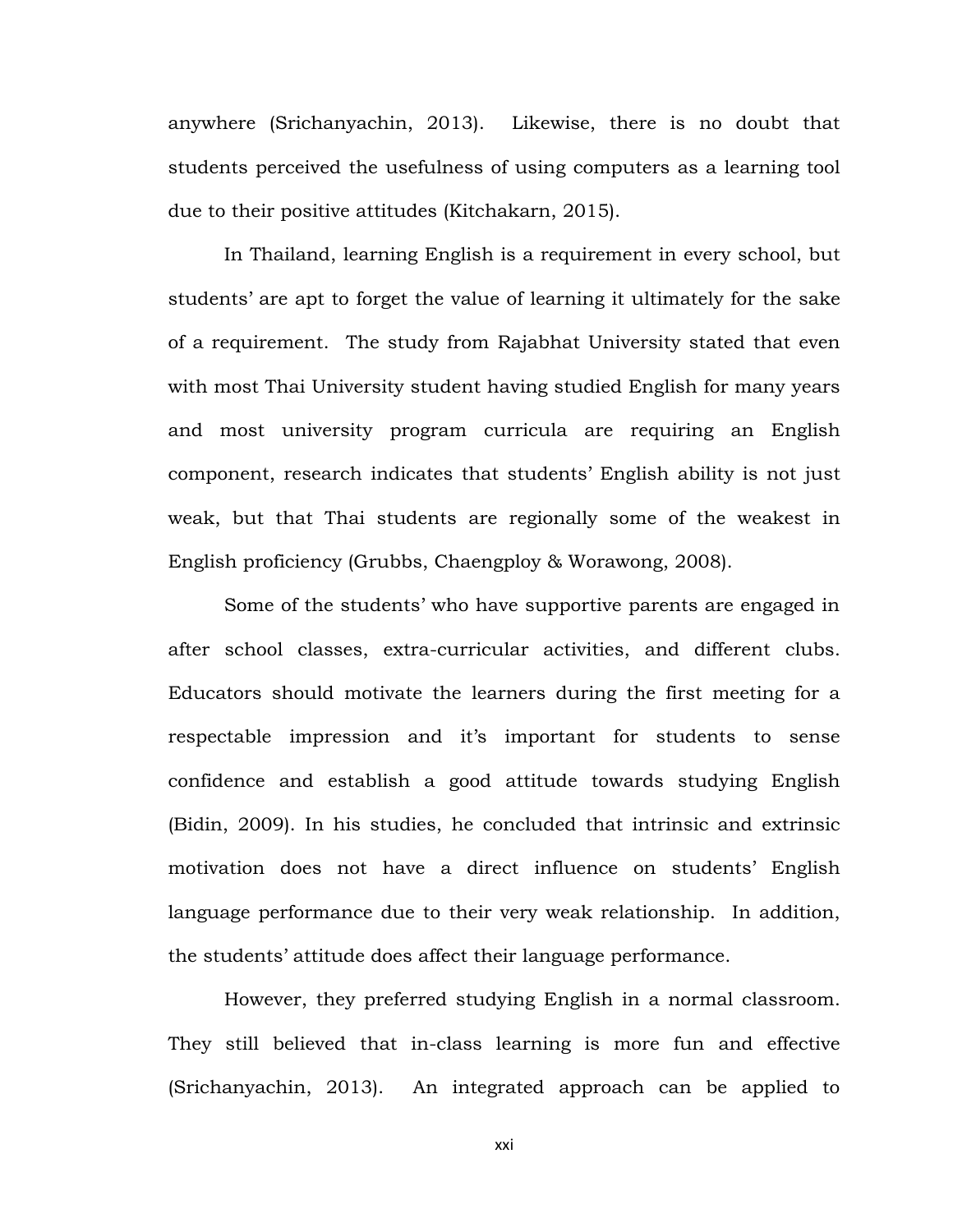students who have different levels of English proficiency (Yimwilai, 2015). It can create a positive attitude of the learners and enhance students' academic achievement and critical thinking skills.

The purpose of this study is to understand the attitude of students towards learning English and the attitude of students towards teaching English. The result can be a thorough guide to the researchers' main problem and can be a help to the students as they will benefit from the programs to be offered.

### **Theoretical Framework**

Attitude can be defined in many ways: a [feeling](http://dictionary.cambridge.org/dictionary/english/feeling) or [opinion](http://dictionary.cambridge.org/dictionary/english/opinion) about something or someone, or a way of [behaving](http://dictionary.cambridge.org/dictionary/english/behave) that is [caused](http://dictionary.cambridge.org/dictionary/english/cause) by this (dictionary.cambridge.org); the way you think and feel about someone or something (merriam-webster.com); a [settled](http://www.oxforddictionaries.com/definition/english/settle#settle__2) way of thinking or feeling about something (Oxford Dictionaries.com) This researcher modestly gives the definitions from online dictionary, websites. We can determine a certain attitude from our colleagues and from our students as well. It is a positive or negative response towards an object, situation or to an individual.

According to Melhim (2009), attitudes can be classified into two: positive and negative. Having a positive attitude is taking a decision of acceptance. It is the attitude that reveals the advantages of the subject to take up its value. On the other hand, the negative attitude is the

xxii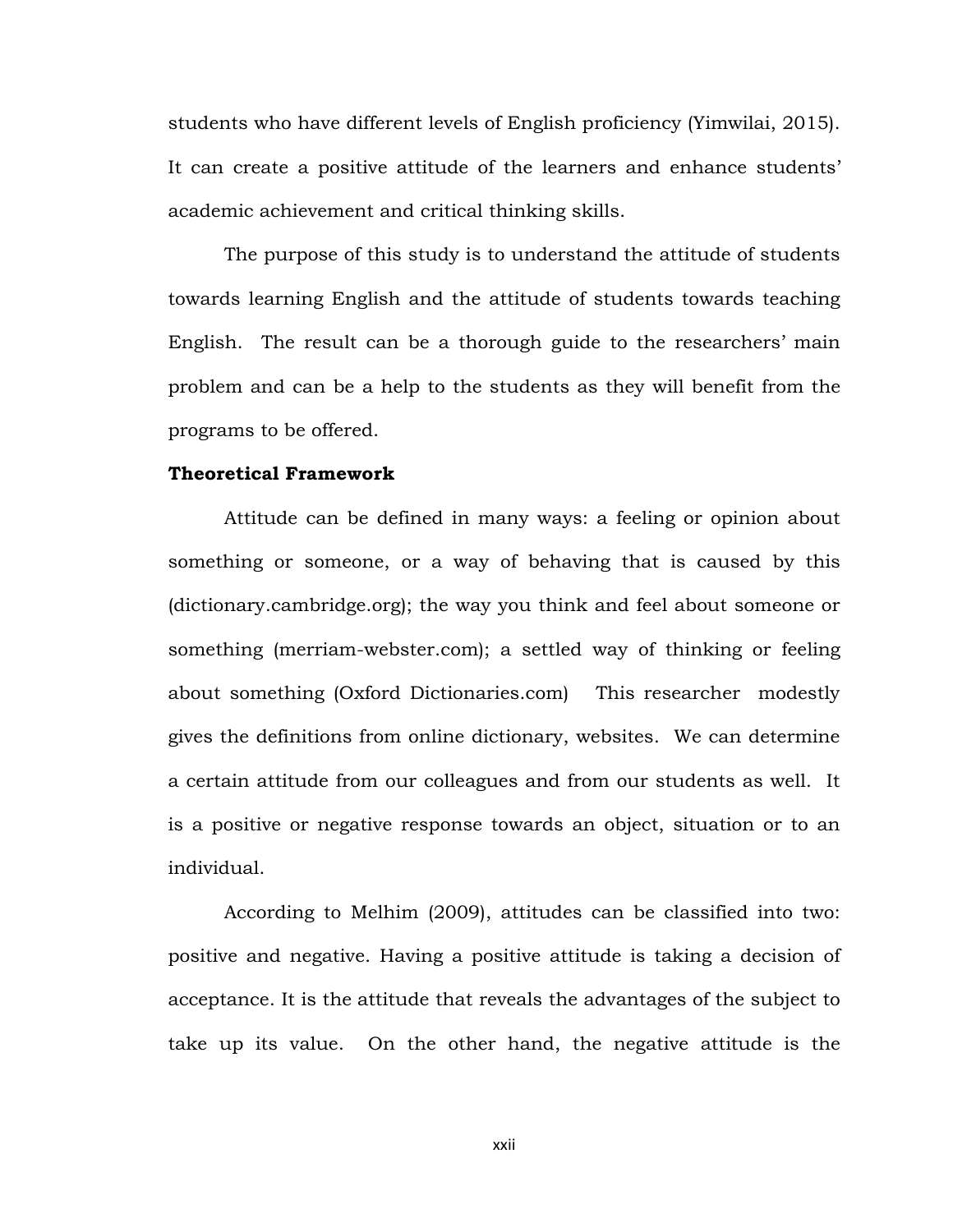attitude that reveals the disadvantages of the subject to dismiss it and to weaken its strong attitude.

In the study of Rula (2006), it stated that positive attitudes towards a subject affect learning and the students viewed English as an easy language. This is also supported by the research of Bustan and Ahmed (2009) that positive attitudes and accommodating students' preferences in learning will be no doubt lead to more successful learning.

The students also have to perform a series of intellectual and functional operations inside the classroom prepared by the teachers, to interact with their peer groups, to behave towards English and its teaching English, the classroom atmosphere, the student population in one class settings and the course materials which are focused on English.

According to Krashen's Theory, the attitudes of the learners are not only the fundamental aspects of learning, but also the home support, opinions of the peer group, the attitudes at school and even that of society (Nysten, 2009). However, attitudes of learners are individuallydriven traits, other factors that contribute to its development such as the environment. The way teachers interact and experiment with the learners can establish the classroom as a place that nurtures appreciation for the unique abilities of each learner.

Influences on student learning in an academic environment can be determined by many factors such as age, gender and the length of

xxiii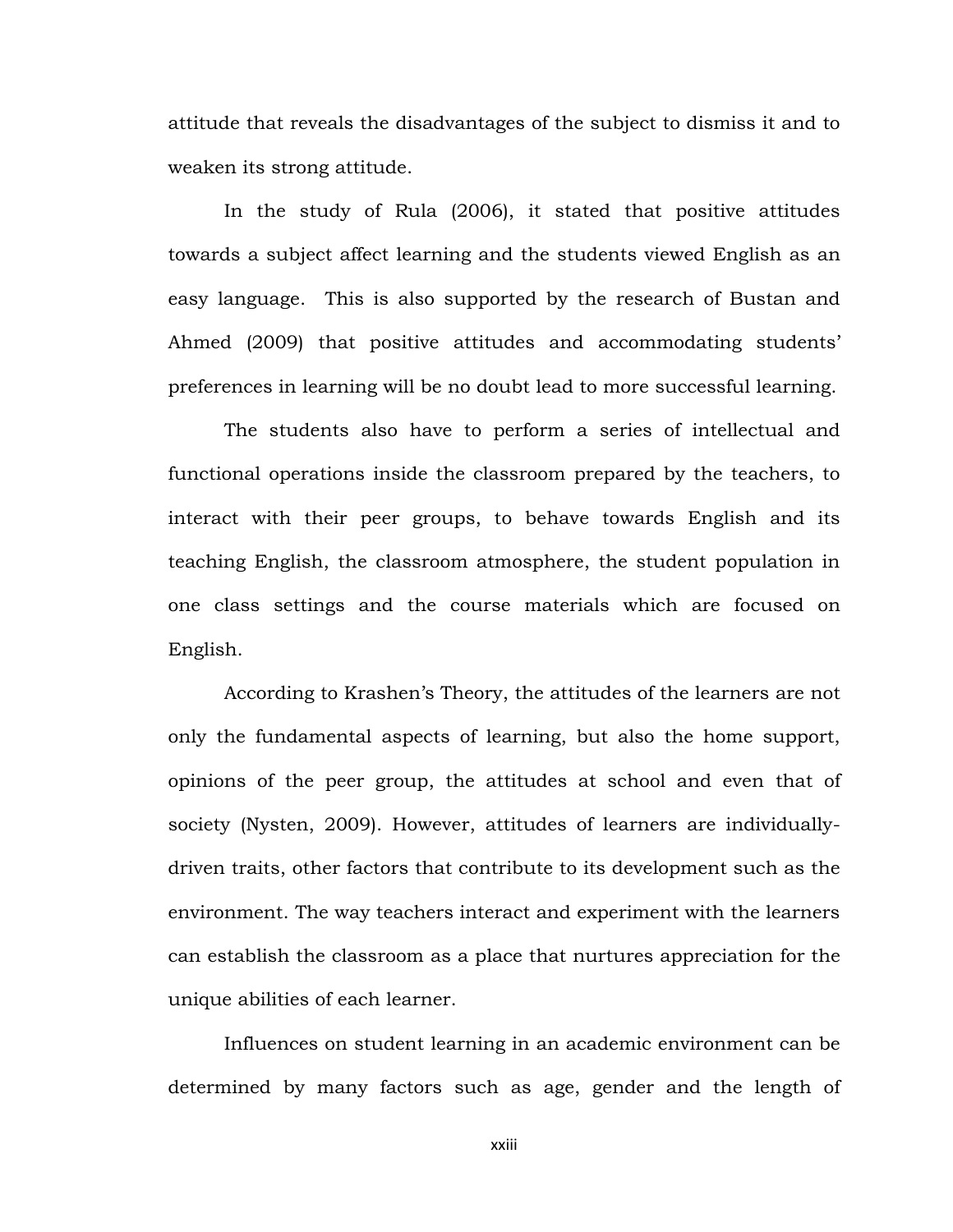studying English. Peer groups in the classroom are a normal situation in every class setting; they influence each other and develop a lifelong learning habit of students. Identifying the informal group leaders, the peer group leaders, and influencing them can influence the whole class.

Many modern-language learning-technique writers take into account the idea that language learning is a process of unconscious acquisition rather than a conscious memorization of rules and formula (Lightbrown & Spade, 2006). Additionally, that school support for every learners of language is an enormous motivator: schools provide the facilities and equipment that enhance students' abilities to learn English. Learners who surround themselves with peers who encourage and who value learning and the educational process will also value their own learning and endeavor to enhance their education.

Ahmed (2015) suggested that students who felt most warmly about a language and who wanted to integrate into the culture of its speakers are more highly motivated and learnt more successfully than those who were learning language as a means to an end. However, the attitude towards teaching English is more on the teacher methods of conveying and encouraging the students to learn the language. A teacher with his teaching methods, attitudes and behaviors, provide opportunities for his students to gain a mentally healthy personality and to have a new world view by leaving unforgettable traces on them (Ulug, Ozden & Eryilmaz, 2011). The students' attitudes towards the learning and teaching of

xxiv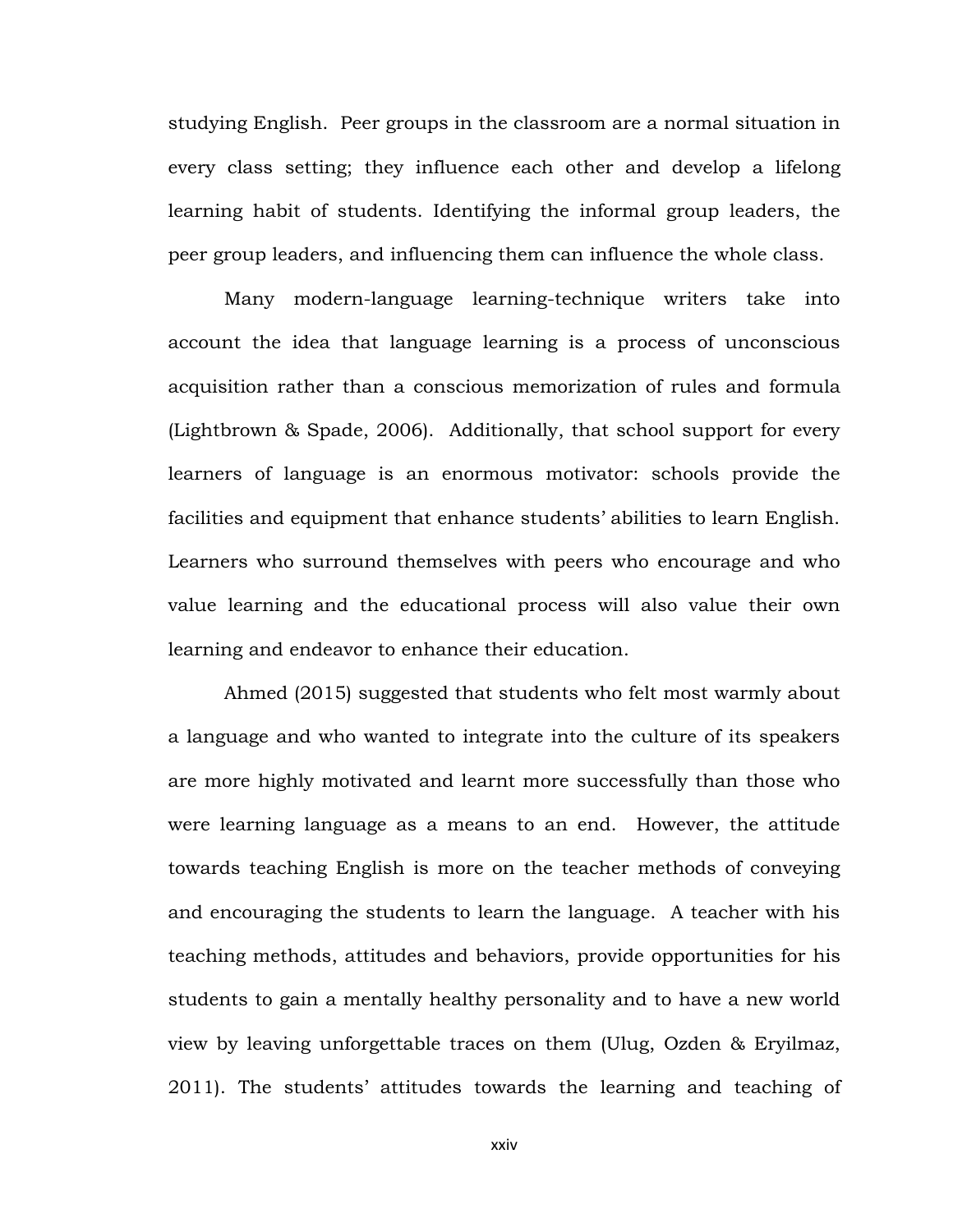English are important factors for them to understand the relationship between their competences and academic surroundings. Likewise, motivation is the key to have a great impact and one of the most appealing concepts which has been recognized all over by the scholars and learners who face challenges. Motivation of learners makes a great difference to student's willingness to take part in the process of learning.



**Figure 1 Paradigm of the Study**

### **Statement of the Problem**

- 1. What is the level of attitudes of students towards:
	- 1.1 learning English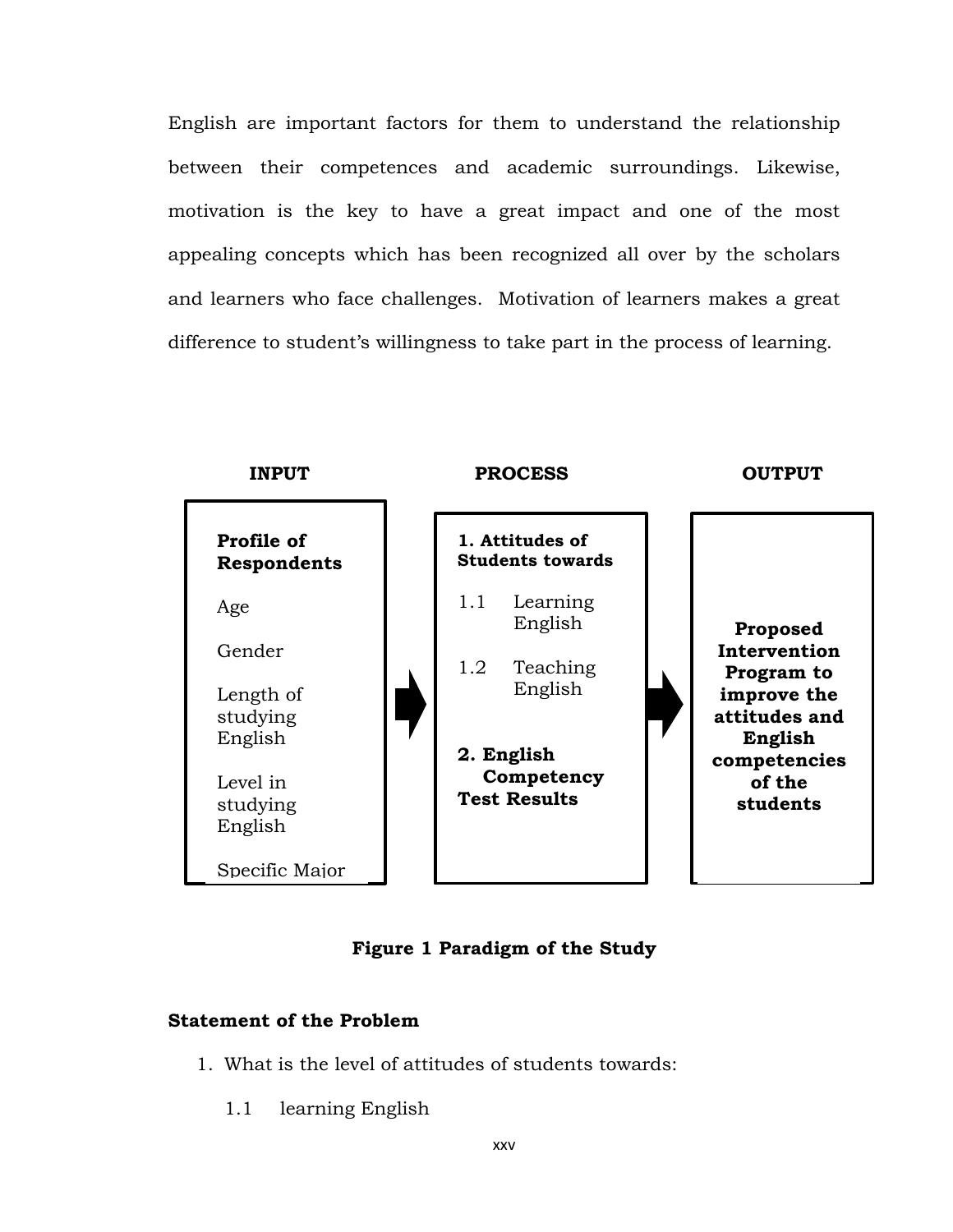1.2 teaching English

2. Is there a significant difference on the level of attitudes of learners towards learning English and towards teaching English?

3. Is there a significant difference on the level of attitudes of learners grouped by their profile?

4. What is the level of English competence of the students?

5. Is there a significant difference on the level of English competence of the students grouped by their profile?

6. Is there a significant relationship between the attitudes of students and their English competence?

7. What intervention program is proposed to improve the attitudes and English competencies of the students?

#### **Hypotheses**

1. There is no significant difference on the level of attitudes of students towards learning English and towards teaching English.

2. There is no significant difference on the level of attitudes of learners when they are grouped by their profile.

3. There is no significance difference on the level of English competence of the students when they are grouped by heir profile.

xxvi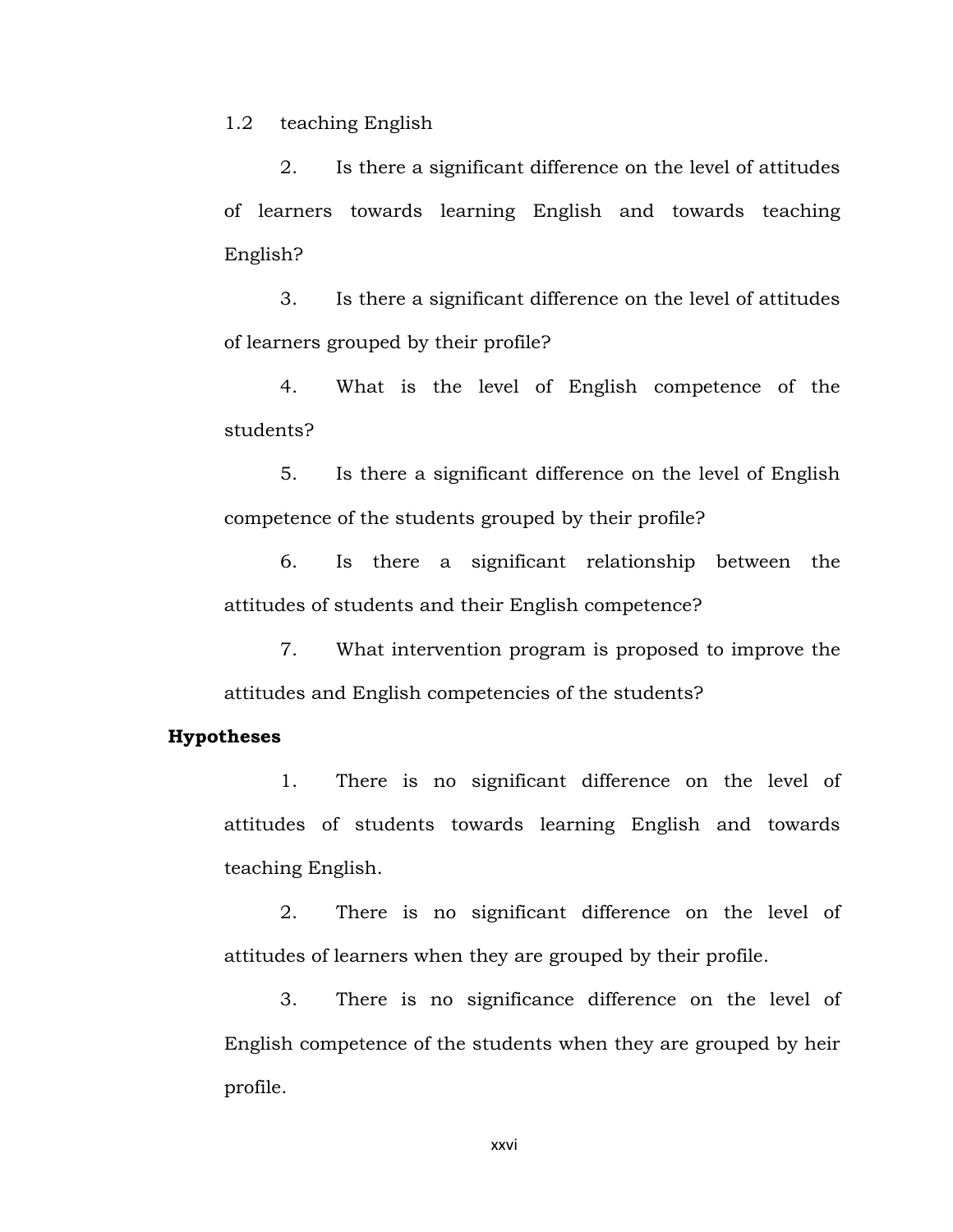4. There is no significance relationship between the attitudes of students and their English competence.

#### **Chapter 2**

### **METHODOLOGY**

#### **Research Method**

This study involves a descriptive research design that uses a survey investigation of data collection from the students who took part in the study.

### **Research Environment**

Research was conducted with students of Integrated Refinery Petrochemical Complex (IRPC) Technological College, which is located in Thailand. Officially named The Kingdom of Thailand and formerly known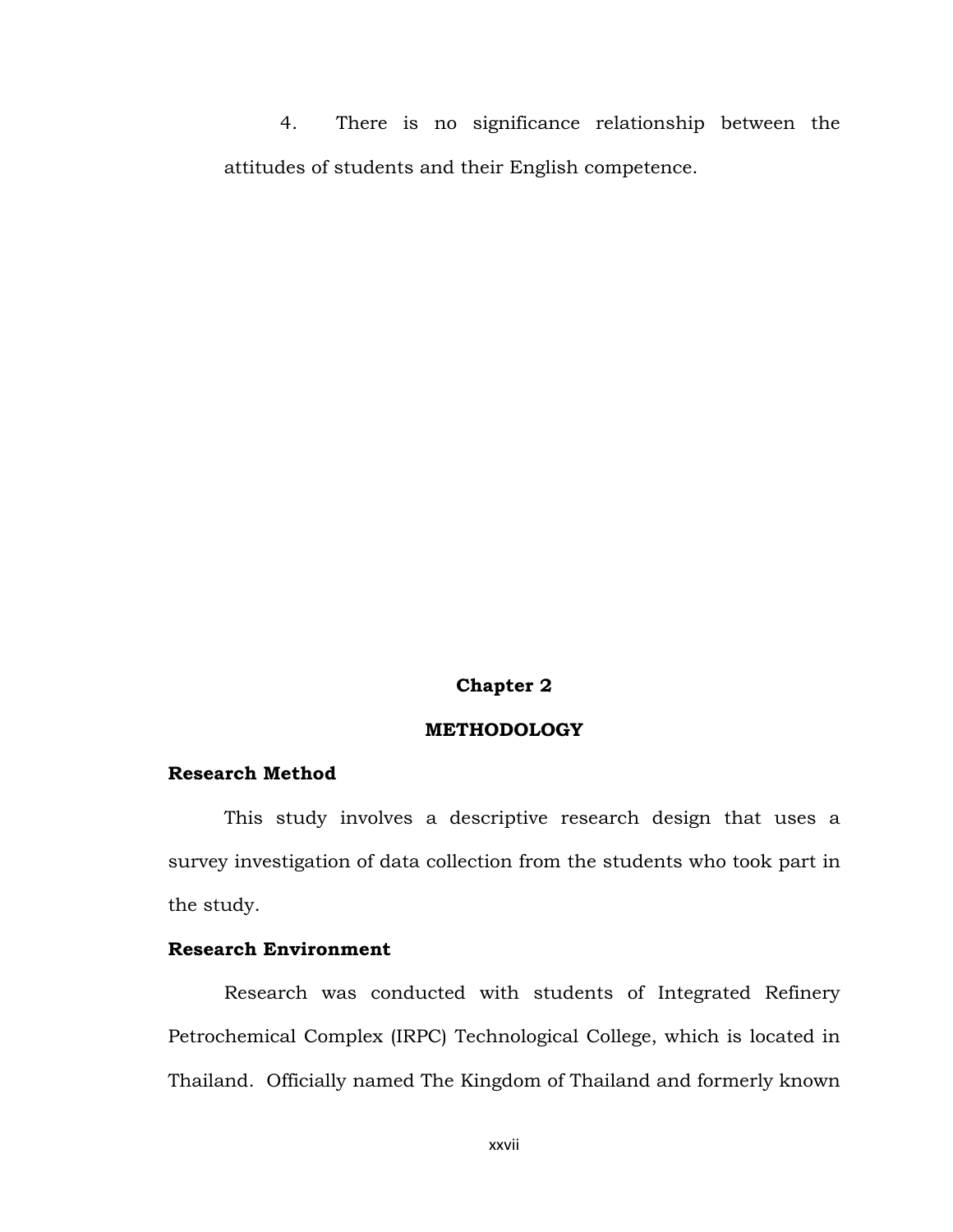as Siam. Thailand is located at the center of the Indochina peninsula in Southeast Asia.

Thailand is bordered to the north by Burma and Laos, to the east by Laos and Cambodia, to the south by the gulf of Thailand and Malaysia, and to the west by Burma and the Andaman Sea. Its maritime boundaries include Vietnam in the gulf of Thailand to the southeast, and Indonesia and India on the Andaman Sea to the southwest.

The school is located in Rayong Province. Its neighboring provinces are Chonburi and Chantaburi. To the south is the Gulf of Thailand.

IRPC Technological College is Thailand's leading private vocational college and it's a leading member of ASEAN. The address is 309 Moo 5, Sukhumvit Road, ChenongNern, 21000 Rayong, Thailand. The technical college was founded on 1 June 1995 by an initiative of IRPC Public Company, Limited, in response to the need for an educational college in Rayong to meet the demands of local and national industry for the ongoing supply of skilled technicians and artisans.

H.R.H Princess MahaChakriSirindhorn presided at the College's inauguration ceremony on 15th march 1996. The founding concept of IRPC Technological College is "Create Social Values".

As the school name implies, IRPC Technological College was founded in close collaboration with the industrial sector, namely IRPC Public Company, Limited. IRPC including its subsidiaries is the first fully integrated petrochemical complex in South East Asia. IRPC is a

xxviii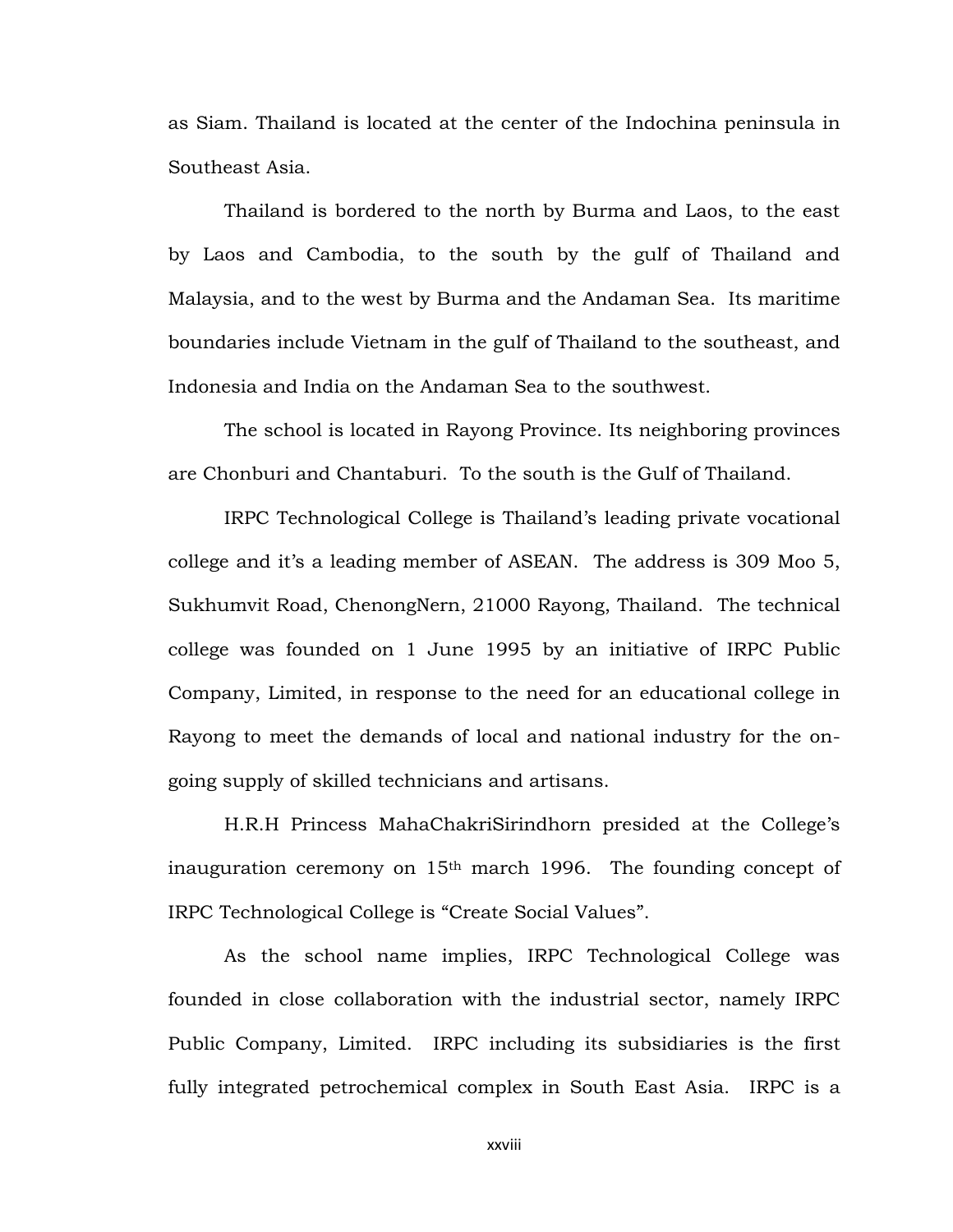major employer in Rayong and contributes enormously to the prosperity, air quality, and welfare of the region and the nation.

The partnership between industry and educational college provides huge benefits to our students. It means they have access to and use of equipment, instruments and machinery that are modern and relevant to current industry practice.

IRPC Technological College offers courses to both Vocational Certificates Level (for graduated Junior High School students) and High Diploma Level (for Graduate Certificate vocational or high school students). The College offers the Industrial Trade programs: Auto-Mechanic Department, Machine Shop Mechanics, Electrical Power Department, Electronics Department, Information Technology, Industrial Chemistry; and the Business and Commerce Programs: Business Computer, and Accounting.

IRPC Technological College has a growing student body. So far this second semester 2014-2015, there are 2, 423 Thai students. Since 2013 we have added additional foreign students from Myanmar, Laos and Cambodia and they are in the English Program. The total population including foreign students is 2, 508 as of second semester of 2015.

xxix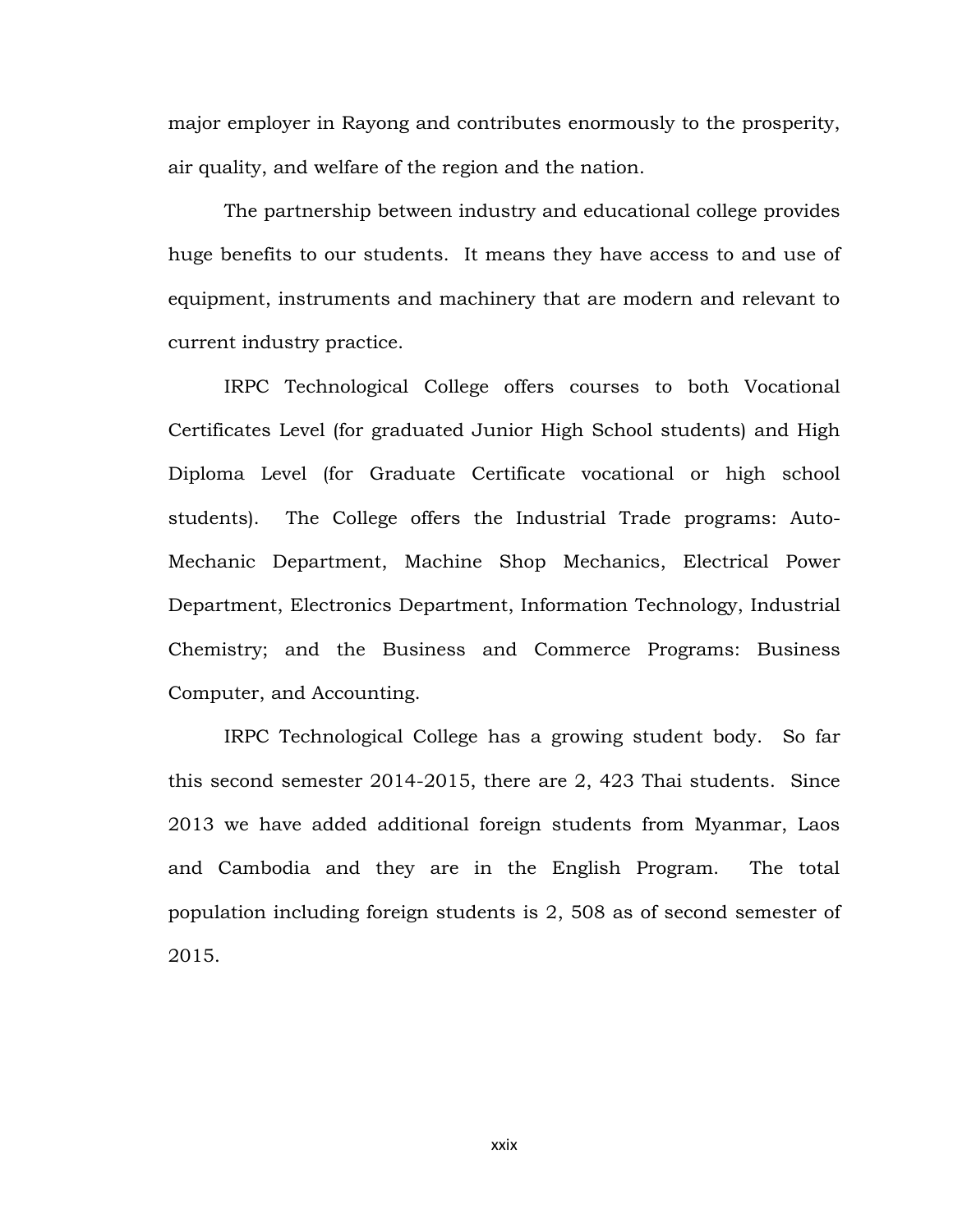

**Fig. 2 Map of IRPC Technological College in Rayong, Thailand**

### **Respondents**

The respondents are the students of IRPC Technological College, Rayong, Thailand where the researcher teaches. IRPC Technological College has a population of 2,423, Thai students only. In this school, we have international students who came from Myanmar; 85 students, Cambodia, 3 students and Laos, 21 students. But this research focused only on the 961 Thai students who are under the researcher's class. In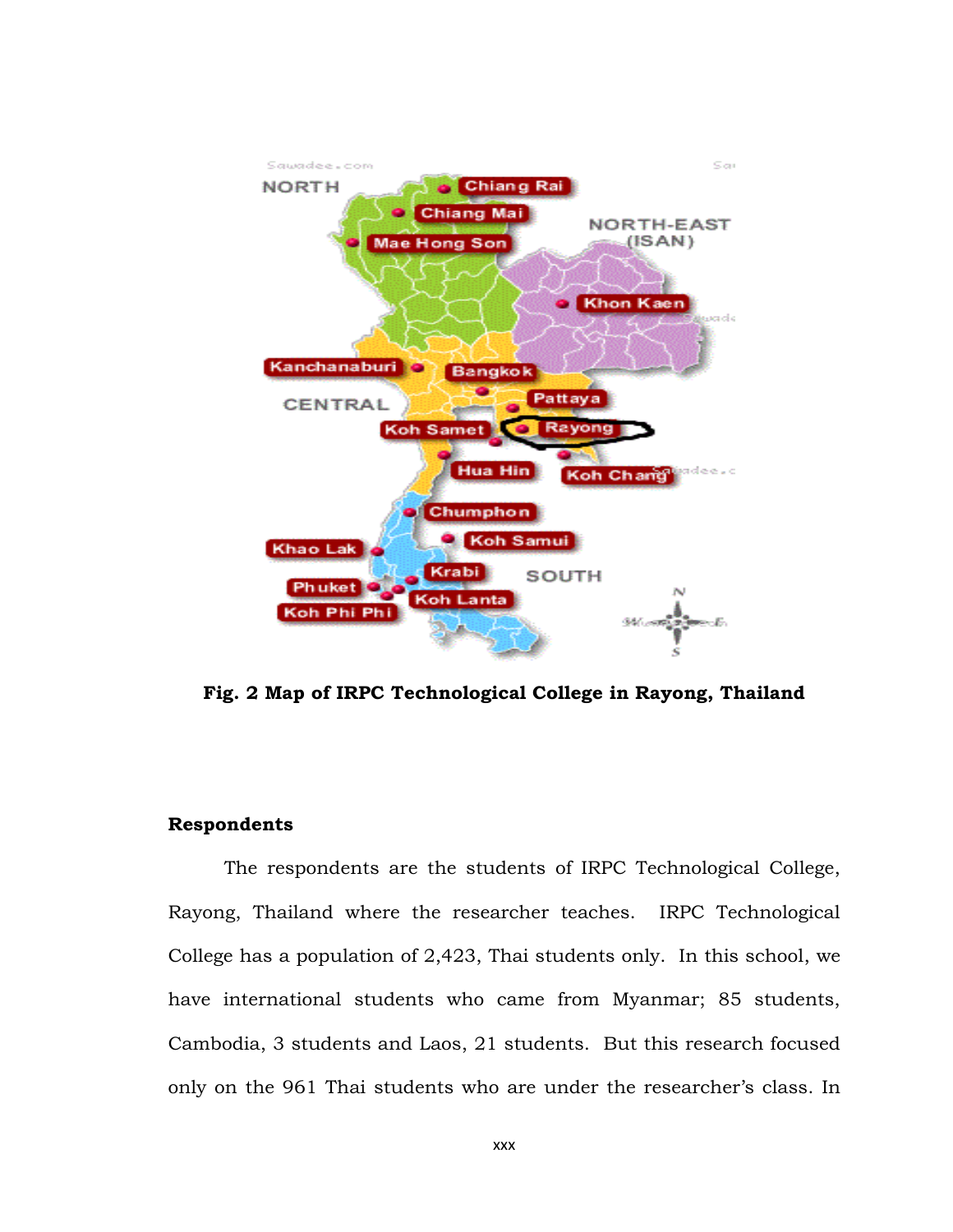order to get the preferred population, the researcher used the Slovin's Formula. The distribution of student respondents is presented in Table 1:

The table shows that most of the respondents come from the Machine Shop Department, 78 or 28%. The second highest number comes from the Computer Business Department of 67 or 23%. The third major is from the Accounting Department of 39 or 14%. The next is the Auto-Mechanic Major of 37 or 13% respondents, then the Electrical Power Department of 30 or 11% respondents. This is followed by the 13 or 5% from Industrial Chemistry Department of 13 respondents (5%). The respondents from the Electronics Department, and Information Technology are11 or 4% and 7 or 2%, respectively.

### **Table 1**

#### **Distribution of Respondents**

| <b>Department</b>       |    | Percentage |
|-------------------------|----|------------|
| Machine Shop Department | 78 | 28         |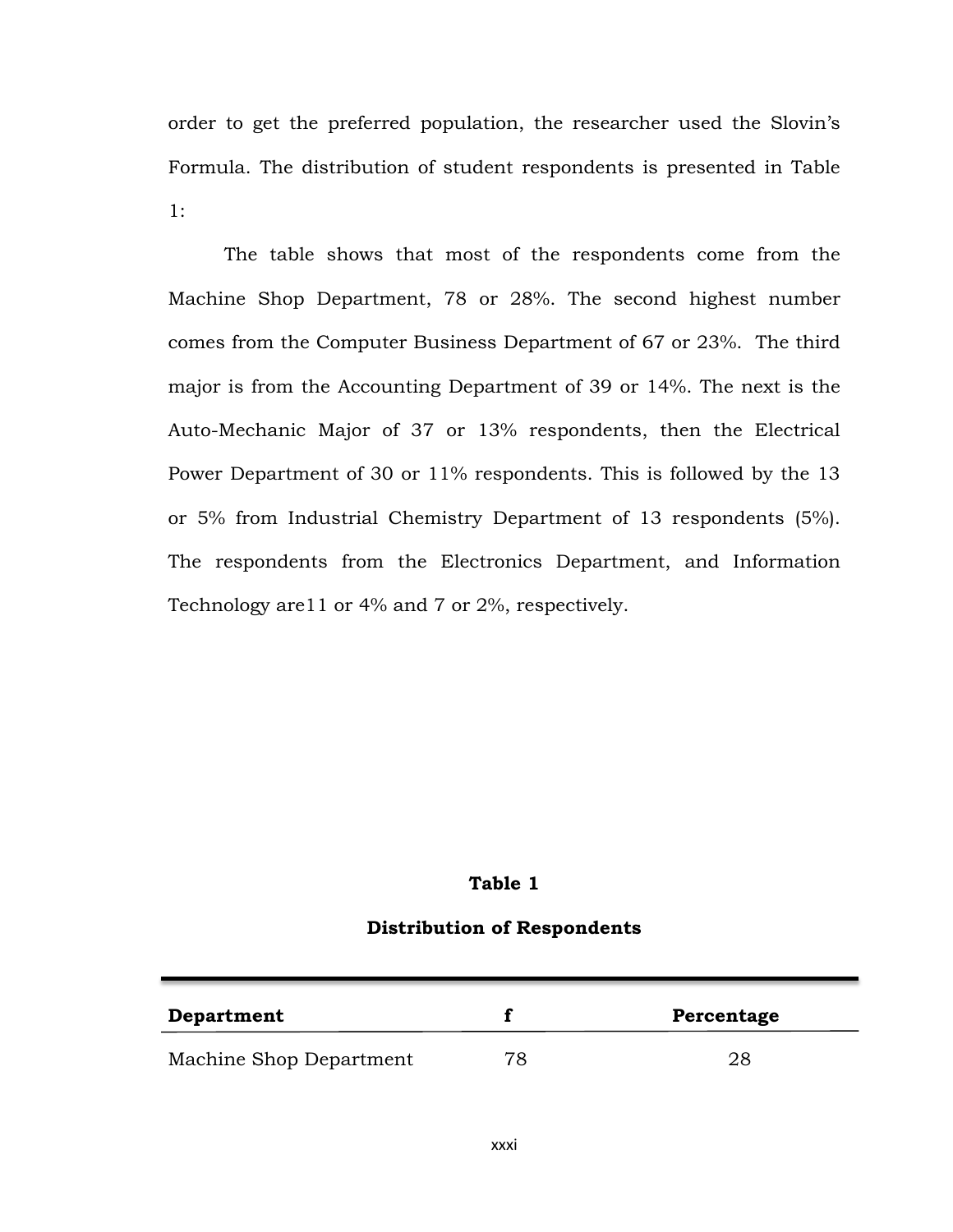| <b>Computer Business</b>     | 67 | 23             |
|------------------------------|----|----------------|
| <b>Accounting Department</b> | 39 | 14             |
| Auto-Mechanic Department     | 37 | 13             |
| Electrical Power Department  | 30 | 11             |
| Industrial Chemistry         | 13 | 5              |
| Electronics Department       | 11 | 4              |
| Information Technology       | 7  | $\overline{2}$ |

### **Data Gathering Procedure**

The revised version of the questionnaire was originally in English. Snce the researcher's respondents are all Thai students, the researchers hired a Thai teacher who teaches English in the school to translate the survey into Thai.

Before the survey questionnaires were distributed, the researcher gave the parent's consent forms to the Head of the Foreign Languages Department for approval with Thai translations. Then the researcher randomly distributed them to every department with the help of each class adviser.

The students were randomly selected to fill out the survey questionnaire. The questionnaires were filled-out and the class advisers collected them afterwards and sent them to the Foreign Languages

xxxii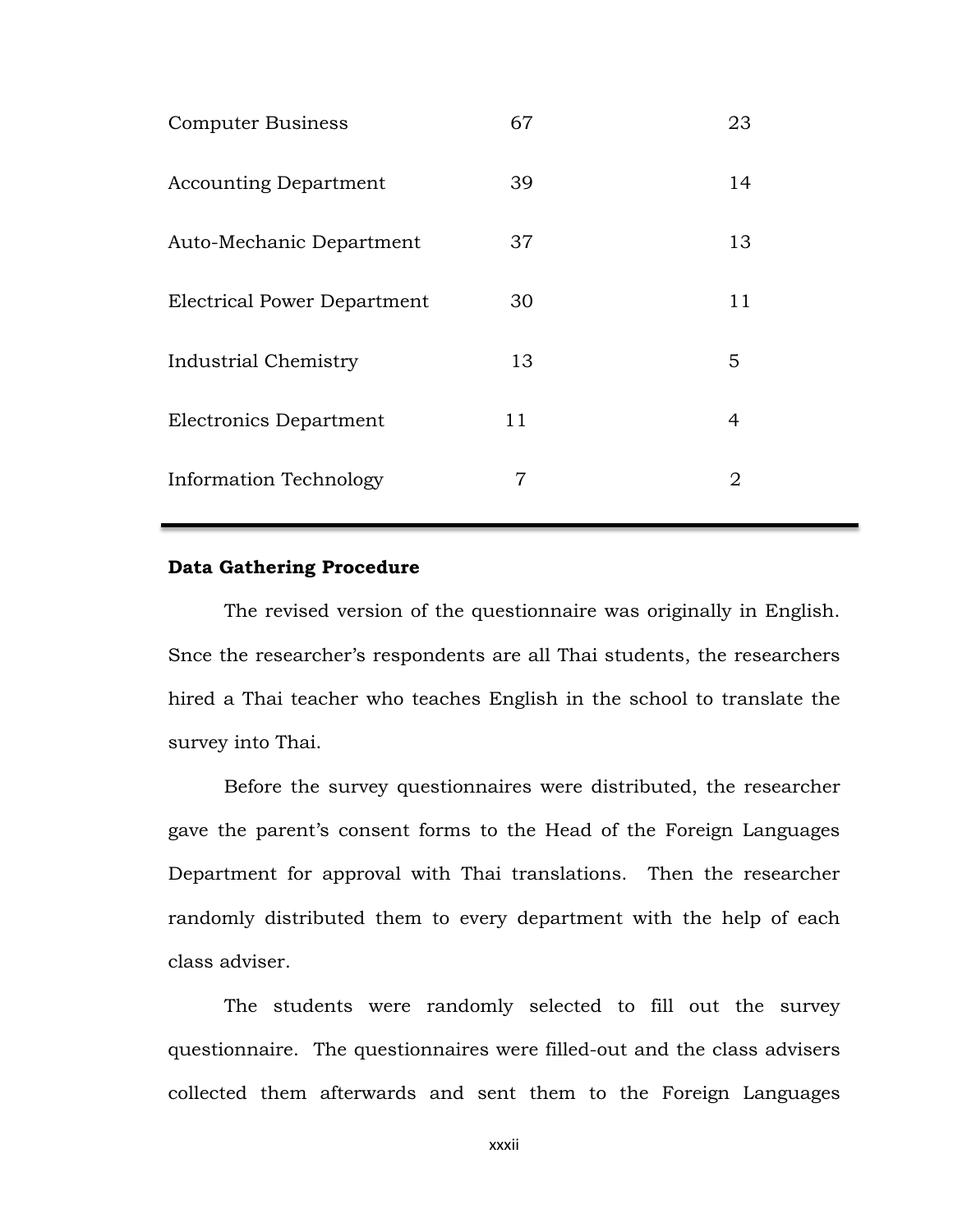Department. The researcher tabulated the surveys using SPSS for calculation and analysis.

#### **Data Gathering Instrument**

The questionnaire was developed to obtain information about students' attitude towards learning and teaching of English and their academic performance. The questions were taken mostly from AhmetColak, (2008); and Atef-Al-Tamim, Munir & Shuib, (2009). This questionnaire was developed by R. C. Gardner, Ph.D from the University of Western Ontario, Canada. The Attitude/Motivation Test Battery (AMTN) has been translated and used in their research in Brazil, Croatia, Japan, Poland, Romania and Spain (Catalina). Even in Thailand, this survey has been used by Grubbs; Chaengploy and Worawong, (2009) of Rajabhat University. All thirty statements were composed in English and the others are compiled from the researchers' teaching experience. The researcher hired Thai teachers who teach English inside the campus and translated the survey into Thai. The question is in English and below it is the Thai translation.

The questionnaire consists of three sections. The first section deals with subjects' personal information, such as their I.D number to determine what year they belong. Next, is the age, there are three brackets to choose. Then, the respondents have to choose the specific major they're taking at the moment, in order that the researcher would know which level. There are two levels that the researcher followed to

xxxiii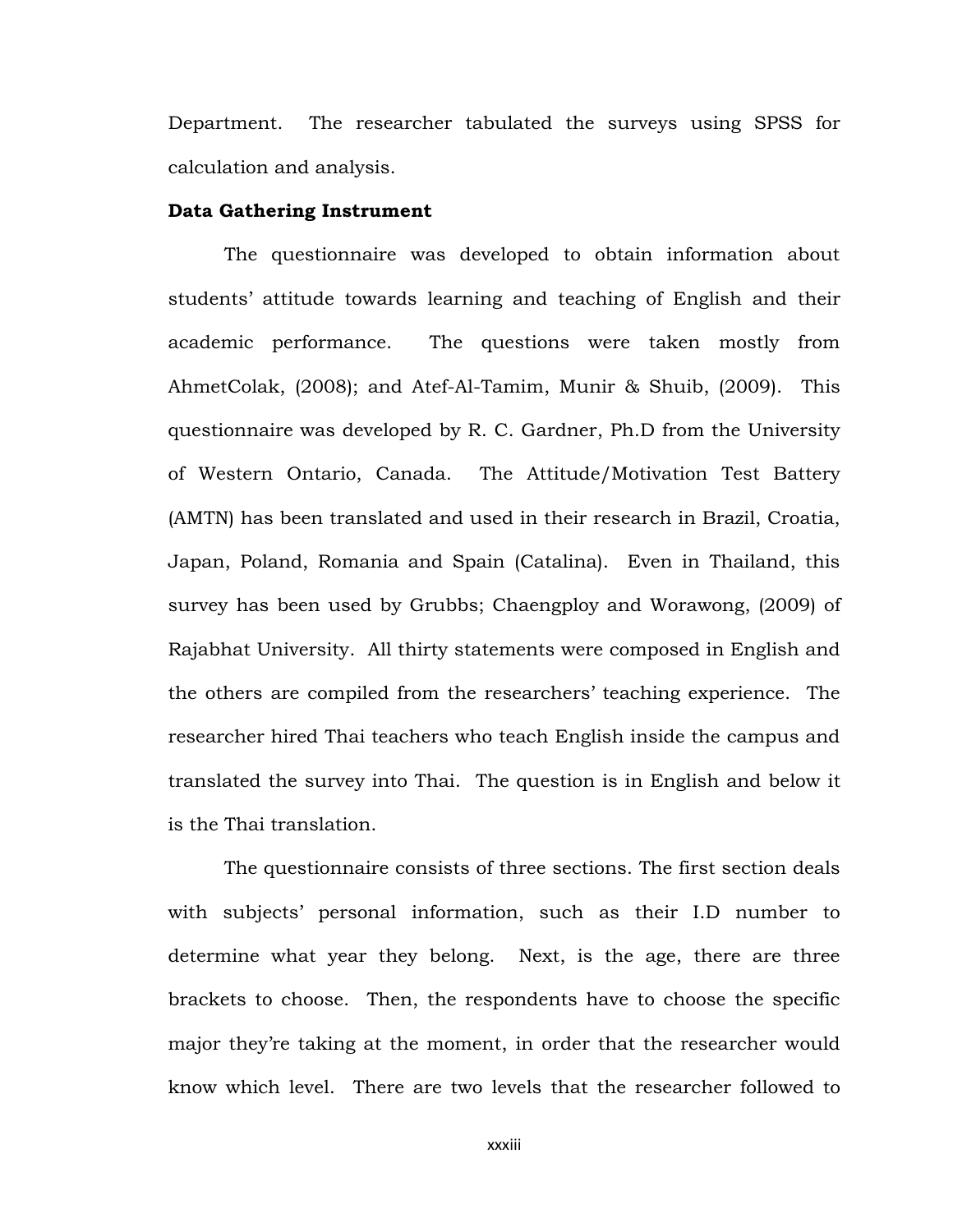study and observe. One is Certificate Level; they are the new comers and the younger ones. The second one is the Diploma Level. The respondents of this have already been in this school for more than 2 years. They've been studying English for a long period of time. This is followed by the gender. Then, the last one they fill in personal information is the length of time studying English at school or personal choice, like going to the language centers.

The second section of the questionnaire is all about the positive attitude and the negative attitude of the students' towards learning English. There are positive and negative statements. The researcher put them in clusters for easier evaluation. They were analyzed through the statistical analysis to discover and to examine the students' general attitude and significant differences among the Certificate Level and Diploma Level.

The third part is about the students' attitudes towards the teaching of English. They were asked to rate the teacher's way of teaching; how the teacher behaves, gives instructions, demonstrates the lesson inside and outside the classroom, and motivated them. The students were asked to rate each item so as to determine their level of agreement with each item statement in the following Likert scale:  $(5)$  = Always,  $(4)$  =Oftentimes,  $(3)$  = Sometimes,  $(2)$  = Seldom,  $(1)$  = Never. The questionnaires were given to the class advisers by the researcher and were collected by the researcher immediately that same day.

xxxiv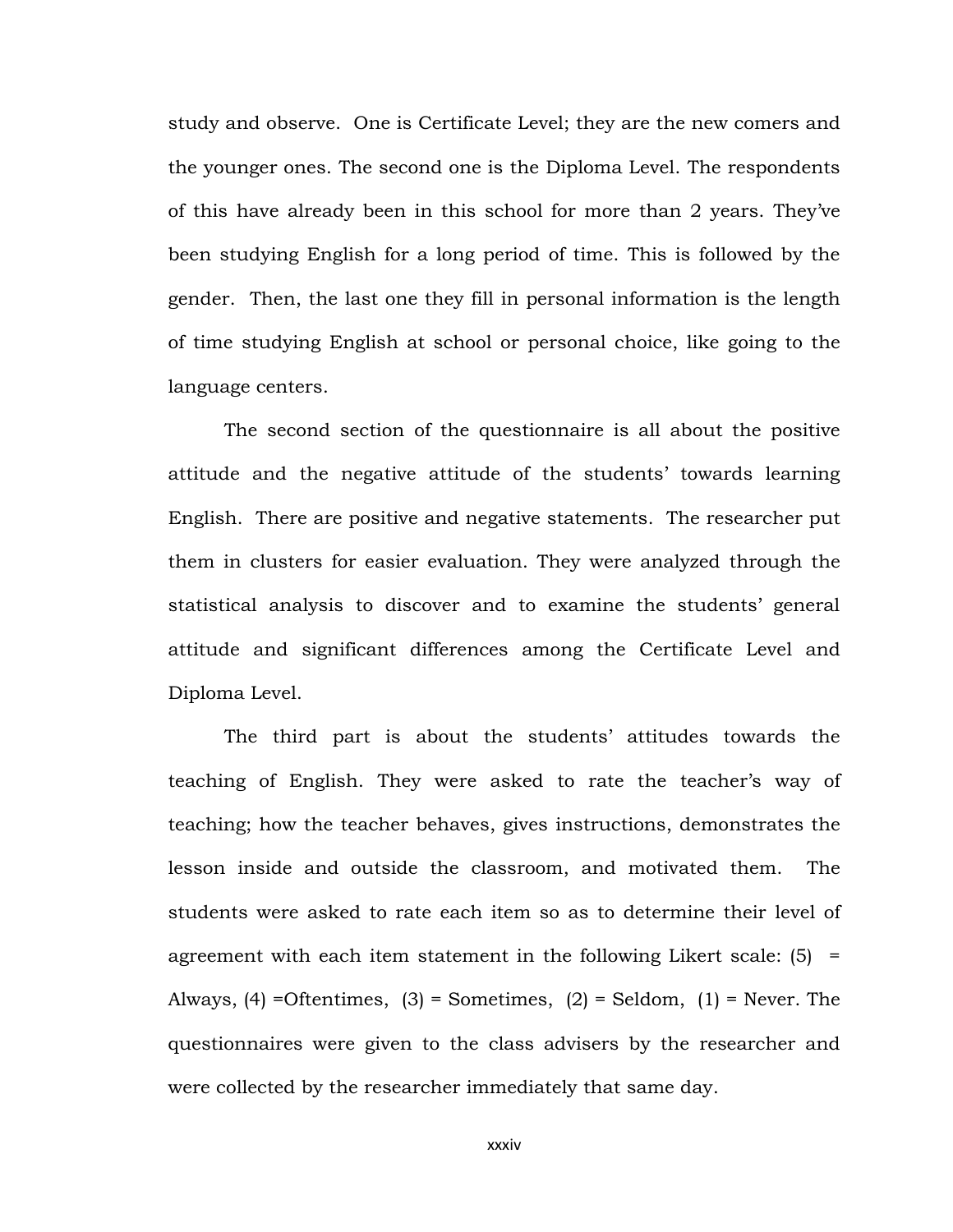### **Treatment of Data**

To determine the attitudes of students towards learning and the teaching of English and their English competence, mean, standard deviation were computed.

For the profile of respondents, to categorize them by age, gender, educational background and major, the frequency and percentage were utilized. To find out if there is a significant difference between the students; attitudes towards the learning of English and the teaching of English, difference between means were computed and subjected to ttest. Difference between the means of the students' attitudes and their English competence were computed and subjected to t-test when they were grouped by their profile. The Pearson product-moment correlation coefficient was computed to find out if the English competence of students is related to their attitudes.

#### **Chapter 3**

### **RESULTS AND DISCUSSIONS**

In order to analyze the attitude of students in English and competence of students the gathered data results and its interpretation will answers the following sections.

xxxv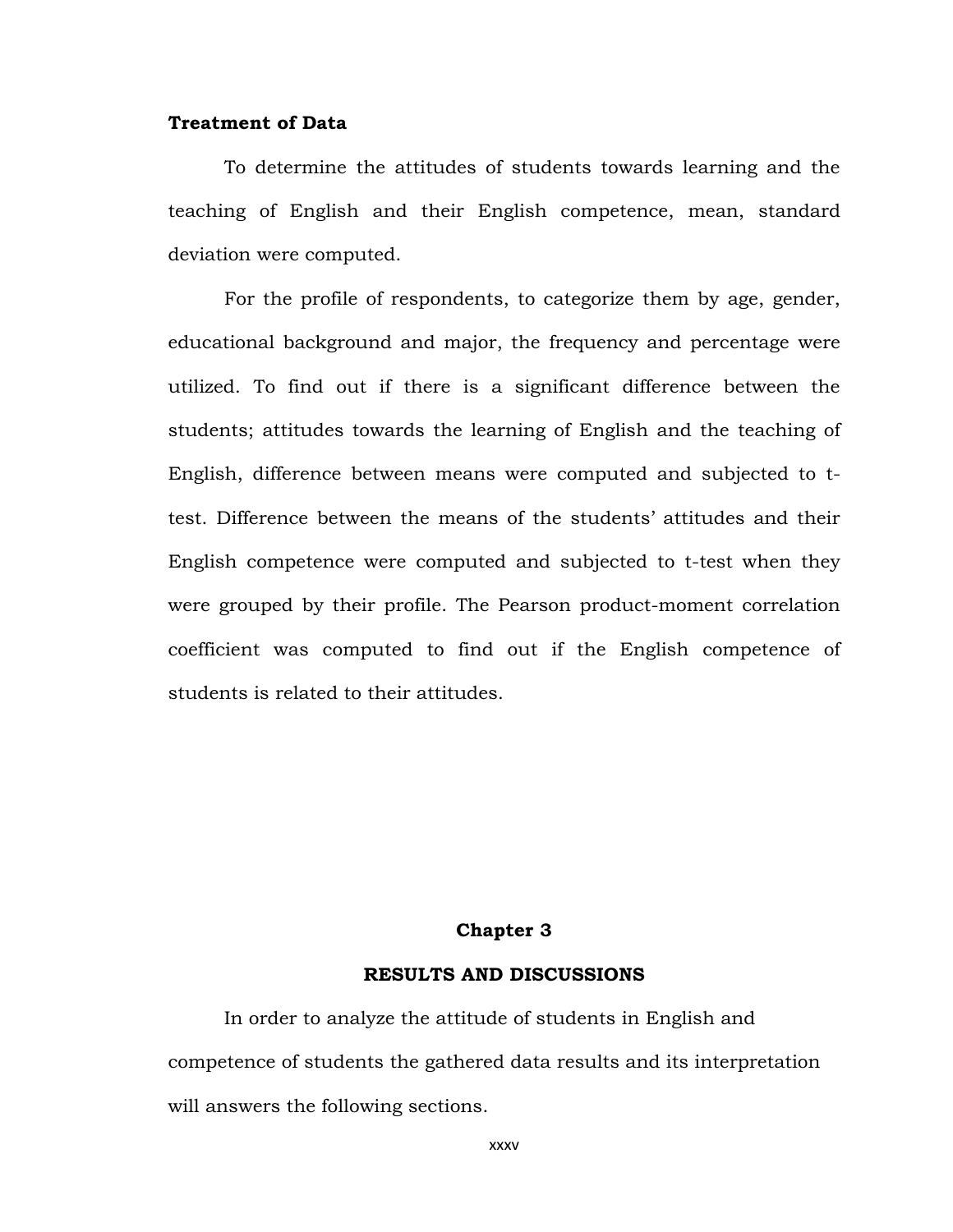## **The Level of Attitudes of Students towards Learning and Teaching of English**

Based on the results shown in Table 2, the level of attitudes of learners towards learning English is neutral with the mean of 3.1315 and standard deviation of 0.42052 while the level of attitudes of learners towards teaching English is favorable with the mean of 3.4966 and standard deviation of 0.51762. This shows that the students behave well in the classroom, some are polite and others are too polite.

### **Table 2 Means and Standard Deviation of Students towards Learning and Teaching of English**

| <b>Attitude</b>  | <b>Mean</b> | <b>Description</b> | <b>Std. Deviation</b> |
|------------------|-------------|--------------------|-----------------------|
| Towards Learning | 3.1353      | Neutral            | .42052                |
| Towards_Teaching | 3.4966      | Favorable          | .51762                |

*\*Interpretation Scale:*

*Very Unfavorable (1.00-1.50) Unfavorable 1.51-2.50) Neutral (2.51-3.50) Favorable (3.51-4.50) Very Favorable (4.51-5.00)*

## **Difference between the Level of Attitudes of Learners towards Learning English and towards Teaching English**

The result is similar with studies in Thailand by Noom-ura (2013), which implied that students lacked patience in practicing English and had a little exposure to English outside class, which may in turn contribute to their lack of confidence in speaking English. Some of the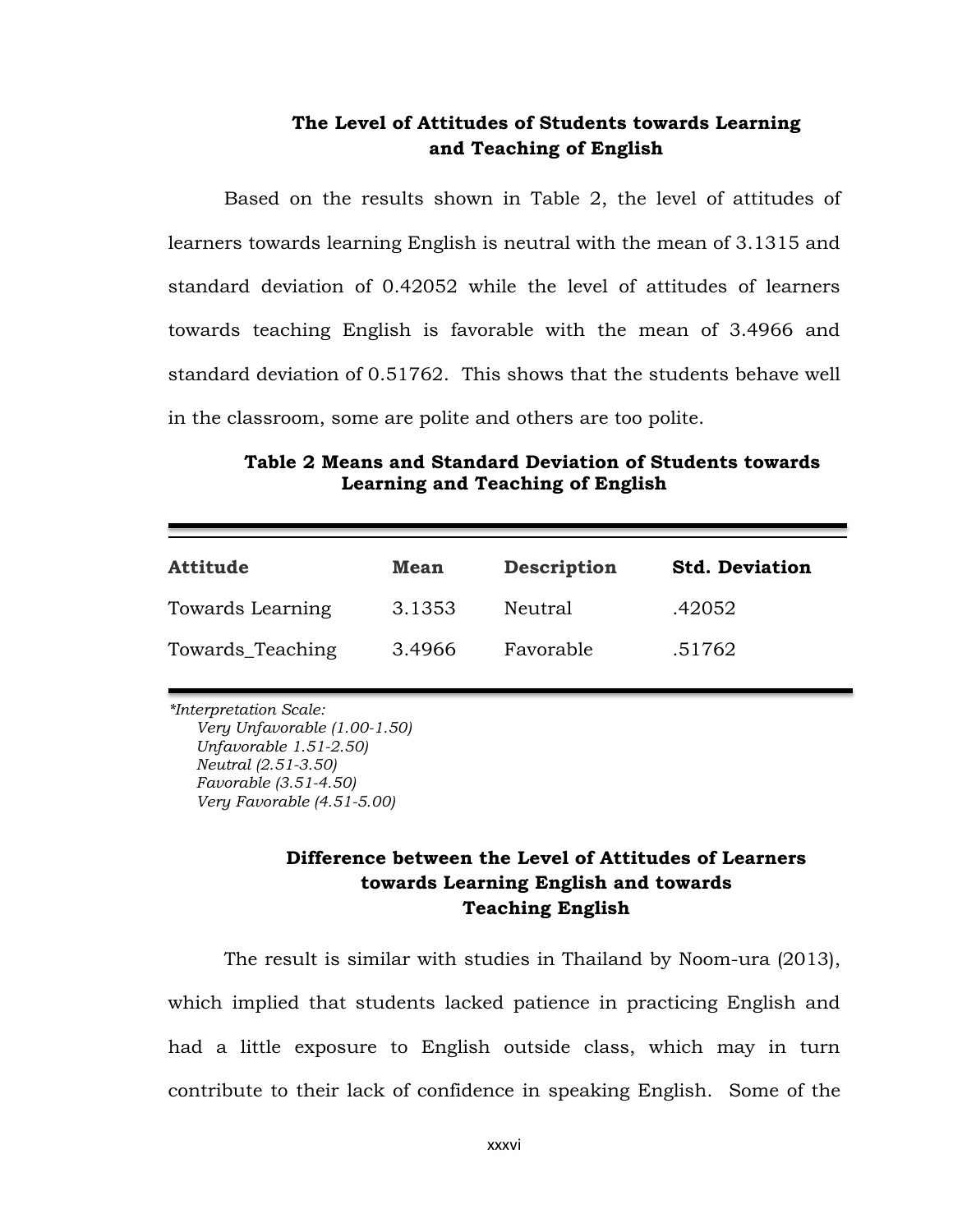students who have supportive parents, and peers will have a positive outlook in English subject. These will lead to the results and suggest that level of attitudes of learners towards learning English really affects the level of attitudes of learners towards teaching English.

| Table 3 Result of t-test on the Level of Attitudes of Students |  |
|----------------------------------------------------------------|--|
| towards Learning English and towards Teaching English          |  |

| <b>Attitudes</b>               | Mean | <b>SD</b> | t           | p-value Interpretation Decision |              |
|--------------------------------|------|-----------|-------------|---------------------------------|--------------|
| Towards_Learning 3.1353 .42052 |      |           | 10.401 0.00 | Significant                     | Reject<br>Ho |
| Towards Teaching 3.4966 .51762 |      |           |             |                                 |              |

### **Level of attitudes of Students and their Profile**

### **According to Age**

An independent-samples t-test was conducted to compare the level of attitudes of students in learning and teaching English according to their age brackets. There was no significant difference in the level of attitudes of students in learning and teaching English between 16-18 years and  $19-22$  years  $[t=.1.648, p = 0.101]$ . Therefore, the null hypothesis which states that there is no significant difference on the level of attitudes of students towards learning English and towards teaching English is accepted.

**Table 4 Result of t-test on Students' Age and their Level of Attitude** 

| Age | <b>Mean</b> |        | p-value Remarks | <b>Decision</b> |
|-----|-------------|--------|-----------------|-----------------|
|     |             | xxxvii |                 |                 |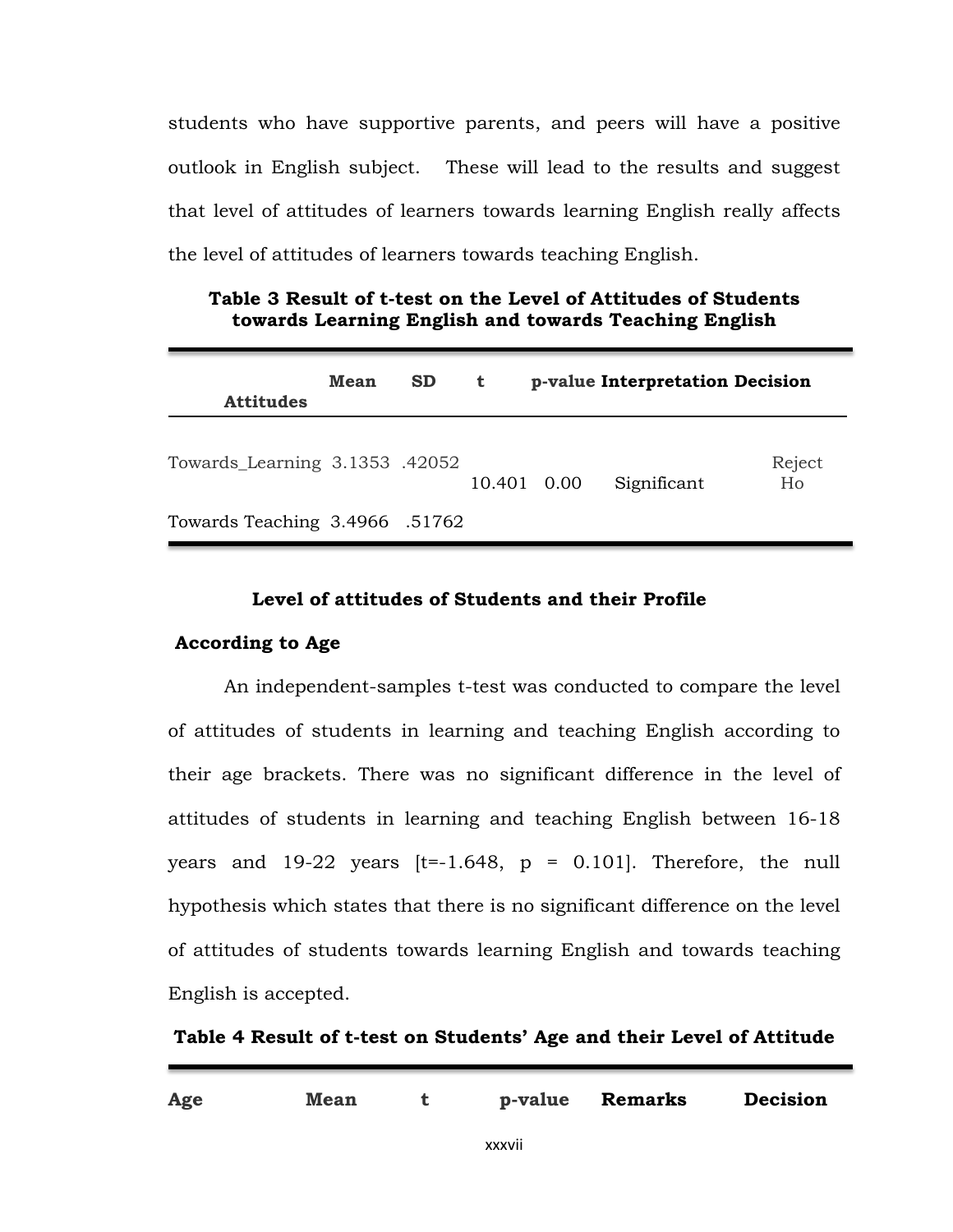| $16-18$ years | 3.2268 | $-1.648$ | .101 | Not Significant | Accept<br>Ho |
|---------------|--------|----------|------|-----------------|--------------|
| $19-22$ years | 3.3233 |          |      |                 |              |

### **According to Gender**

An independent-samples t-test was conducted to compare the level of attitudes of learners in learning and teaching English when they were grouped according to their gender. There was no significant difference between the level of attitudes of male and female learners in learning and the teaching of English  $[t=0.529, p = 0.597]$ . Therefore, the null hypothesis which states that there is no significant difference between the level of attitudes of male and female learners in learning and teaching English.

These results suggest that gender does not influence the level of attitudes of learners in learning and teaching English. Specifically, the results suggest that gender is not a determining factor on the level of attitudes of learners in learning and teaching English. This is in contrast with the study of Guz (2010) who pointed out that female learners have more positive attitudes towards English than the male students.

| Gender | <b>Mean</b> |      | p-value | Interpretation  | Decision     |
|--------|-------------|------|---------|-----------------|--------------|
| Male   | 3.2534      | .529 | .597    | Not Significant | Accept<br>Ho |

**Table 5 Result of t-test on Students' Gender and their Level of Attitude**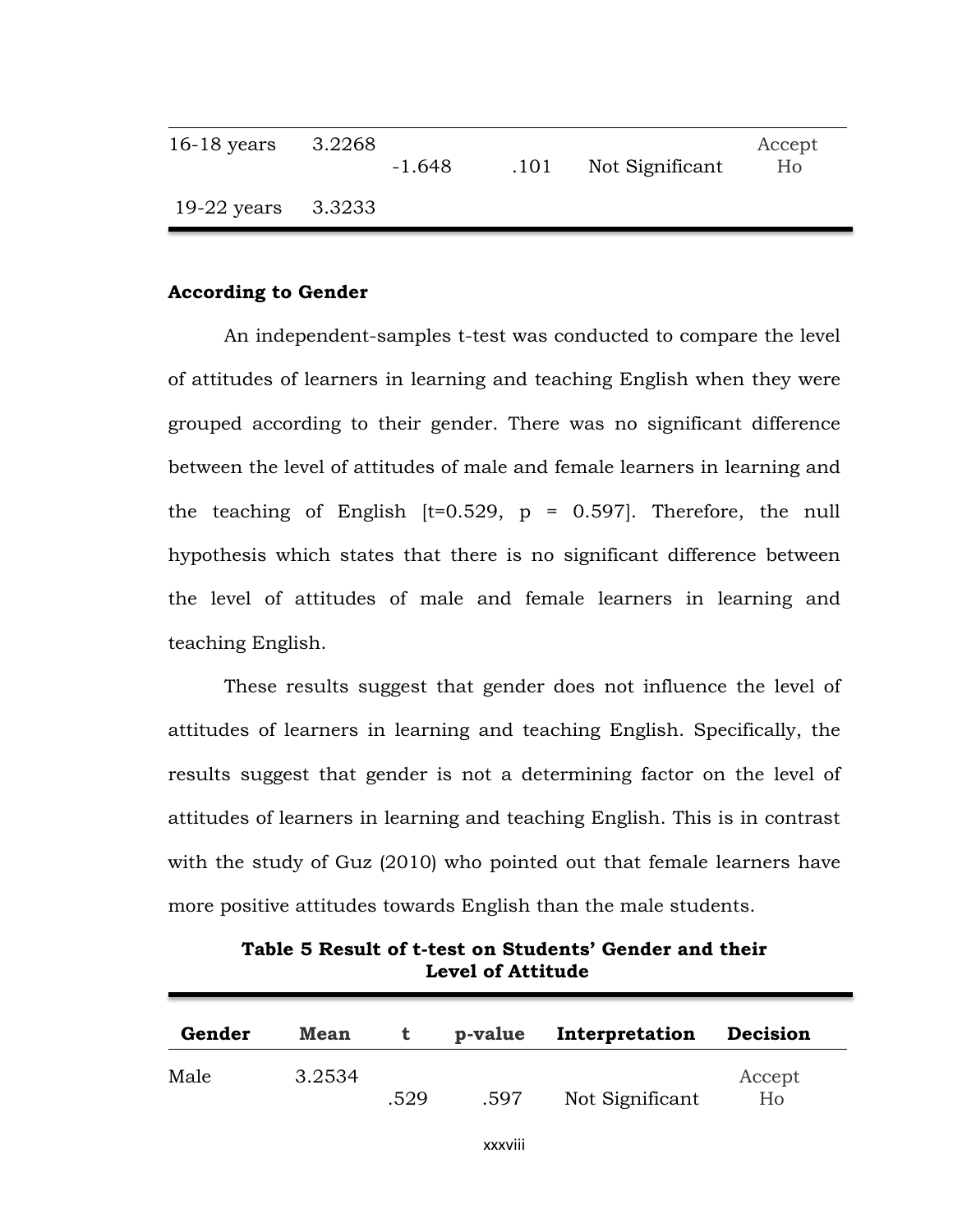### **According to Major**

An independent-samples t-test was conducted to compare the level of attitudes of learners in learning and teaching English according to their major. There was a significant difference in the level of attitude of learners in learning and teaching English between those who are pursuing certificate or diploma  $[t=.2.438, p = 0.015]$ . These results suggest that major field really influences the attitude of learners in learning and teaching English. It shows that students aiming for a diploma spend more time in studying English; they are more exposed to the subject. One of the qualifications from the school to be accepted in the major they are in is to have a higher level of English proficiency.

| Major                         | <b>Mean</b> | $\mathbf{t}$ | p-value | Interpretation | Decision  |
|-------------------------------|-------------|--------------|---------|----------------|-----------|
| Certificate 3.2265<br>Diploma | 3.4044      | 2.438        | .015    | Significant    | Reject Ho |

**Table 6 Result of t-test on Students' Major and their Level of Attitude** 

### **According to Length of Study**

An independent-samples t-test was conducted to compare the level of attitudes of learners in learning and teaching English according to their length of study. There was a significant difference in the level of attitude of learners in learning and teaching English between studying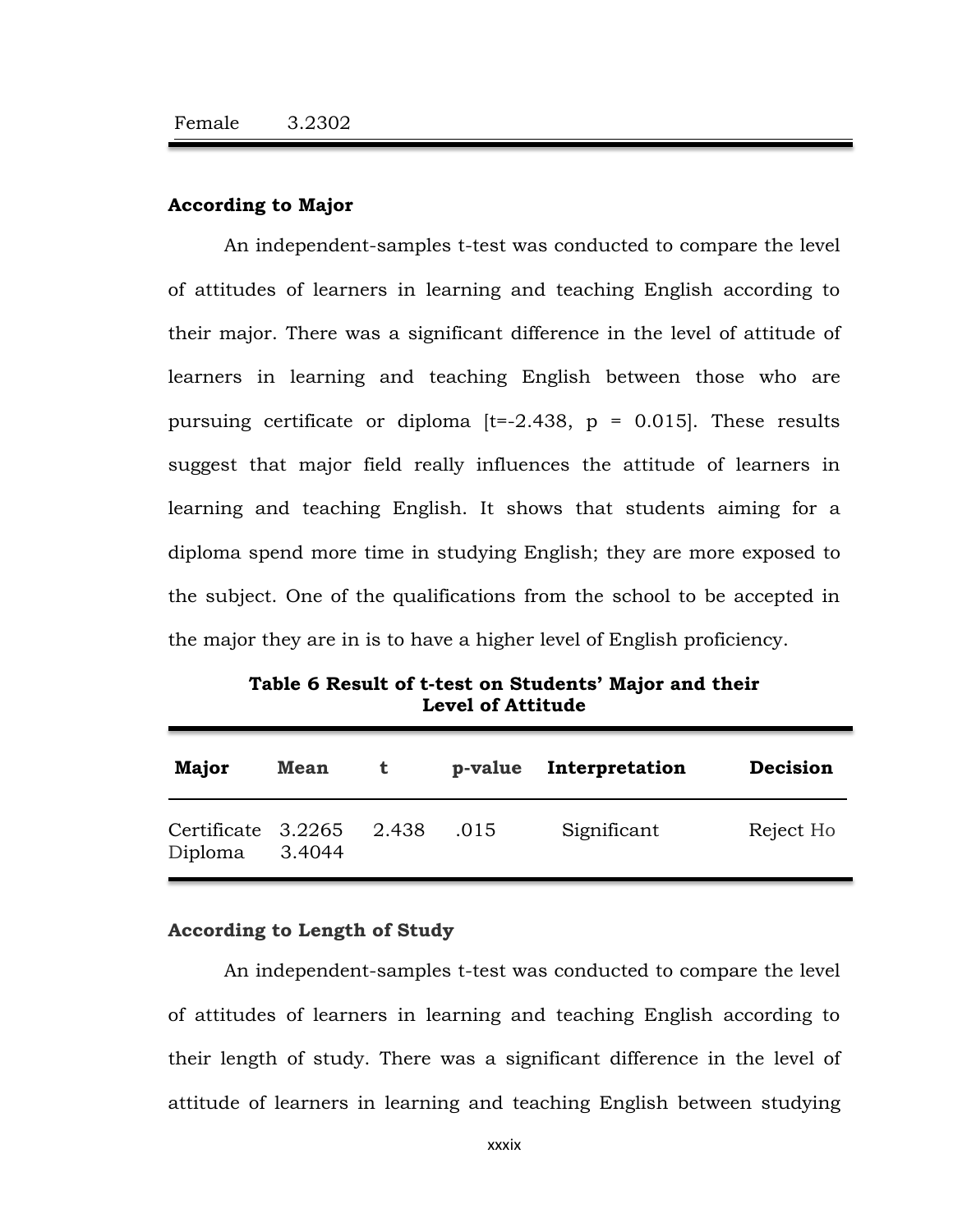within five years and studying for  $6 - 10$  years  $[t=.3.284, p = 0.001]$ . These results suggest that length of study really influences the attitude of learners in learning and teaching English. Specifically, the results suggest that students studying for 6-10 years have higher level of attitude in learning and teaching English than students studying for 1-5 years. The current study is similar with the study of Bidin (2009), who found out that some of the students who have supportive parents are engaged in after school classes, extra-curricular activities and different clubs and are more motivated in learning the language.

**Table 7 Result of t-test on the Students' Length of Study and their Level of Attitude**

| Length of<br><b>Study</b> | <b>Mean</b> | t        | p-value | Interpretation | <b>Decision</b> |
|---------------------------|-------------|----------|---------|----------------|-----------------|
| $1-5$ years               | 3.1802      | $-3.284$ | .001    | Significant    | Reject<br>Ho    |
| $6-10$ years              | 3.3208      |          |         |                |                 |

#### **The Level of English Competence of the Students**

The level of English competence of students is "Basic" with the mean of 2.43 and standard deviation of 0.733. This result is supported with the study of Tran and Duong (2013), that even though English is compulsory and has been implemented for years, students believe that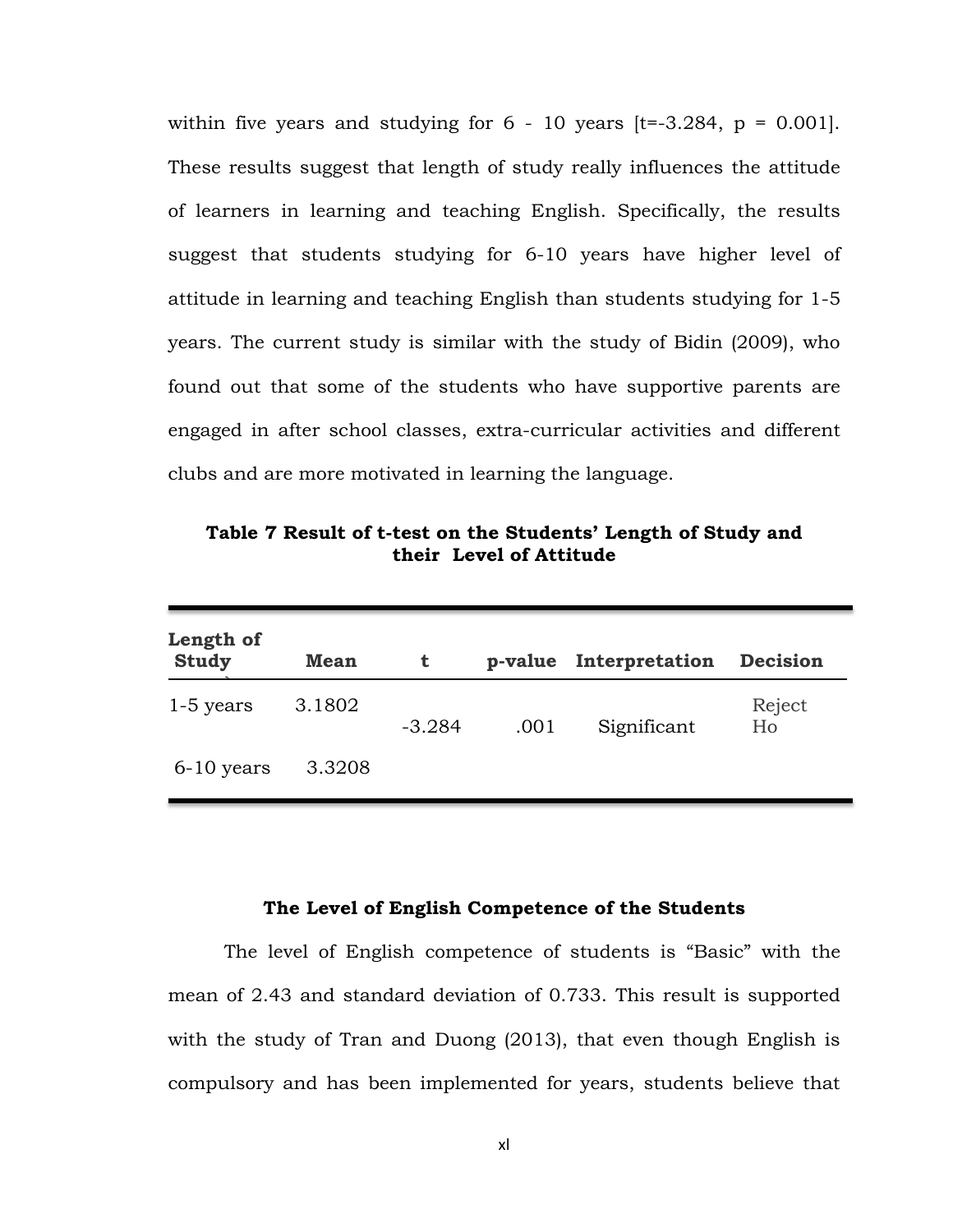English is only somewhat useful and relevant to their lives, and they still experienced anxiety in the learning process.

|                                                                                                   | <b>Mean</b> | <b>Description</b>                                                        | <b>Std. Deviation</b> |
|---------------------------------------------------------------------------------------------------|-------------|---------------------------------------------------------------------------|-----------------------|
| Academic<br>Performance                                                                           | 2.43        | <b>Basic</b>                                                              | 0.733                 |
| *Interpretation Interval:<br>Advanced<br>Higher Intermediate<br>Intermediate<br>Basic<br>Beginner |             | $4.51 - 5.00$<br>$3.51 - 4.50$<br>$2.51 - 3.50$<br>1.51-2.50<br>1.00-1.50 |                       |

**Table 8 Level of English Competence of the Students**

# **English Competence of the Students and their Profile According to Age**

An independent-samples t-test was conducted to compare the level of English competence of students according to their age brackets. There was no significant difference in the level of English competence between 16-18 year old students and those who are 19-22 years  $[t=0.406, p =$ 0.685]. Therefore, the null hypothesis is accepted.

These results suggest that age does not influence the level of English competence. Specifically, the result suggests that age is not a determining factor on the level of English competence of the students. Even though, those in the higher age brackets are more experienced, and spent more years in studying English than those in the younger group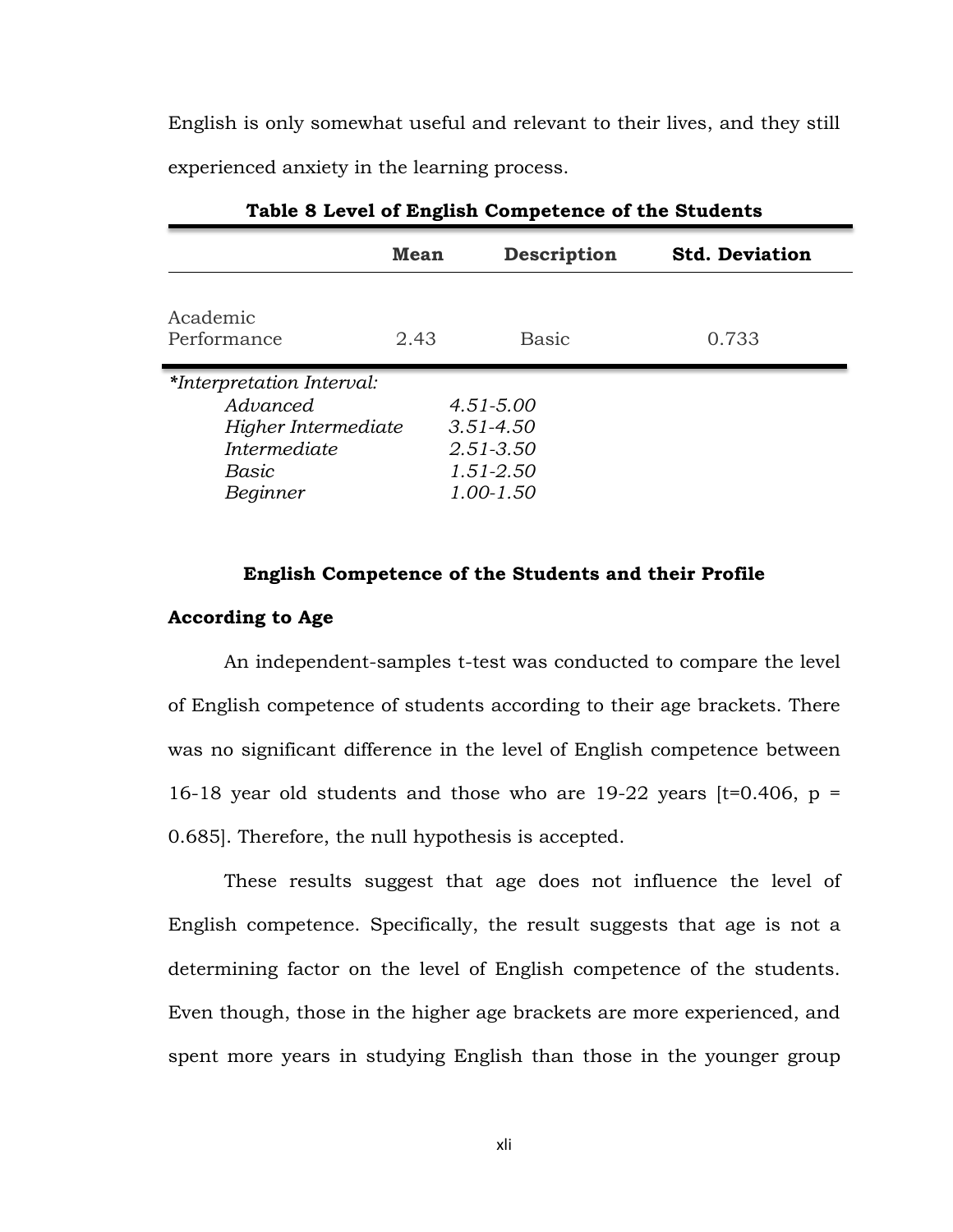who are just starting to study English in a more complex language and needs hours of study.

| Age           | Mean |      | p-value | Interpretation  | Decision     |
|---------------|------|------|---------|-----------------|--------------|
| $16-18$ years | 2.45 | .406 | .685    | Not Significant | Accept<br>Ho |
| $19-22$ years | 2.41 |      |         |                 |              |

**Table 9 Result of t-test on the Students' Age and their Level of English Competence**

#### **According to Gender**

An independent-samples t-test was conducted to compare the level of English competence of students grouped according to their gender. There was no significant difference in the level of English competence between male and female  $[t=0.901, p = 0.368]$ . These results suggest that gender does not influence the level of English competence. Specifically, the results suggest that gender is not a determining factor on the level of English competence of the students. Therefore, the null hypothesis which states that there is no significant difference in the level of English competence between male and female is accepted.

**Table 10 Result of t-test on the Students' Gender and their Level of English Competence**

| Gender | <b>Mean</b> |      | p-value | <b>Interpretation Decision</b> |              |
|--------|-------------|------|---------|--------------------------------|--------------|
| Male   | 2.46        | .901 | .368    | Not Significant                | Accept<br>Ho |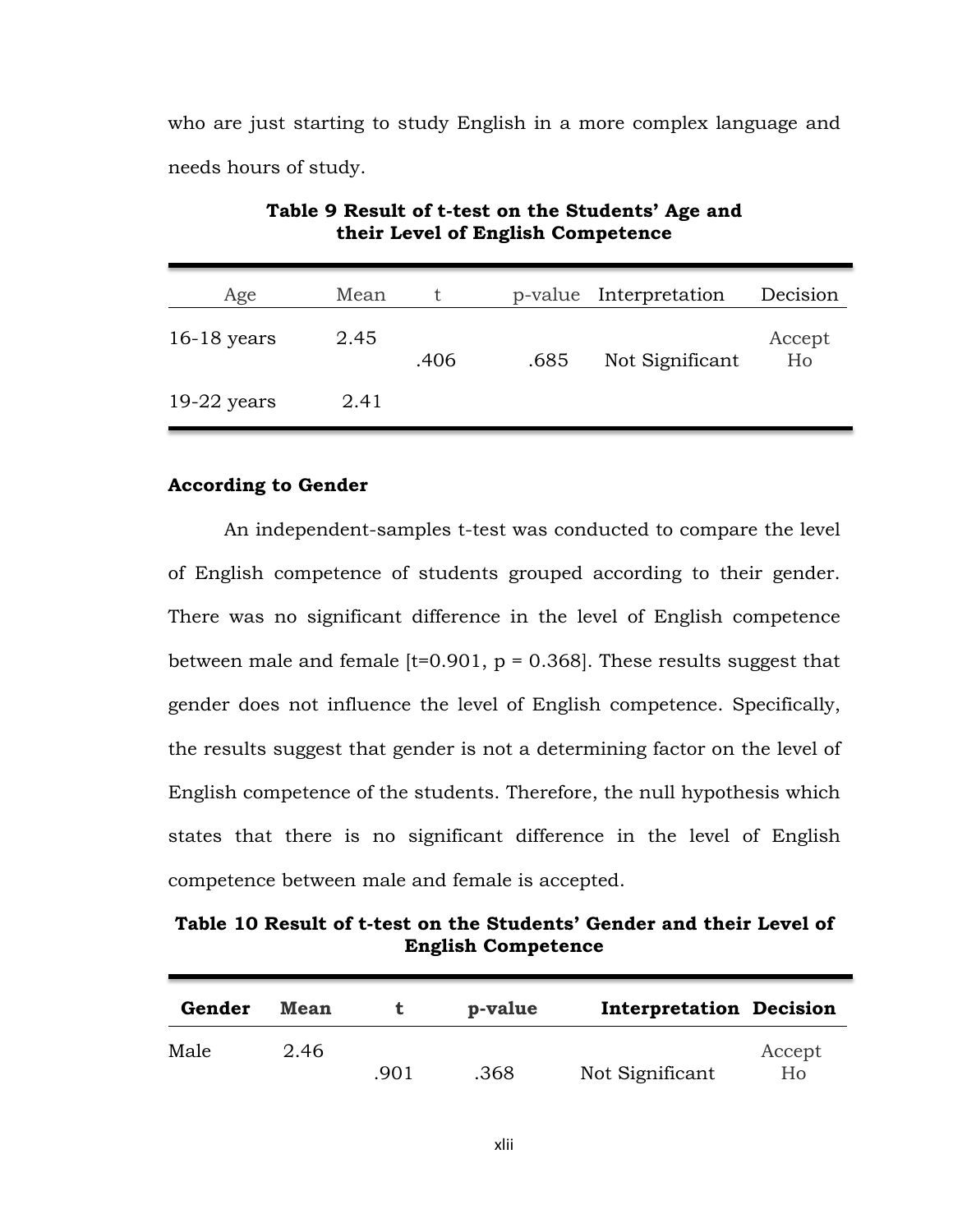### **According to Major**

An independent-samples t-test was conducted to compare the level of English competence of students grouped according to their major. There was a significant difference in the level of English competence between those who are pursuing certificate and diploma  $[t=6.028, p =$ 0.000]. These results suggest that major really influences the level of English competence. Specifically, the results suggest that certificate students have higher level of English competence than diploma students. So it only means that those who are taught in Mini-English program are confident enough to tackle the subjects and have a positive outlook on the language.

| <b>Major</b> | <b>Mean</b> | t     | p-value | <b>Interpretation Decision</b> |              |
|--------------|-------------|-------|---------|--------------------------------|--------------|
| Certificate  | 2.51        | 6.028 | .000    | Significant                    | Reject<br>Ho |
| Diploma      | 1.67        |       |         |                                |              |

**Table 11 Result of t-test on Students' Major and their Level of English competence**

### **According to Length of Study**

An independent-samples t-test was conducted to compare the level of English competence of students classified according to their length of study. There was no significant difference in the level of English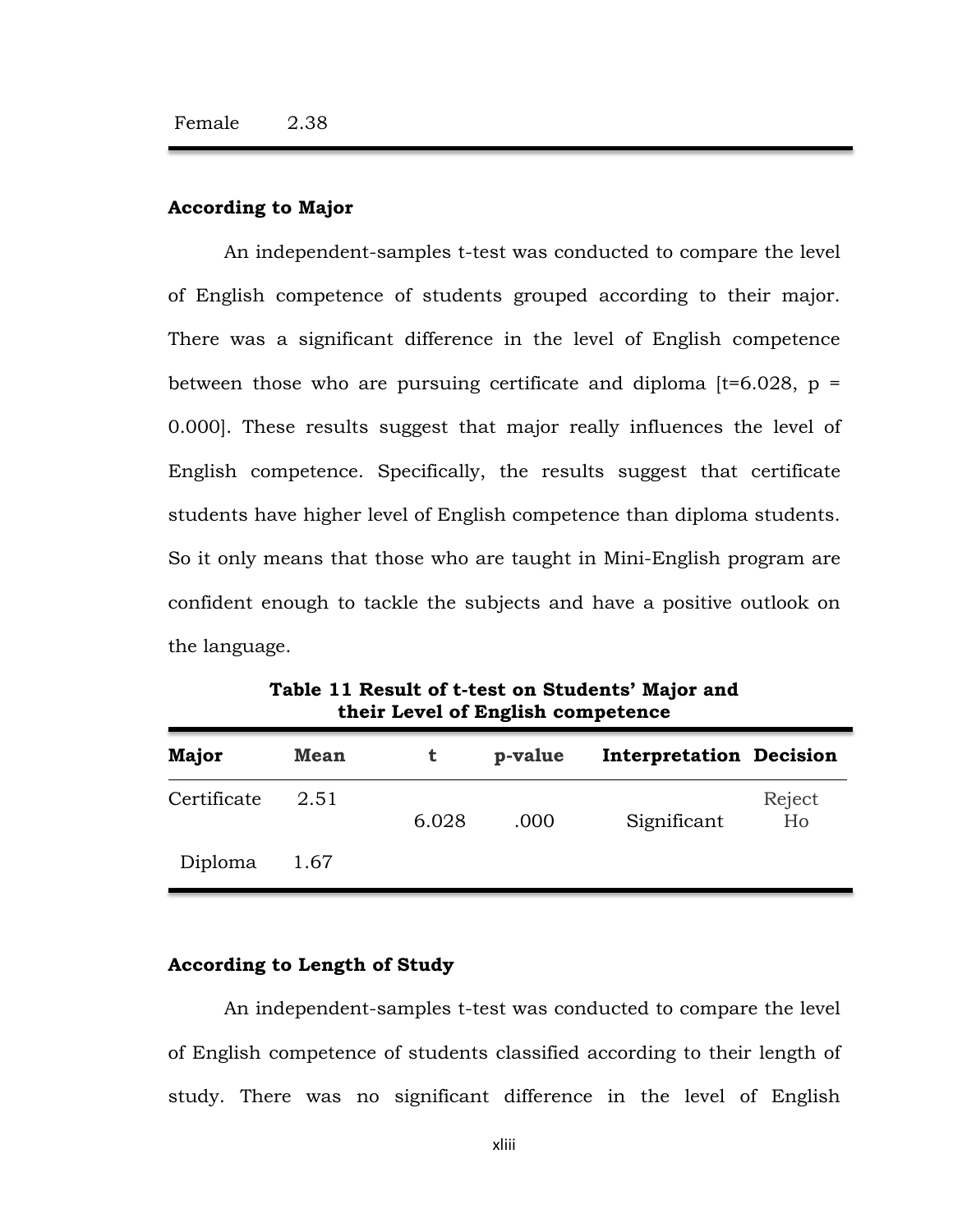competence between those studying within 1-5 years and those who are studying for  $6 - 10$  years [t=0.406, p = 0.685]. These results suggest that length of study does not influence the level of English competence. Specifically, the results suggest that length of study is not a determining factor on the level of English competence of the students. So it clearly states that no matter how long the other groups have been studying English, and practiced more, the length of study has no bearing on their competence in English. Therefore, the null hypothesis is accepted.

**Table 12 Result of t-test for Students' Length of Study and their Level of English Competence**

| Length of<br><b>Study</b> | <b>Mean</b> | t    | p-value | Interpretation  | <b>Decision</b> |
|---------------------------|-------------|------|---------|-----------------|-----------------|
| 1-5 years                 | 2.45        | .406 | .685    | Not Significant | Accept<br>Ho    |
| $6-10$ years              | 2.41        |      |         |                 |                 |

#### **The Attitudes of Students and their English Competence**

Pearson product-moment correlation coefficient was computed to assess the relationship between the attitudes of students and their English competence. Result shows that there was no correlation between the attitudes of students and their English competence [r=0.0067, n=282, p=0.260]. This means that increase in the level of attitude of students towards learning and teaching English does not significantly relate to their English competence. This directly contradicts Yu (2010) who mentioned that those students who are indulged and lively while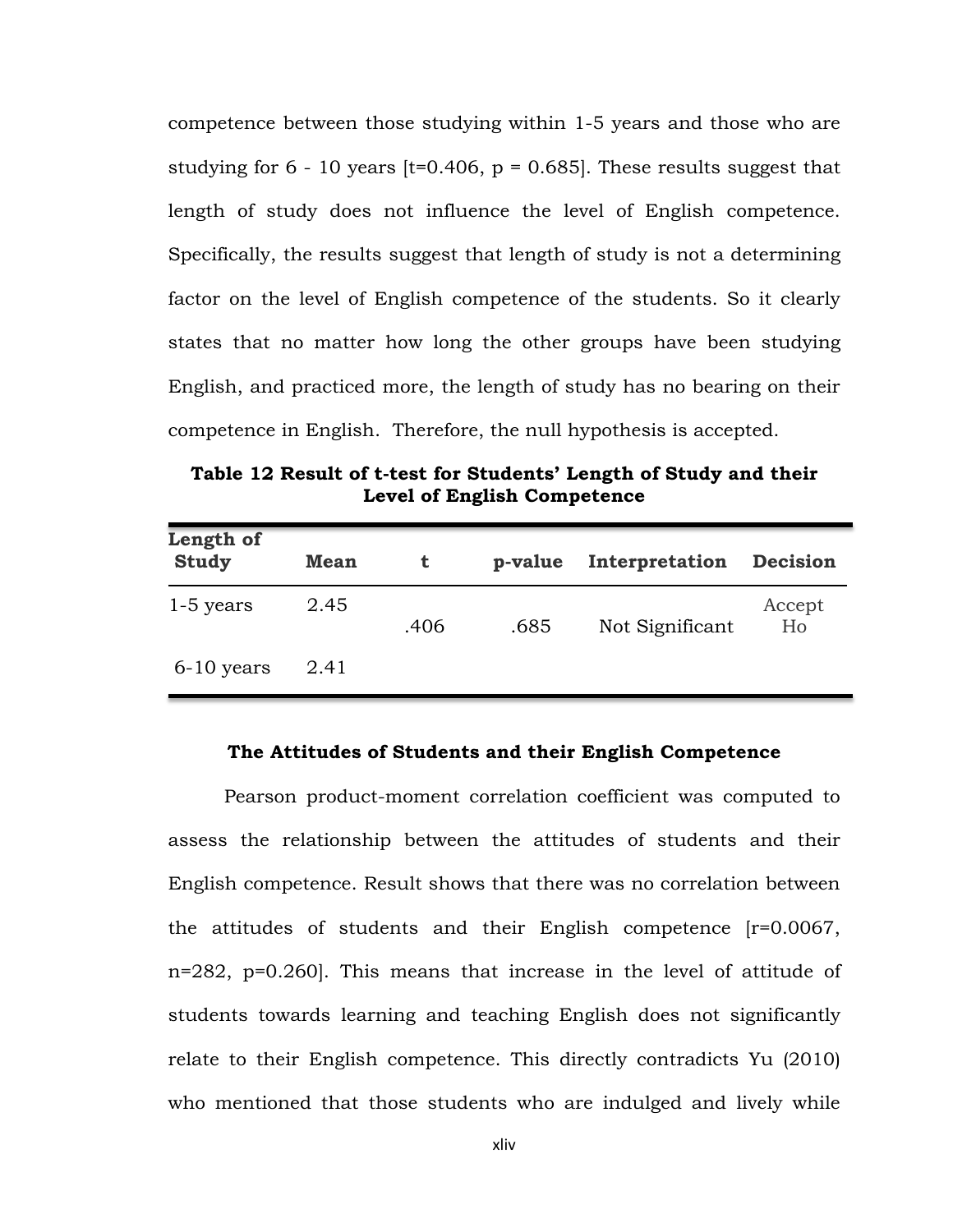studying and having extra-curricular activities possess the opportunity to be knowledgeable and competent in a new language and would reflect the success of the learners.

**Table 13 Pearson r Correlation between Attitudes of Students and their English Competence**

| <b>Variables</b><br>Compared                          |      | <b>Strength of Relationship</b> | p-value | Interpretation<br><b>Decision</b> |
|-------------------------------------------------------|------|---------------------------------|---------|-----------------------------------|
| Attitudes of<br>Students and<br>English<br>Competence | .067 | Very Weak                       | .260    | Not Significant<br>Accept Ho      |

### **Intervention Plan**

As a result of the study, an intervention plan designed to improve

the attitudes and English competencies of the students is proposed.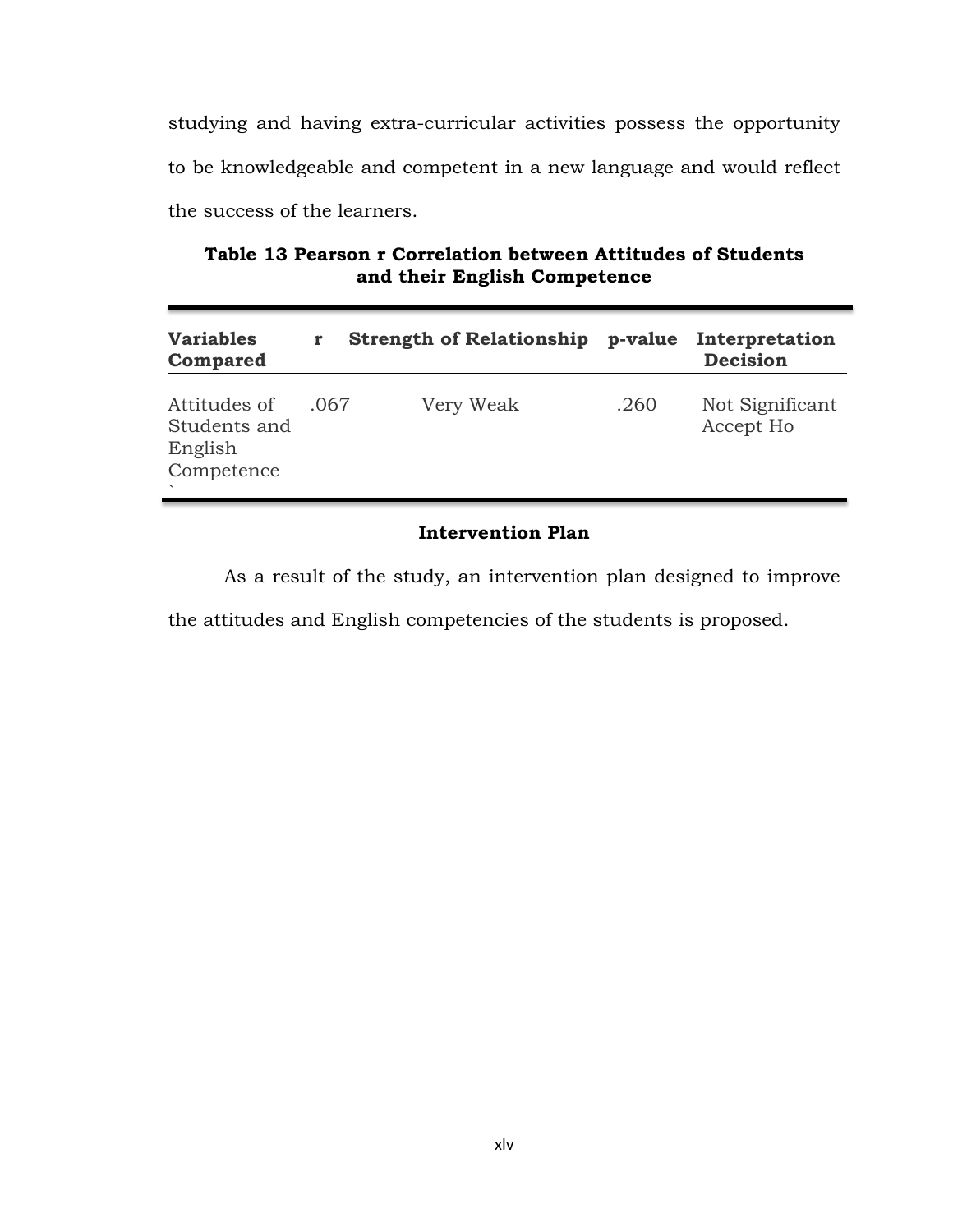#### **Chapter 4**

#### **CONCLUSIONS AND ECOMMENDATIONS**

#### **Conclusions**

1. The students at IRPC Technological College have a neutral attitude towards the learning of English and a favorable one towards how English is taught in the school.

2. The students have a significantly higher attitude towards how English is taught in their school than how English is learned.

3. The attitudes of students towards learning is not determined by their age and gender but is determined by their major and length of study.

4. The level of English competence of the students is basic.

5. The English competence of the students is influenced by their major but not by their age, gender and length of studying English.

6. Students' attitudes in learning English and in the teaching of English could not be used to predict their English competence.

7. The intervention program is needed to improve the students' attitude towards learning English and the teaching of English and their competence in English.

xlvi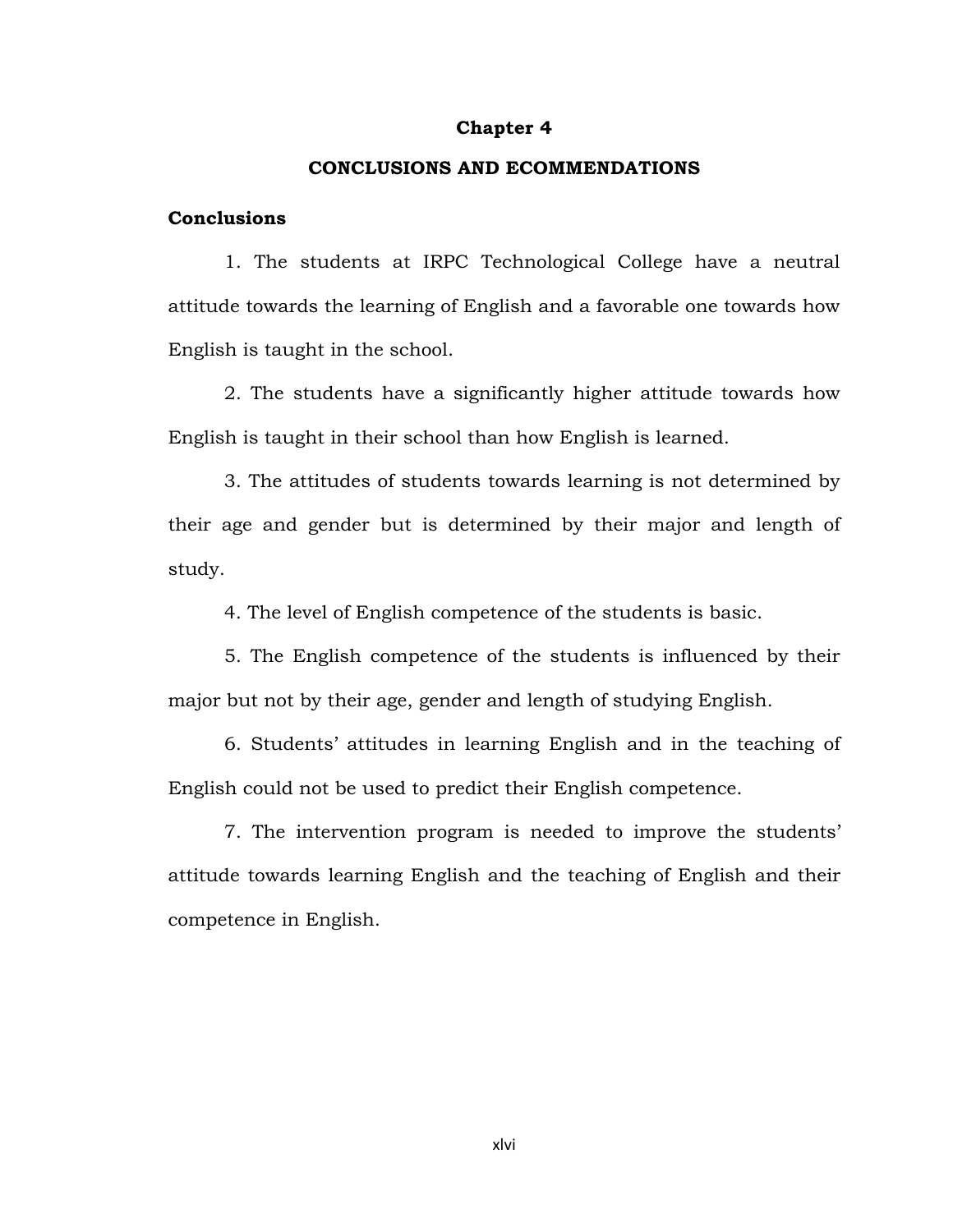#### **Recommendations**

1. In order to improve the attitude of the students the school and the teachers should recommend promoting students' positive attitudes and motivation towards English.

2. The school administration will help and support the teachers to create an encouraging positive atmosphere needed in English classes.

3. Even if gender and age of students and length of the study do not influence their level of attitudes towards learning and the teaching of English, teacher must still use creative activities and employ a teaching ideology that encourages the growth of students.

4. Since the result of students' competence is only basic, this should generate concern among the teachers. The administration management team has to evaluate the students' needs and to provide extra-classes, fun activities that will encourage students to speak English, help them to recover their shyness and boost their confidence.

5. Due to the significance in difference between the level of competence of students grouped by major, the administration management should implement the importance of having extra classes using English in context.

6. Teachers and parents should encourage the learners to read material written in English such as books, short stories, newspapers, magazines and watching educational DVD's.

xlvii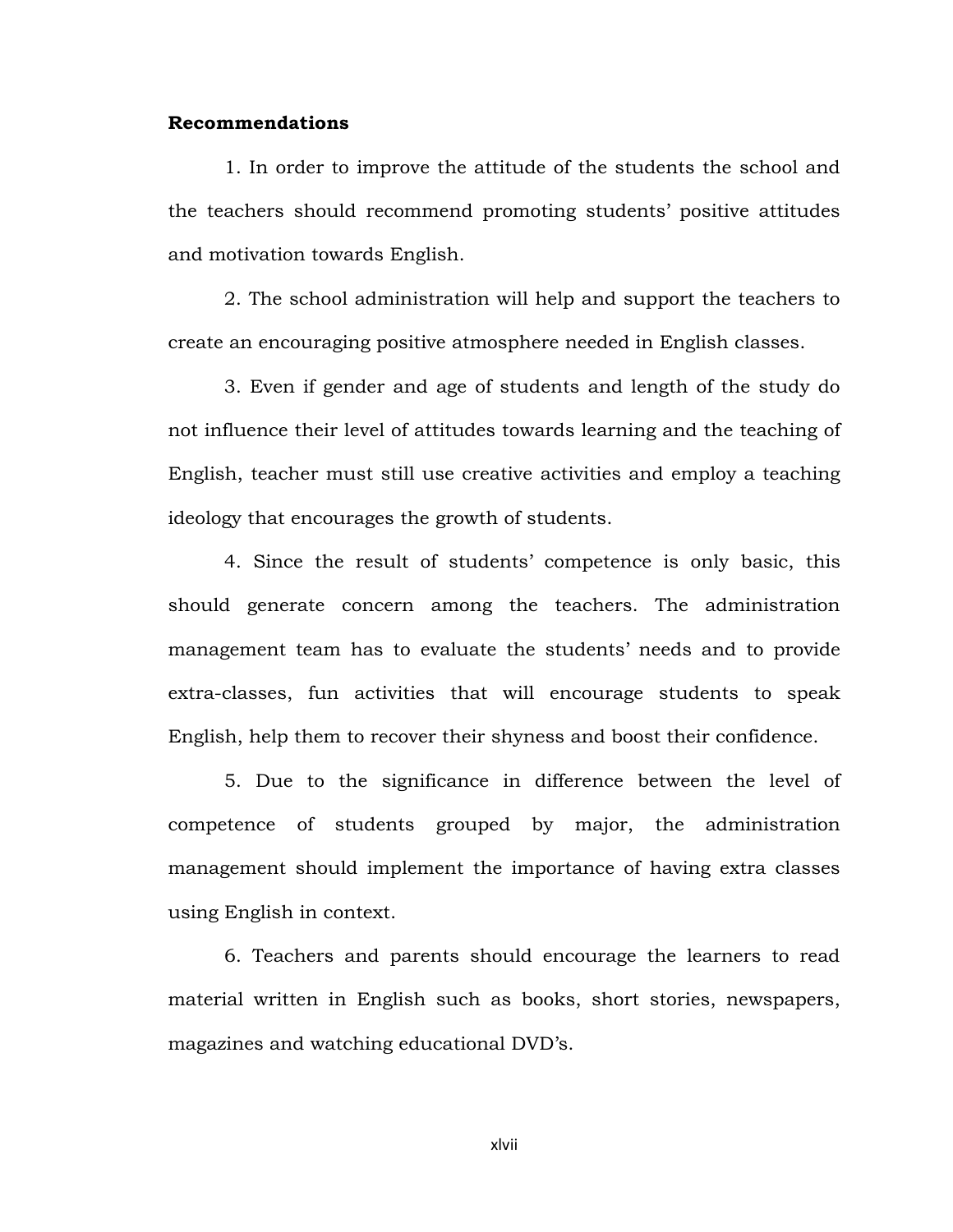7. The intervention program in improving the students' attitude towards learning English and their English competence should be implemented.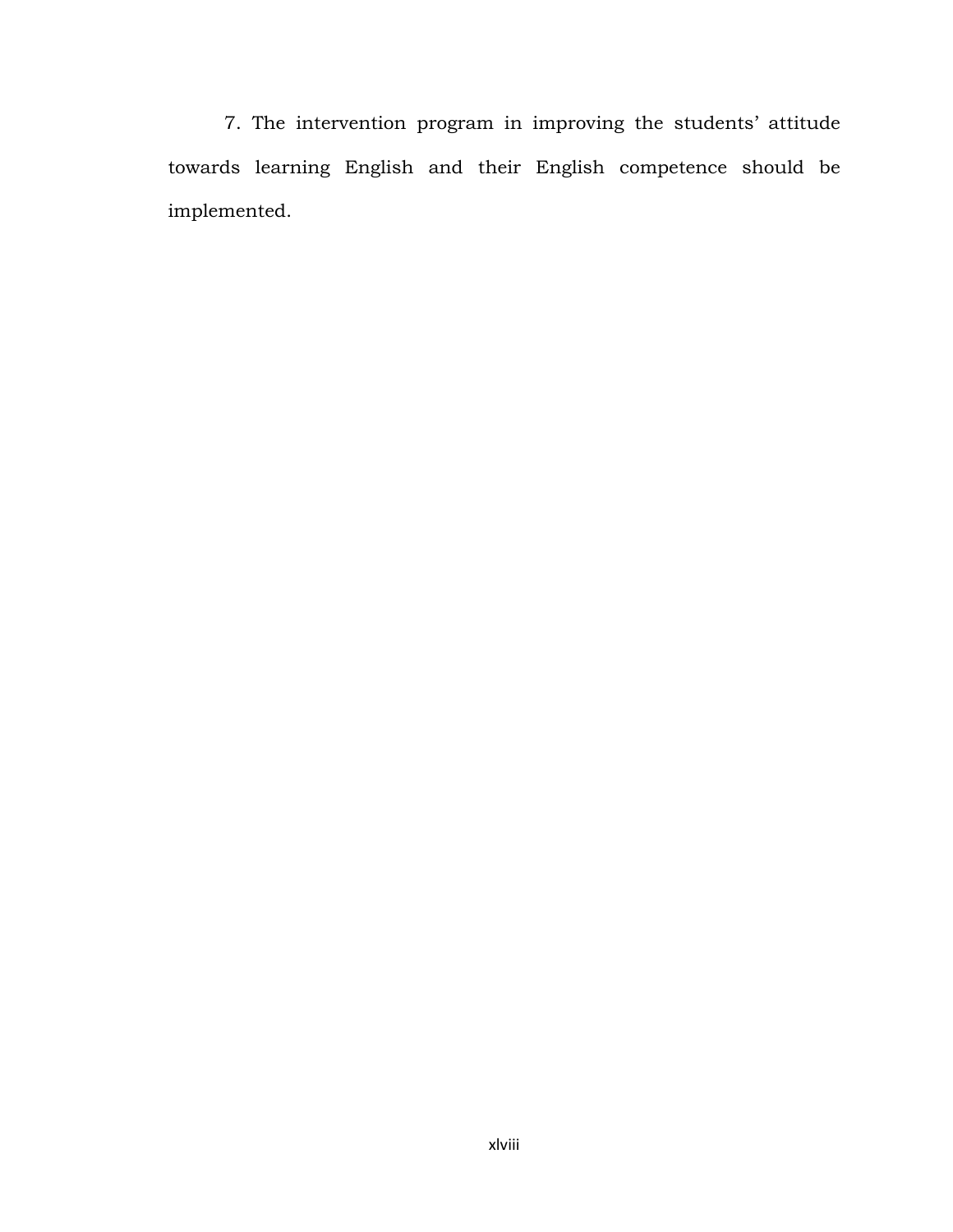#### **REFERENCES**

- Abidin, M. (2012). EFL Students' Attitudes towards Learning English Language: The Case of Libyan Secondary School Students. *Asian Social Science*, 8(2), .
- Abu, S & Jusoff, K. (2008).Teaching Comprehension Skills using Context-based Texts in Second Language at Tertiary Level.*International Education Studies*, Volume 1(4).
- Ahmed, S. (2015). Attitude towards English Language among EFL Learners at UMSKAL.*Journal of Educaiton and Practice*, 6(18).
- Ahmed, S &Lamees, A. (2009). Investigating Students Attitudes and Preferences Towards Learning English at Kuwait University. *College Student Journal*, 43(2).
- Al othman, F. .H.M &Shuqair, K. (2013). The Impact of Motivation on English Language Learning in the Gulf States.*International Journal of Higher Education*, 2(4), .doi./10.5430/ijhe.v2p123
- Al samadani, H &Ibnian, S. (2015).The Relationship between Saudi EFL Students' Attitudes towards Learning English and their Academic Achievement.*International Journal of Education and Social Science*, 2(1).
- Amal, A. (2009).The Role of Motivation and Motivational Strategies in Saudi Students' Communicative Competence in English.
- Amal, A. (2013).Students' Attitudes and Perceptions towards Learning English.*AWEJ*, 4(2).
- Awan, A.I &Ullah, A. (2011). Attitude of Students Towards Statistics in Teacher Educaiton Institutions. *International Journal of Academic Research*, 3(6).
- Bidin, S. (2009).Motivation and Attitude in Learning English among UiTM students' in the Northern Region of Malaysia.*Wwwccsenetorg/journalhtml*, 2(2).
- Braten, I &Stromso, H. (2006).Epistemological beliefs, interest, and gender as predictors of Internet-based learning activities.*Science Direct* , 22(1027-1042).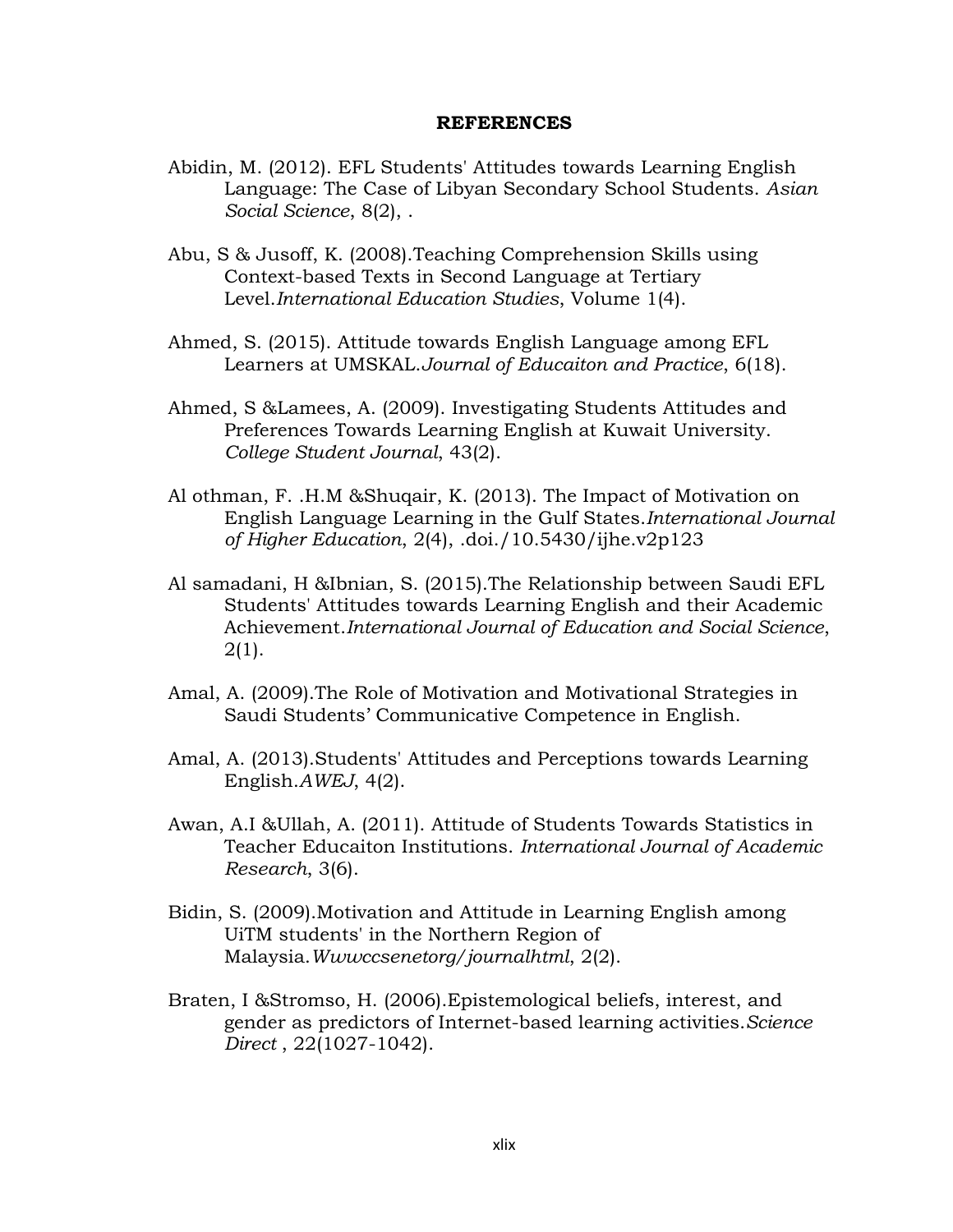- Bukhari, S, Cheng, X & Ali khan, S. (2015). Willingeness to Communicate in English as a Second Language: A Case Study of Pakistani Undergraduates. *Journal of Education and Practice*, 6(29)
- Colak, A. (2008). Attitudes, Motivation and Study Habits of English Language Learners: The Case of Baskent University Second-Year Students
- Dashti, F. &Aldashti.A.(2015). EFL College Students' Attitude towards Mobile Learning.Department of Curriculum and Instruction, College of Education.
- Enongene, E. (2013). English as a Foreign Language at the University of Yaounde 1: Attitudes and Pedagogic Practices. *English Language Teaching*, 6(3).
- Ergenekon, S. (2010). A study on the Affective Attitudes of Students at GaziEducaitonal Faculty Towards English Classes. *EkevAkademiDergisi*, 14(45).
- Gajalakshmi.(2015). High School Students' Attitude towards Learning English Language.*International Journal of Scientific and Research Publications*, 3(9).
- Grubbs, S, Chaengploy, S &Worawong, K. (2009).Rajabhat and traditional Universities: Institutional differences in Thai students' perceptions of English. *High Education*, 57(283-298).
- Harfitt, G. (2012). Class size and language learning in Hong Kong: the students' perspective. *Educational Research*, 54(3), 331-342.
- Hosseini, S.(2013). Language Learners' Attitudes and Beliefs: Brief Review of the Related Literature and Frameworks. *International Journal on New Trends in Education and their Implications*, 4(6).
- Ibarrola, A.L., Martinez, R.A. (2014). Investigating negotiation of meaning in EFL children with very low levels of proficiency.International Journal of English Studies[.http://revistas.um.es/ijes.](http://revistas.um.es/ijes)
- Kitchakarn, O. (2015). EFL Learners' Attitudes towards using Computers as a Learning tool in Language. *The Turkish Online Journal of Educational Technology*, 14(2).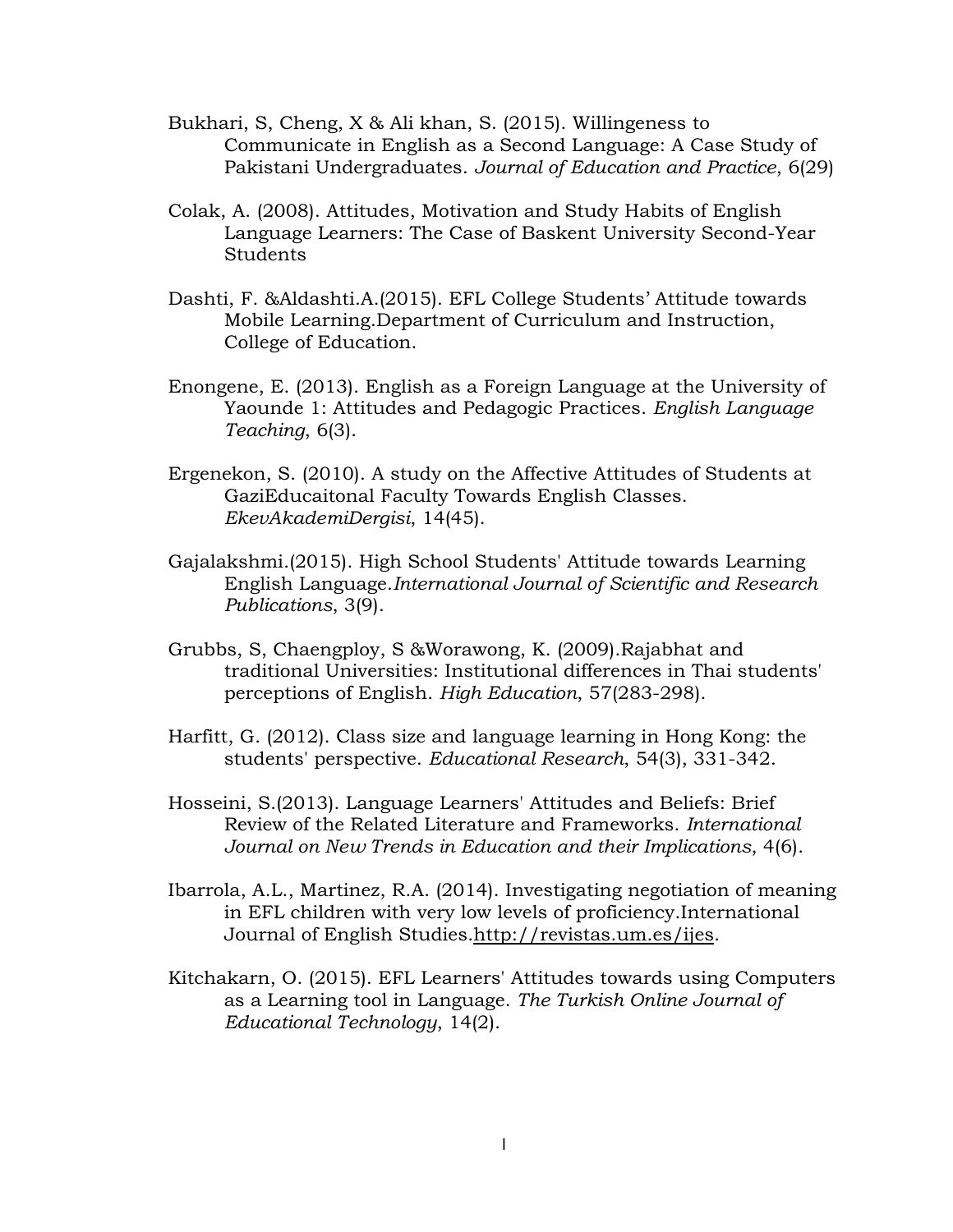- Larsson, T. & Olsson, J.(2008). Attitudes towards English as a Foreign Language in a Multicultural Context. A study carried from the Perspective of Identity, Social context, and future use.
- Lee, K.Y. (2012). Teaching Intercultural English Learning/Teaching in World Englishes: Some classroom activities in South Korea.*English Teaching: Practice and Critique*, 11(4), 190-2015.
- Lightbown, P.M. & Spada, N.  $(2006)$ . How language are learned  $3<sup>rd</sup>$  ed. Oxford: Oxford University Press.
- Lo, P. (2013). Motivation and Attitude towards learning and Using English outside the Classroom Environment: A study of the library and Information Sciences Undergraduates at the University of Tsukuba. The Asian Conference on Language Learning[.www.iafor.org](http://www.iafor.org/)
- Magid, M. (2014).An Application of the L2 Motivational Self System to Motivate Elementary School English Learners in Singapore.*Journal of Education and Training Studies*, 2(1).
- Maghsudi, M, Sharifi, E &Sharari, A. (2015).The Effect of Gender on Foreign Language Learning.*International Journal of Educational Investigation*, 2(2), 162-166.
- Mapuranga, B, Musingafi, C.C &Zebron, S. (2015). Students Perceptions on Factors that affect their Academic Performance: The case of Great Zimbabwe University (GZU). *Journal of Education and Practice*, 6(18).
- Meksophawannagul, M. (2015). Teacher and Learner Views on Effective English Teaching in the Thai Context: The case of Engineering Students. *English Language Teaching*, 8(11).
- Melhim, A &Rahman, A. (2009).Attitudes of Jordanian College students towards Learning English as a foreign Language.*College Student Journal*, 43(2).
- Mufta, M. &Rafik-galea, S. (2013).Language Learning Motivation among Malaysian Pre-University Students.*English Language Teaching*, 6(3).
- Muthanna, A & Miao, P. (2015). Chinese Students' Attitudes towards the Use of English-medium Instruction into the Curriculum Courses: A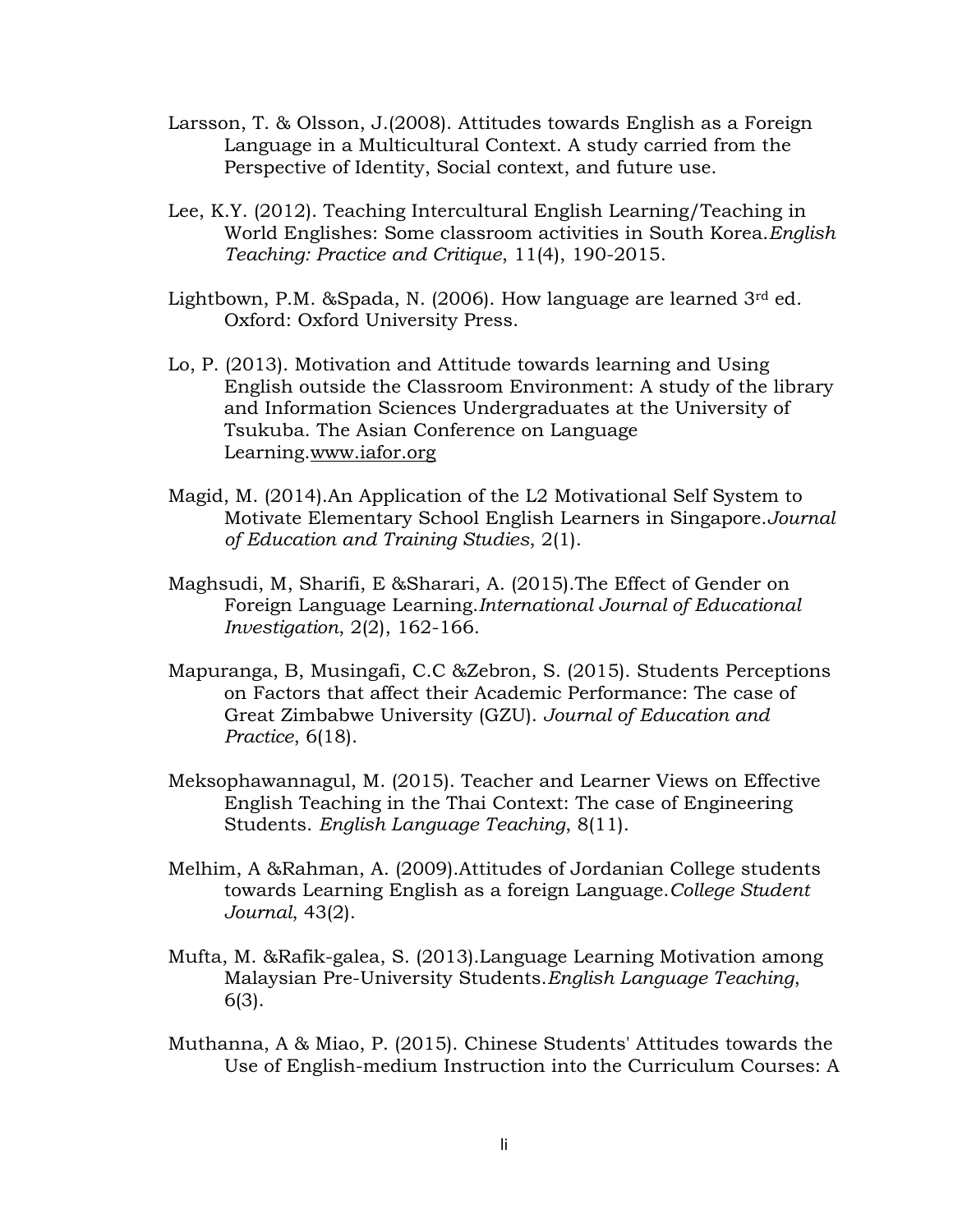case study of a National key University in Beijing. *Journal of Education and Training Studies*, 3(5).

- Noom-ura, S. (2013).English-Teaching Problems in Thailand and Thai Teachers' Professional Development Needs.*English Language Teaching*, 6(11).
- Nysten, H. (2009). Attitude towards English among Italian students.Department of Humanities English Studies.Linguistic Essay.
- Pineda, A. (2011). Attitude, Motivation, and English Language Learning in a Mexican College Context.*The University of Arizona*, 89(101/10150/145743).
- Rula, L. (2006). An International Journal of Educational Technology and Applied Linguistics.*University Students' Beliefs about Learning English and French in Lebanon Diab*, 34(1), 80-96.
- Sen, S.H. (2013). The attitudes of University students towards learning.*International Journal of Academic Research*, 5(4), 338-342. Doi:10.7813/20175-4124.2013/5-4/B.50
- Srichanyachon, N. (2013). Attitudes if Undergraduate students towards an online English class. *Turkish Online of Distance Education-TOJDE*, 14(2).
- Suwanarak, K. (2015). Learning English as Thai Adult Learners: An Insight into Experience in Using Learning Strategies.*English Language Teaching*, 8(12).
- Tanielian, A. (2014). Foreign Language anxiety in a new English program in Thailand.*The International Education Journal*, 13(1).
- Tran, T & Duong, T. (2103).The Attitudes towards English Language Learning and Use of Self-Regulated Learning Strategies among college non-English majors.*International Journal of Sciencetific and Research Publications*, 3(7).
- Ulug, M, Ozden, M &Eryilmaz, A. (2011).The Effects of teachers' attitudes on students' personality and performance.*Social and Behavioral Sciences*, 30(2), 738-742.